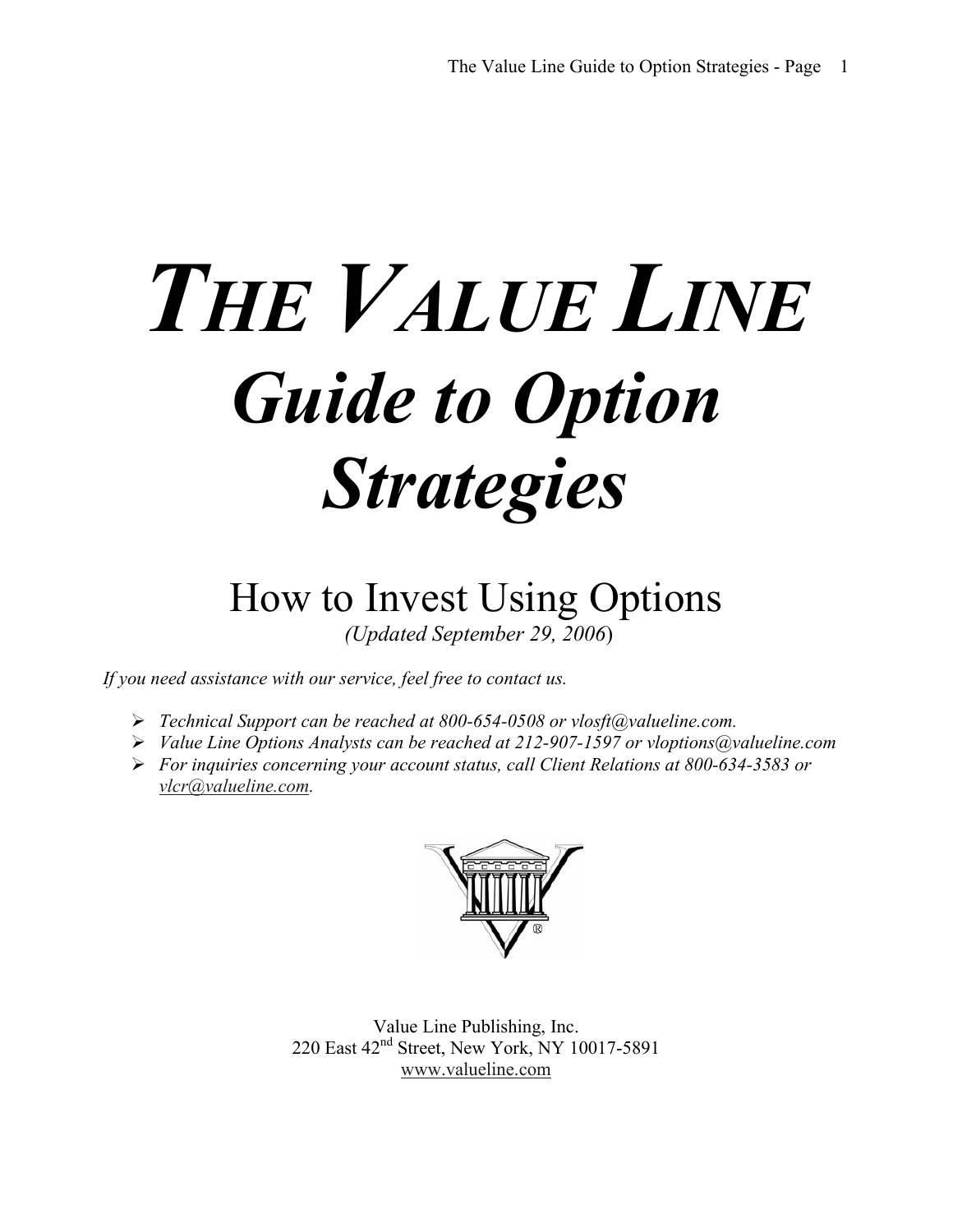#### **TABLE OF CONTENTS**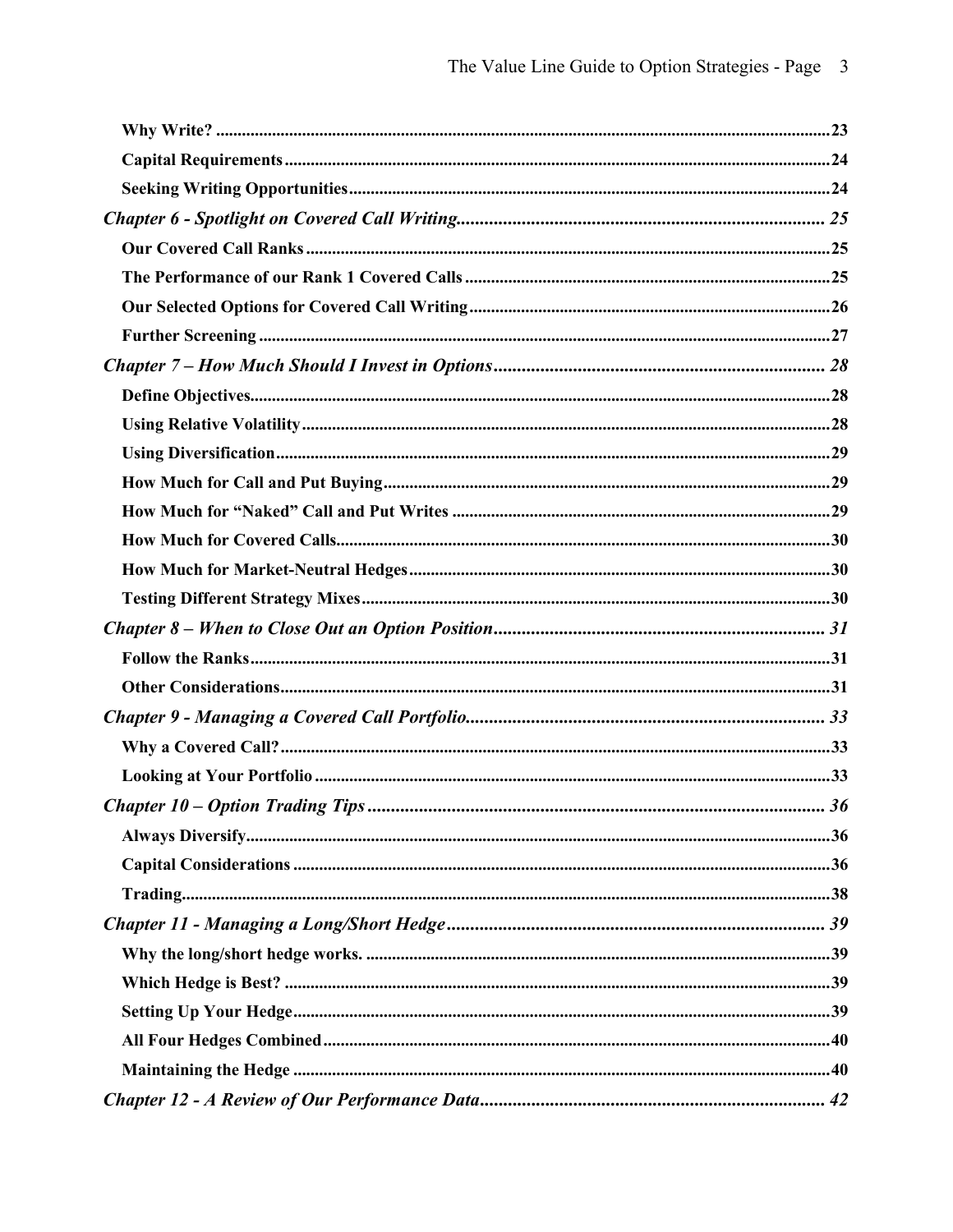# **List of Tables**

# **List of Graphs**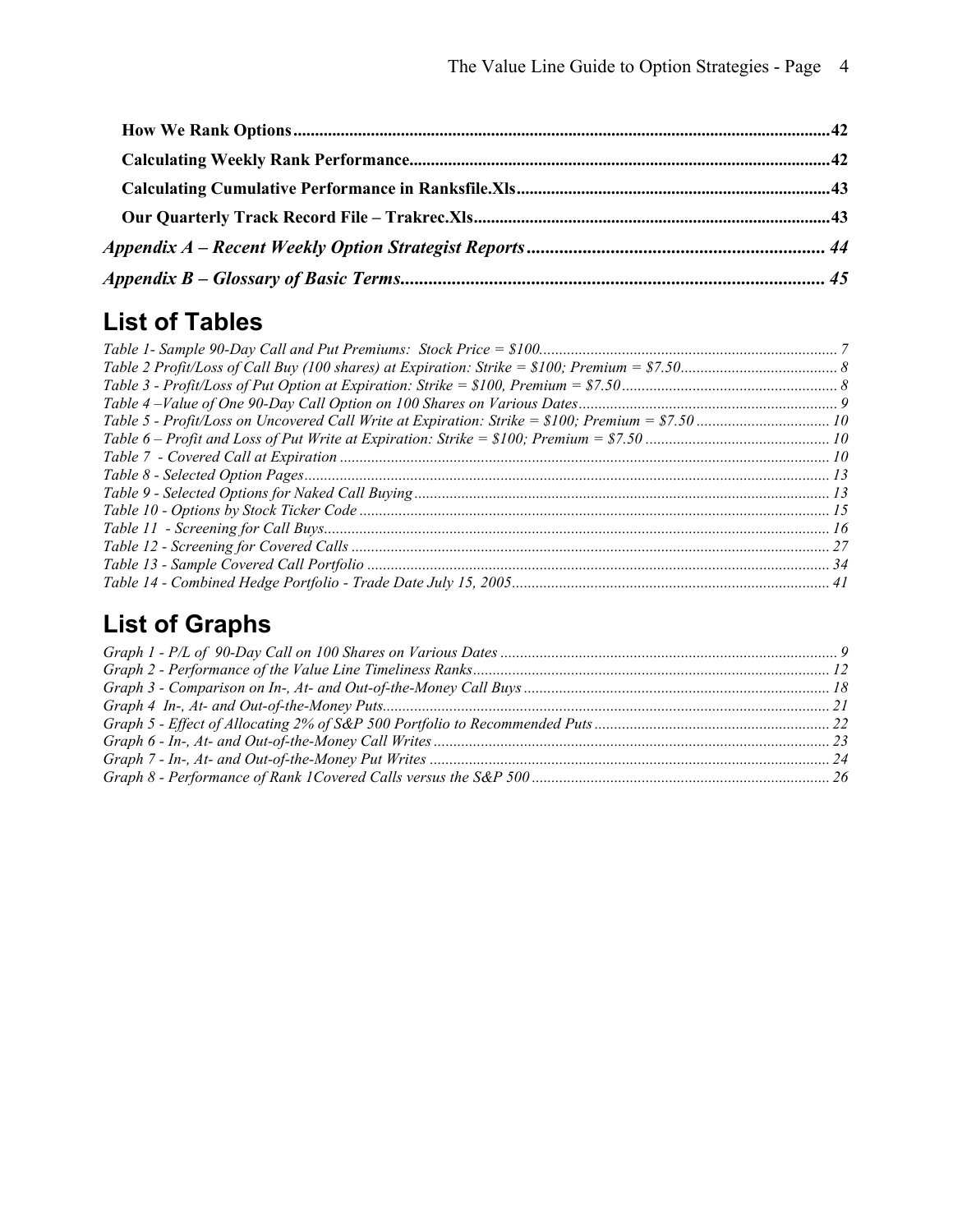## **Preface - Options & the Value Line Daily Options Survey**

Option trading, as we know it, began in 1973. That was the year when Fischer Black and Myron Scholes published their groundbreaking work on how to calculate option premiums and how to trade options. It was also the year that the Chicago Board Options Exchange (CBOE) started trading listed options on a small number of stocks. By setting standard strike and expiration dates (always the third Saturday of the month), the CBOE made it easy for investors to compare one option with another. In addition, the CBOE set up a mechanism that made it easy for buyers or sellers to find a third party to take over their position at any time during the life of the option. Soon other U.S. exchanges started listing options as well. Presently, five exchanges in addition to the CBOE trade options in the U.S; the American Stock Exchange (AMX), the Boston Options Exchange (BOX), the International Securities Exchange (ISE), the Pacific Stock Exchange (PAC) and the Philadelphia Stock Exchange (PHLX).

Option trading got a significant boost in the early 1990s, when the Security and Exchange Commission specified that the exchanges must allow options on any qualified stock to trade on any exchange that wanted to list them. (Previously, individual exchanges were allowed to have a monopoly on options on individual stocks). Today, most stocks (that qualify) have options listed on more than one exchange. This multiple listing among exchanges has made the options market much more competitive than it had been.

The 1990s was also the beginning of the electronic revolution. The personal computer, the Internet and online brokerage have all greatly facilitated the growth in options trading. Options trade on more then 2,100 stocks and Exchange Traded funds (most of which are followed by the Value Line Investment Survey).

**Value Line and Options:** For more than 70 years, Value Line has been in the business of offering unbiased evaluations on of U.S. equities. In 1965, Value Line introduced its renowned Timeliness™ ranking system, which ranks stocks from 1 to 5 for relative future performance. In the early 1970s, Value Line launched its Convertibles service, combining the Value Line Timeliness ranks and Value Line's proprietary convertible evaluation model. Using a variant of this convertible evaluation model, Value Line was able to offer a printed option publication, shortly after listed options started to trade in 1973.

*The Value Daily Options Survey* went online in 1995, evaluating about 10,000 options. We now cover virtually the entire listed equity options market - about 130,000 options on about 2,100 ranked stocks and Exchange Traded Funds (ETFs). In our service, we evaluate and rank options for the five basic strategies noted in this chapter; *call buying*, *put buying, call writing, put writing*  and *covered call writing*. We also rank options for *married put buying*, which is a combination of owning the stock and hedging the position by purchasing a put.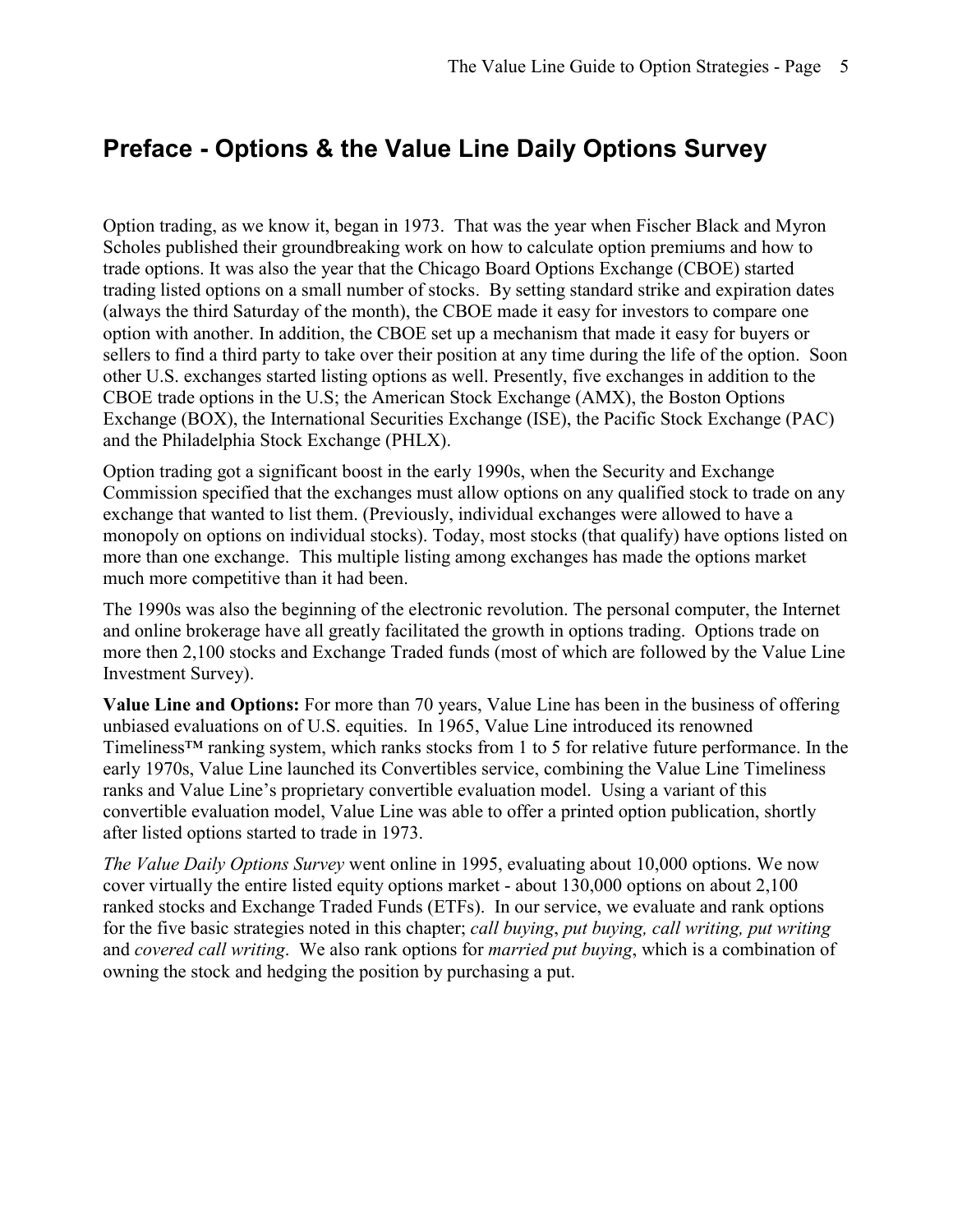## **Introduction - The Chapters Ahead**

We designed this book to give you a firm grounding in the basics of options and to show you how successively to use our product, *The Value Line Daily Options Survey,* as part of your overall investment strategy. In the following chapters, we cover the following topics.

- 1) *Option Basics*: Here we describe the basic option strategies Buying Calls and Puts, Writing Uncovered or "Naked" Calls and Puts, and Writing Covered Calls. We also define the most widely used option terms, and tell you where you can find additional option information (from our service and from the option exchanges).
- 2) In *Finding the Most Attractive Options,* we explain Value Line's option ranks, and we show how you can find the best options for your needs from the 130,000 options that we rank every day.
- 3) In *Spotlight on Call Buying,* we describe in some detail why call buying is really insurance against financial uncertainty. This insurance is often a lot cheaper than many people think.
- 4) Our next chapter is a *Spotlight Put Buying.* Here we describe what goes into our put buying recommendations and we show you how adding puts to your portfolio can improve your overall performance.
- 5) *Spotlight on Uncovered Call and Put Writing* describes the potential profits (and the potential pitfalls) of writing options when you don't have a position in the underlying stock.
- 6) *Spotlight on Covered Call Writing* describes covered call writing in some more detail and shows you what goes into our covered call ranks. The chapter also offers pointers on how to use our Online Option Screener to find covered calls that meet your requirements.
- 7) In *How Much Should I Invest in Options*, we help you answer the following questions: What option strategies are right for you? How much can you expect to make? And, how much can you afford to lose?
- 8) In *When to Close Out an Option Position,* we tell you how to use our ranks and other considerations in making you decision to close your option purchase, uncovered write or covered call.
- 9) *Managing a Covered Call Portfolio* is more complicated than managing a simple stock portfolio; however, knowing a few simple calculations and following a few simple guidelines can make the task relatively easy.
- 10) In *Option Trading Tips,* we show where managing an option portfolio is similar to managing a stock portfolio and where it is different.
- 11) *Managing a Market-Neutral Hedge:* Our performance numbers demonstrate how a marketneutral portfolio can produce the best risk-adjusted results. In this chapter, we show you how to set up such a hedge and how to manage it.
- 12) In *A Review of Our Performance Data,* we specify exactly how we gauge the performance of our option ranks and show how you can access our performance data.
- *Appendix A:* Here we show a list of our *Weekly Option Strategist Reports.* These reports are designed to cover a number of topics. These include; (1) option investing and strategies, (2) new and advanced features of the product, (3) our option model's performance and (3) developments in the options market.
- *Appendix B:* Here we provide a glossary of the more commonly used option terms and also of terms that are specific to our service.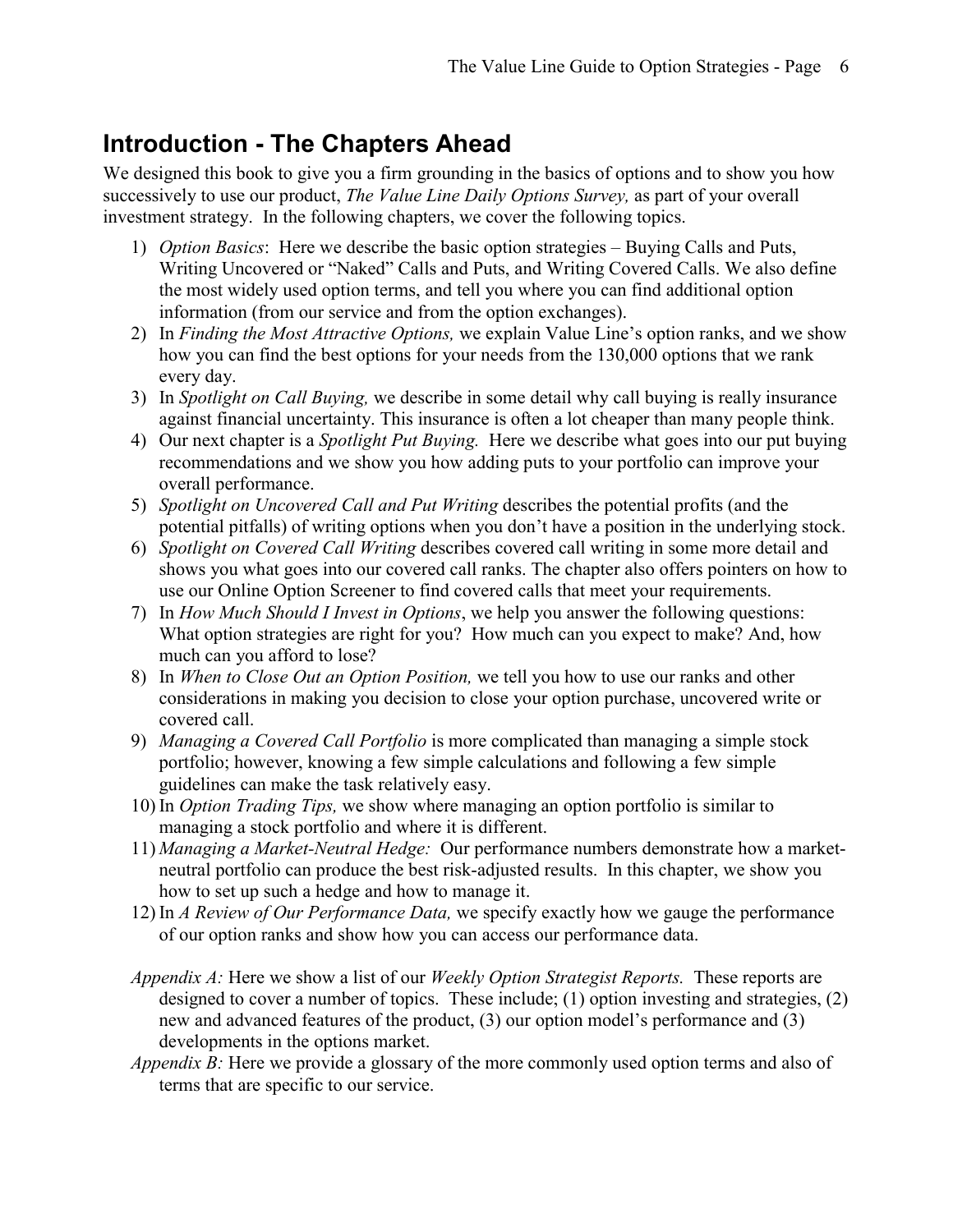# **Chapter 1 – Option Basics**

#### *Defining Some Terms*

*If you are already familiar with options (what they are, what gives them value, the terms that describe them and how they are traded), you can probably skip this chapter. However, if you are uncertain about some of the terms or the concepts, this chapter will probably answer your questions. We start with some basic definitions.* 

**Call:** a contract in which the buyer pays a **premium** for **the right but not the obligation** to buy the stock (usually 100 shares) at the exercise (or strike) price anytime until the expiration of the contact. (Calls are so named because the call buyer can "call" the stock from the option seller at the exercise price.)

**Put:** a contact in which the buyer pays a premium for **the right but not the obligation** to sell the stock (usually 100 shares) at the exercise price anytime over the life of the option. (Puts are so named because the put buyer can "put" to stock to the option seller at the exercise price.)

**Premium**: this is price that the buyer pays for the call or for the put. An option premium consist of **time value** (basically an insurance premium) and, if the option is **in-the-money**, **tangible value** (or exercise) value.

**Tangible value**: This is the amount that you get if you exercise it. Since you are not obliged to exercise an option if it is not profitable to do so, an option can never have negative tangible value.

**In-the-money**: This means that the option has tangible value. A call is in-the-money, when the stock is above the strike price. A put is in-the-money when the stock is below the strike price.

**At-the-money**: a call and a put are at-the-money when the stock is equal to the strike price.

**Out-of-the-money**: A call is out-of-the-money if the stock is below the strike price. A put is outof-the-money when the strike is below the stock price.

**Time value**: This is the part of an option's premium that is not tangible value. It is also the "insurance" component of an option premium, as we will demonstrate later. In in-the-money options have both tangible value and time value. At-the-money and out-of-the- money option premiums only have time value.

#### *Some Sample Premiums*

Table 1 on the next page below gives you an idea of the above definitions. With the stock at \$100, the \$90 strike call is in-the-money with a total premium of \$12.50 (\$10 tangible value and \$2.50 time value). The \$100 strike call is at-the-money with a premium of \$7.50 (zero tangible value and \$7.50 time value). The \$110 strike call is out-of-the-money with a \$2.50 premium (zero tangible value and \$250 time value.)

**Table 1- Sample 90-Day Call and Put Premiums: Stock Price = \$100.**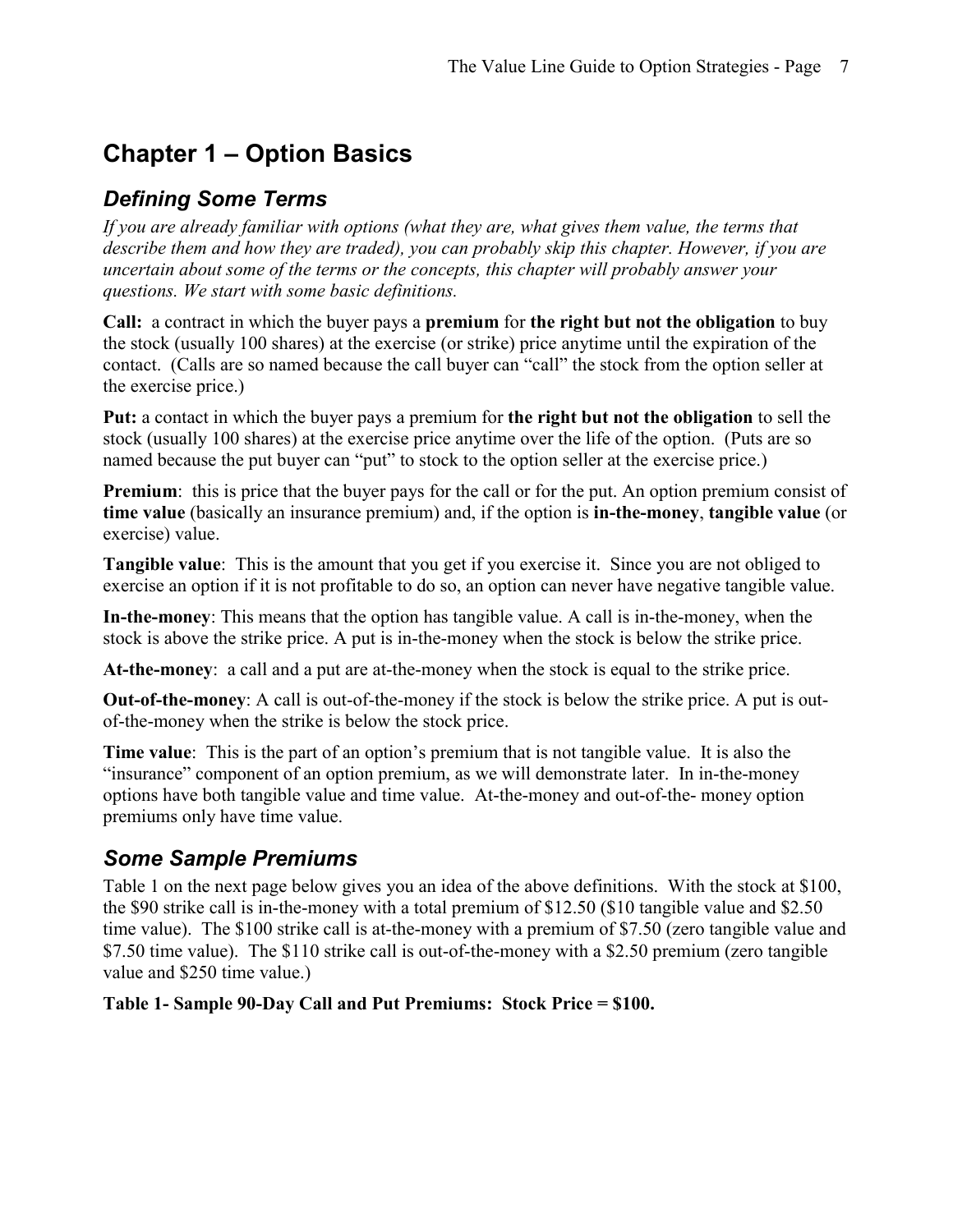|                       | Calls             |       |   |       |            |       |         | Puts     |       |       |            |      |  |
|-----------------------|-------------------|-------|---|-------|------------|-------|---------|----------|-------|-------|------------|------|--|
|                       | Tangible<br>Total |       |   |       |            | Total |         | Tangible |       |       |            |      |  |
| Strike Prices Premium |                   | Value |   |       | Time Value |       | Premium |          | Value |       | Time Value |      |  |
| 90.00                 | -S                | 12.50 | σ | 10.00 |            | 2.50  |         | 2.50     | - \$  |       |            | 2.50 |  |
| 100.00                | \$                | 7.50  |   | -     |            | 7.50  |         | 7.50     | - \$  |       |            | 7.50 |  |
| 100.00                | \$                | 2.50  |   | -     |            | 2.50  |         | 12.50    | \$    | 10.00 |            | 2.50 |  |

With the puts in Table 1, the \$110 strike put is in-the-money with a total premium of \$12.50 (\$10) tangible value and \$2.50 time value). The \$100 strike is at-the-money, with a premium of \$7.50, consisting of zero tangible value and no time value. The \$90 strike put is out-of-the-money with zero tangible value and \$2.50 time value.

#### *Buying a Call*

In Table 2 below, we show an example of the gains and losses at expiration from buying one atthe-money call (on 100 shares) for \$7.50 with the stock and the strike at \$100. With this option, the most you can lose is \$750 (100 times the \$7.50 premium). On the upside, your gains are unlimited, minus, of course, the call's \$750 in premium that you paid. Basically, you buy a call for two reasons: (1) because you are bullish and expect the stock to go up; and (2) because you believe that the call premium is fairly priced (or better yet, underpriced) considering your profit opportunities.

**Table 2 Profit/Loss of Call Buy (100 shares) at Expiration: Strike = \$100; Premium = \$7.50** 

|                              |           | <b>Stock Price at Expiration</b> |         |         |                      |           |                     |           |           |  |  |  |
|------------------------------|-----------|----------------------------------|---------|---------|----------------------|-----------|---------------------|-----------|-----------|--|--|--|
|                              | 880       | \$85                             | \$90    | \$95    | \$100                | \$105     | <i><b>\$110</b></i> | \$115     | \$120     |  |  |  |
| Tangible Value of Call       | \$٥Ι      | \$0                              | \$0     | \$0     | \$0                  | \$500     | \$1,000             | \$1.500   | \$2,000   |  |  |  |
| Less \$750 Premium Paid      | $-$ \$750 | $-$ \$750                        | $-$750$ | $-$750$ | $-$ \$750 $^{\circ}$ | $-$ \$750 | $-$ \$750           | $-$ \$750 | $-$ \$750 |  |  |  |
| <b>IP/L of Call Purchase</b> | $-$750$   | $-$750$                          | $-$750$ | $-$750$ | $-$ \$750 $-$        | $-$ \$250 | \$250               | \$750     | \$1,250   |  |  |  |

#### *Buying a Put*

In Table 3, we show an example of the gains and losses at expiration of buying an at-the-money, \$100 strike, put at \$7.50 (or \$750 on a 100 share option contact). In this example the most you can lose is the \$750 total premium paid, while your gains at expiration will be the tangible value of the put minus the \$750 that you paid.

|  |  |  |  |  |  |  | Table 3 - Profit/Loss of Put Option at Expiration: Strike = \$100, Premium = \$7.50 |
|--|--|--|--|--|--|--|-------------------------------------------------------------------------------------|
|--|--|--|--|--|--|--|-------------------------------------------------------------------------------------|

|                             | <b>Stock Price at Expiration</b> |             |         |           |         |         |                  |           |         |  |  |
|-----------------------------|----------------------------------|-------------|---------|-----------|---------|---------|------------------|-----------|---------|--|--|
|                             | \$80                             | \$85        | \$90    | \$95      | \$100   | \$105   | \$110            | \$115     | \$120   |  |  |
| Tangible Value of Put       | \$2.000                          | .500<br>\$1 | \$1,000 | \$500     | \$0     | \$0     | \$0 <sub>1</sub> | \$0       | \$0     |  |  |
| Less \$750 Premium Paid     | $-$750$                          | $-$ \$750   | $-$750$ | $-$750$   | $-$750$ | $-$750$ | -\$7501          | $-$ \$750 | $-$750$ |  |  |
| <b>IP/L of Put Purchase</b> | \$1,250                          | \$750       | \$250   | $-$ \$250 | $-$750$ | $-$750$ | $-$750$          | $-$750'$  | $-$750$ |  |  |

**Options as Insurance**: Many people think of buying an option as a highly speculative venture, but in fact when you buy a call or a put, you are really buying insurance. This is because the option give you have the "**right but not the obligation**" to exercise it. Thus, you are insured against an unfavorable price move. For instance, if you own a \$100 strike call, and if the stock ends up below the strike price, say at \$80, you don't have to buy the stock. At the same time, you get to make a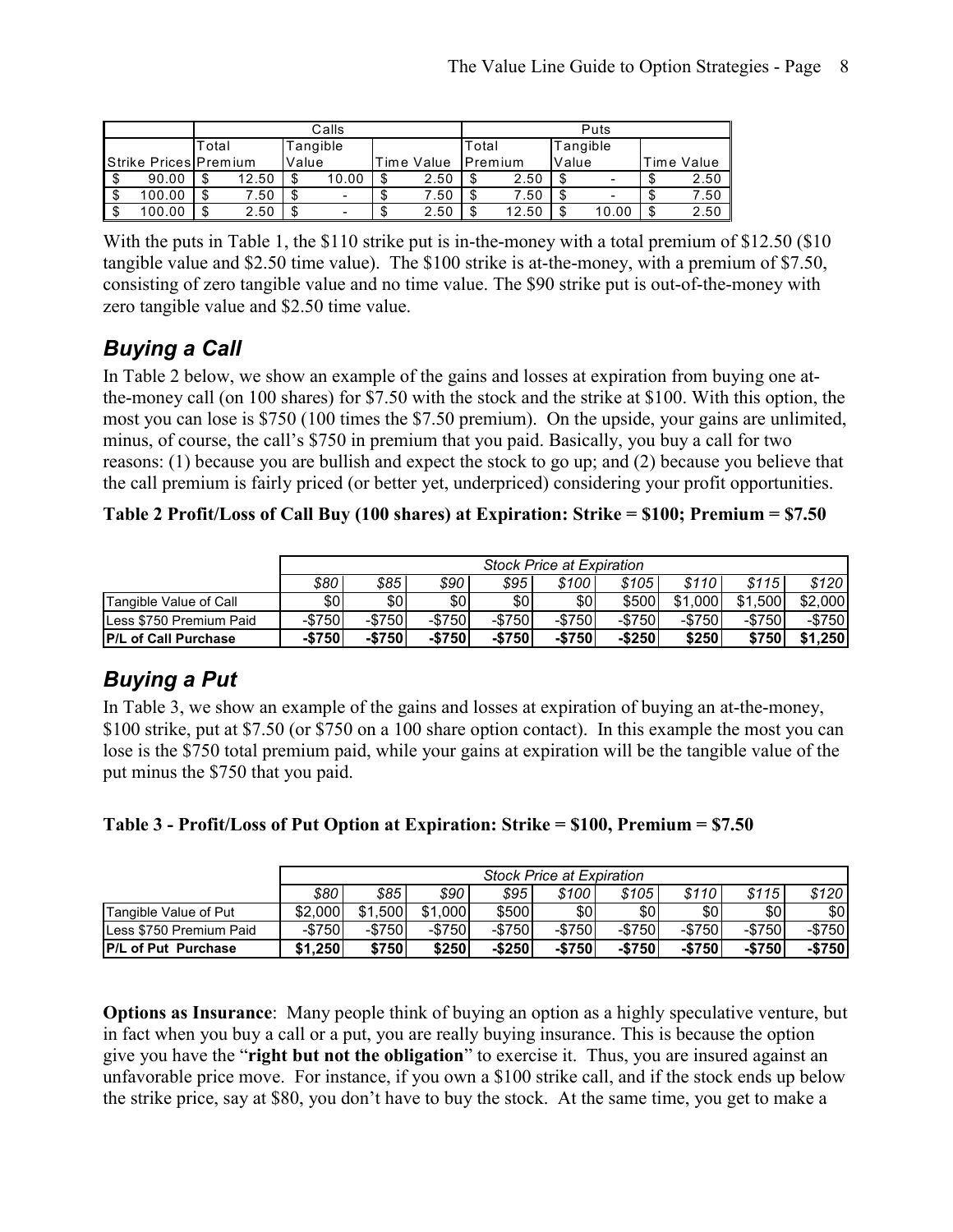profit if the stock rises far enough. So, in a sense, you are also insured against missing out on a financial opportunity. Similarly, when you buy a put, you don't have to exercise it if the stock ends up above the strike price. At the same time, you retain the opportunity to make a profit if the stock falls below the strike price. We say a lot more about options as insurance in Chapter 3 ("Spotlight on Call Buying") and Chapter 4 ("Spotlight on Put Buying") of this book.

#### *Selling before expiration*

An attractive (and often overlooked) feature of owning an option is that you can sell it before expiration. Thus, you don't have to lose your entire premium if the stock moves against you. Also, since the premium usually trades for more than tangible value, you can earn more by selling the option than by exercising it. In Table 4 below, we show an example of what a 90-day call is likely to be worth at different stock prices on three dates over the life of the option; (1) on the day you buy it (day 1), (2) after 45 days have passed and (3) at expiration.

 **Table 4 –Value of One 90-Day Call Option on 100 Shares on Various Dates** 

|                           | <b>Stock Price on Various Dates</b> |       |       |       |       |         |         |         |              |  |  |  |
|---------------------------|-------------------------------------|-------|-------|-------|-------|---------|---------|---------|--------------|--|--|--|
|                           | \$80                                | \$85  | \$90  | \$95  | \$100 | \$105   | \$110   | \$115   | \$120        |  |  |  |
| <b>Call on Dav 1</b>      | \$100                               | \$185 | \$320 | \$510 | \$750 | \$1,045 | \$1.385 | \$1.770 | .185<br>\$2. |  |  |  |
| Call after 45 days        | \$25                                | \$65  | \$150 | \$305 | \$530 | \$830   | \$1,190 | \$1.605 | \$2.055      |  |  |  |
| <b>Call at Expiration</b> | \$0                                 | \$0   | \$0   | \$0   | \$0   | \$500   | \$1,000 | \$1.500 | \$2,000      |  |  |  |

In the graph below, we show the profit or loss (P/L) of this contract, netting out the value of the call on different dates at different stock prices against the \$750 that you paid for the call. For instance, if the stock has gone to \$110 after 45 days, the P/L would be \$440 (\$1,190 value of option minus initial \$750 premium). This type of graph presentation is often used when showing what to expect from an option contract over its life.

**Graph 1 - P/L of 90-Day Call on 100 Shares on Various Dates** 

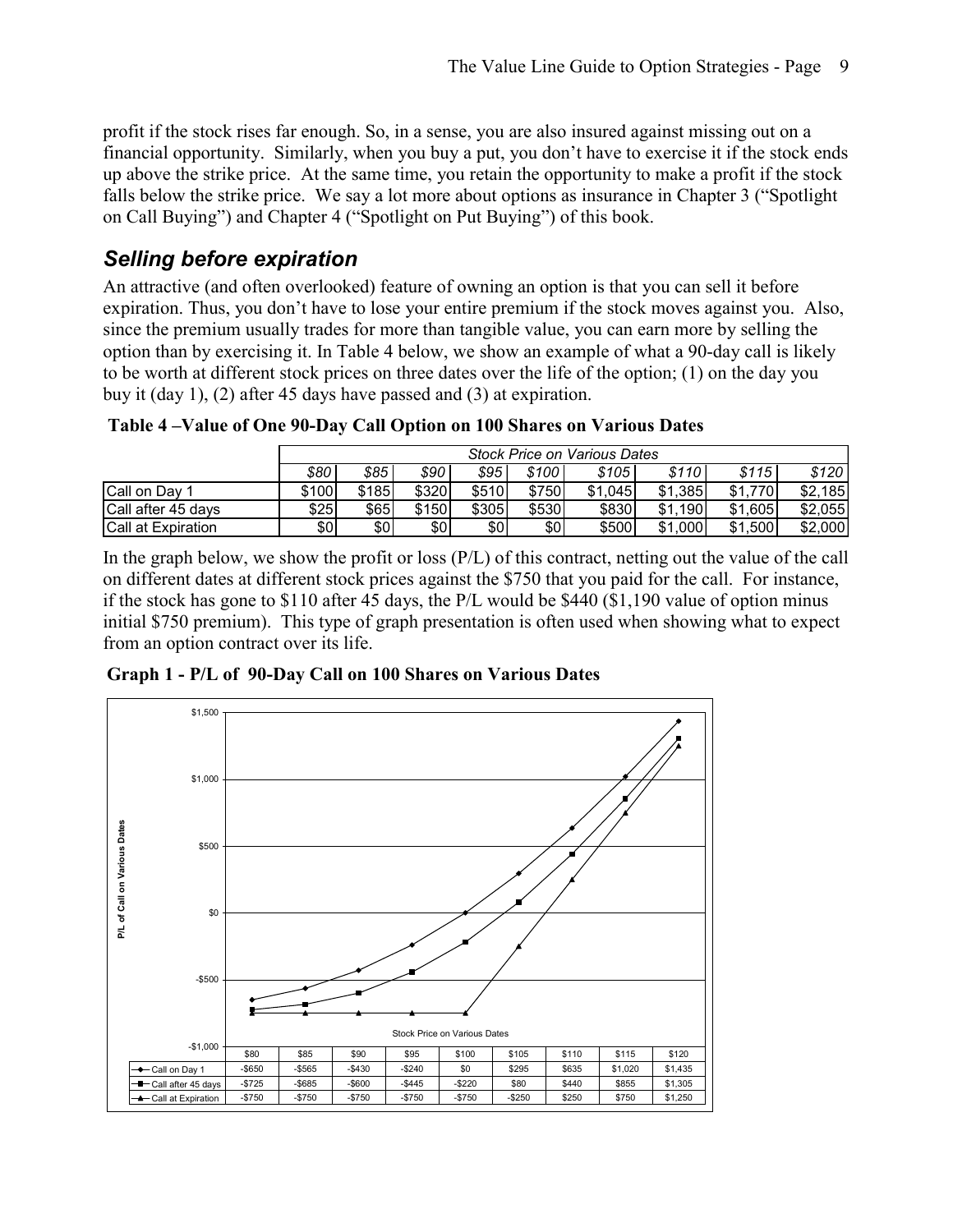#### *Writing Uncovered or "Naked" Options*

Instead of buying an option, you can write one, provided that you post the required margin and take on the risk. This margin consists of the option premium plus at least 10% to 20% of the underlying stock value.

When you write an uncovered or "naked" call, you receive a premium in return for the obligation of selling someone else the stock at the strike price. Because you want the stock to end up below the strike price (so that you don't get exercised), you are basically bearish with this position. You also believe that the call premium is overpriced and that you are more than compensated for the risk of the stock moving against you.

**Table 5 - Profit/Loss on Uncovered Call Write at Expiration: Strike = \$100; Premium = \$7.50** 

|                              |       | <b>Stock Price at Expiration</b> |       |       |       |        |           |           |           |  |  |  |
|------------------------------|-------|----------------------------------|-------|-------|-------|--------|-----------|-----------|-----------|--|--|--|
|                              | \$80  | \$85                             | \$90  | \$95  | \$100 | \$105  | \$110     | \$115     | \$120     |  |  |  |
| Tangible Value of Call Write | \$01  | \$0                              | \$01  | \$0   | \$0   | -\$500 | $-$1.000$ | $-$1.500$ | $-$2.000$ |  |  |  |
| Plus \$750 Premium Received  | \$750 | \$750                            | \$750 | \$750 | \$750 | \$750  | \$750     | \$750     | \$750     |  |  |  |
| <b>IP/L of Call Write</b>    | \$750 | \$750                            | \$750 | \$750 | \$750 | \$250  | $-$ \$250 | $-$750$   | $-$1.250$ |  |  |  |

When you write a "naked" put, you receive a premium in return for giving someone else the right to sell you the stock at the strike price. Because you want the stock to end up above the strike price, you are basically bullish. Also, you believe that the premium more than compensates you for the risk.

|                                    |             | <b>Stock Price at Expiration</b>                                                     |           |        |       |       |       |       |       |  |  |
|------------------------------------|-------------|--------------------------------------------------------------------------------------|-----------|--------|-------|-------|-------|-------|-------|--|--|
|                                    | 80 I        | 85                                                                                   | 90        | 95     | 100   | 105   | 110   | 115   | 120   |  |  |
| <b>Tangible Value of Put Write</b> | $-$ \$2.000 | .500<br>-\$1                                                                         | $-$1.000$ | -\$500 | \$0   | \$01  | \$٥١  | \$0   | \$0   |  |  |
| <b>Plus \$750 Premium Received</b> | \$750       | \$750                                                                                | \$750l    | \$750  | \$750 | \$750 | \$750 | \$750 | \$750 |  |  |
| <b>IP/L of Put Write</b>           |             | \$250<br>-\$250<br>\$750<br>\$750<br>\$750<br>\$750<br>\$750<br>$-$1.250$<br>$-$750$ |           |        |       |       |       |       |       |  |  |

#### *Writing Covered Calls*

You can buy (or own) the stock and write a call on this same stock. This long stock/short call combination is known as a **covered call**. In return for the call premium, you give someone else the right to buy the stock from you at the strike price. Compared to just owning the stock, covered call writing tends to have fewer losses but also fewer large gains. You write a covered call because you are basically bullish on the stock; however, you believe that the premium is attractive enough to compensate you for giving some of your upside potential. Implicitly, you believe that the call is overpriced.

**Table 7 - Covered Call at Expiration** 

|                            |             | <b>Stock Price at Expiration</b>                                         |           |           |       |       |           |             |           |  |  |  |  |
|----------------------------|-------------|--------------------------------------------------------------------------|-----------|-----------|-------|-------|-----------|-------------|-----------|--|--|--|--|
|                            | \$80        | \$85                                                                     | \$90      | \$95      | \$100 | \$105 | \$110     | \$115       | \$120     |  |  |  |  |
| P/L of 100 Shares          | $-$ \$2,000 | ,500<br>-\$1                                                             | $-$1,000$ | $-$ \$500 | \$0   | \$500 | \$1,000   | \$1<br>.500 | \$2,000   |  |  |  |  |
| <b>IP/L of Call Write</b>  | \$750       | \$750                                                                    | \$750     | \$750     | \$750 | \$250 | $-$ \$250 | $-$750$     | $-$1,250$ |  |  |  |  |
| <b>P/L of Covered Call</b> | $-$1,250$   | \$750<br>$-$250$<br>\$250<br>\$750<br>\$750<br>\$750<br>$-$750$<br>\$750 |           |           |       |       |           |             |           |  |  |  |  |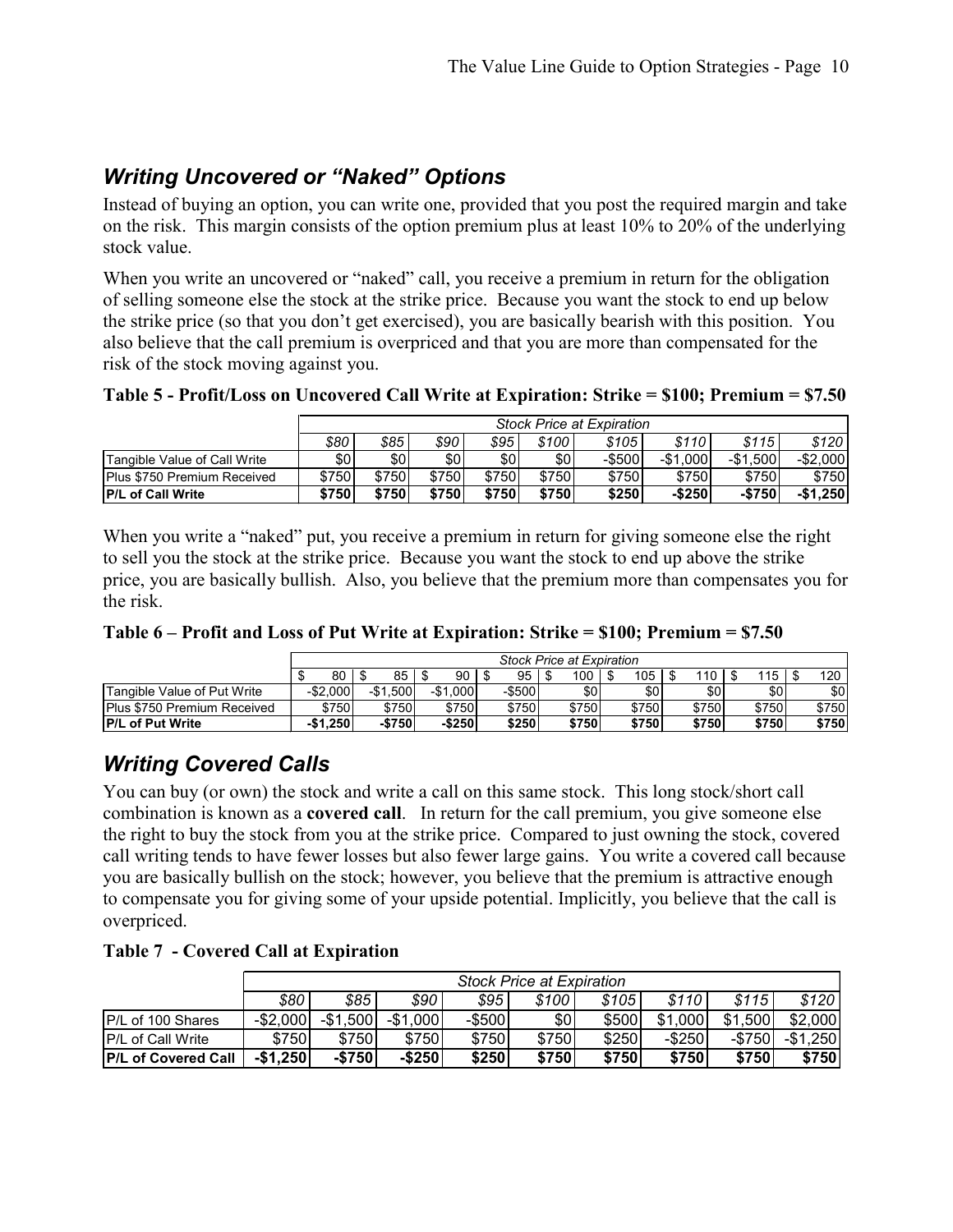#### *Which strategy is best?*

You will find successful investors that write covered calls, buy naked calls, sell naked calls, buy naked puts and sell naked puts. Each strategy or mix of strategies has its place. The additional information you need to choose the strategy or strategies that best meet your objectives will be found in the following chapters. In general, as profit potential rises, risk does, too. Whatever, your strategy mix, however, you will find that having *The Value Line Daily Options Survey* will give you an important edge in your option investing.

#### *Additional Information*

New Subscribers may want to read the following reports in *Educational Strategy Reprints*  (available online at the www.valueline.com homepage and in our *Interactive Options Study Guide: "*Buying Naked Calls*," "Buying Naked Puts"* and *"Covered Calls, Doing the Math."*

You can also check out the only training videos for options found under *Education* at www.valueline.com.

Finally, you may also want to browse through our archive of *Weekly Option Strategist Reports.*  Simply select the *Options Reports* from our *Options Home* page. A list of some of these reports is shown in Appendix A on page 42 of this book.

For a listing of other training materials, we suggest you read our report, "What's Free (or Almost Free) from the Exchanges," from our online *Options Reports* directory*.*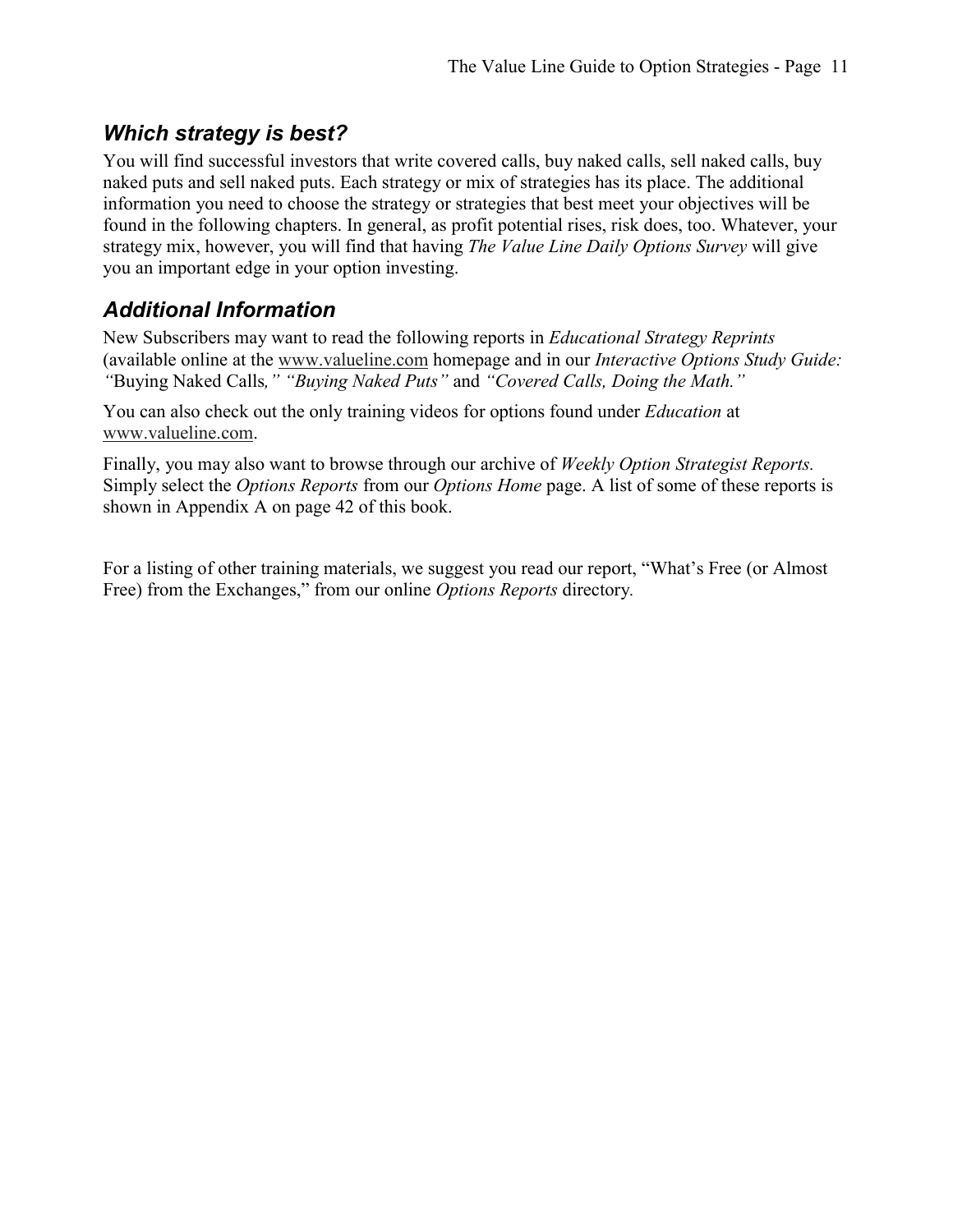# **Chapter 2 – Finding the Most Attractive Options**

In this chapter, we provide an explanation of Value Line's common stock and option ranks, and we show how you can find the best options from the 130,000 options that we rank every day.

## *Value Line's Common and Option Ranks*

Since 1965, Value Line has been successfully ranking major 1,700 stocks from 1 to 5 for Timeliness™ (relative future performance). In Graph xx below shows how successful Value Line has been in this endeavor.



#### **Graph 2 - Performance of the Value Line Timeliness Ranks**

#### *How We Rank Options*

We base our option ranks on a weighted combination of the Value Line common stock ranks and our option model's calculation of whether the options are underpriced (good for buying) or overpriced (good for writing).

**Under/Over Priced:** To calculate whether an option is underpriced or overpriced, we compare the *implied volatility* of each option premium ("ask" price for buying and "bid" price for writing) with our model's *Adjusted Volatility Forecast* for that particular stock, strike, and expiration. (Implied volatility is the volatility "implied" by the market price of an option using a standard options model, such as Black-Scholes, and all the known determinants such a stock, strike, expiration, interest and dividend. Our *Adjusted Volatility Forecast* is our expectation of future volatility adjusted for the degree to which the stock deviates from a normal distribution.

**Option Buying Ranks:** we rank call and put ask (offer) prices from 1 to 3 for buying, with 1 being a "buy", 2 being a "hold" and 3 being "close". A typical rank 1 call is a call with an underpriced ask price and an underlying common stock rank of 1. A typical rank 1 put is an underpriced put (again ask price) with an underlying common stock rank of 5.

**"Naked" Option Writing Ranks:** We rank call and put bid prices from 5 to 3 for uncovered ('naked") writing, with 5 being a "write" recommendation, 4 a "hold" and 3 a close recommendation (i.e. buy back the written option). A typical rank 5 call for "naked" call writing is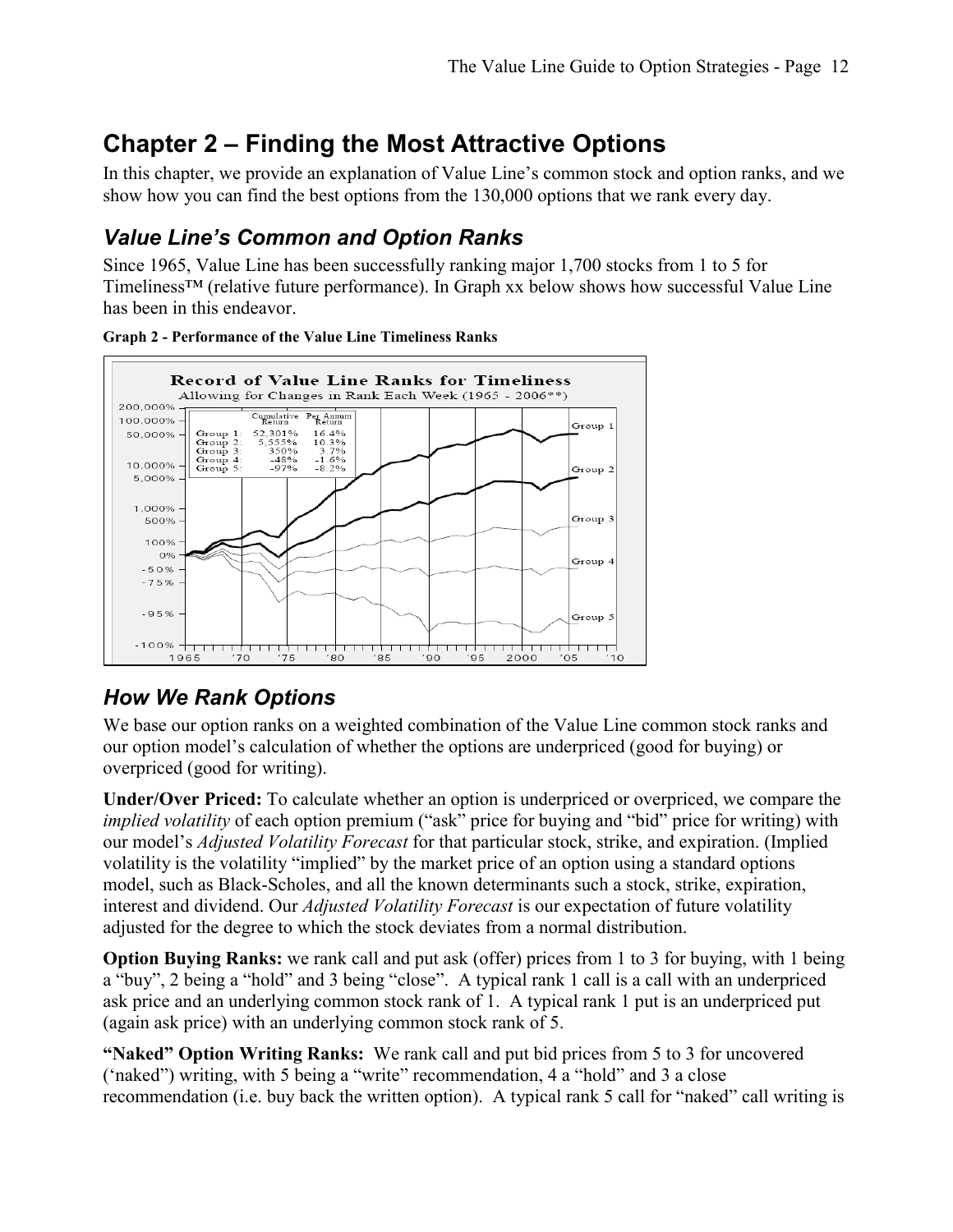a call with an overpriced bid price that is based on a rank 5 stock. A typical rank 5 put is a put with an overpriced bid price with an underlying common stock rank of 1.

**Covered Call Ranks:** we rank covered calls based on a combination of the common stock rank and the degree that the call's bid price is overvalued. A typical rank 1 covered call is a stock with a common stock rank of 1 and an overpriced call.

**Where will I find the most attractive recommended options?** The 200 most attractive options for each strategy (out of the approximately 120,000 that trade every day) are set out online in our *Interactive Options - Selected Options* pages. Subscribers can access these pages at our website, www.valueline.com. A list of files is shown in Table 8 below.

#### **Table 8 - Selected Option Pages**

|                                                                        |                  |                     |                   | Commn         |
|------------------------------------------------------------------------|------------------|---------------------|-------------------|---------------|
|                                                                        |                  |                     | <b>Options on</b> | <b>Stocks</b> |
|                                                                        | <b>Direction</b> | <b>Under/Over</b>   | Page are          | are           |
| <b>Page in Interatctive Options</b>                                    | of Stock         | <b>Priced</b>       | <b>Ranked</b>     | Ranked        |
| Selected Options for "Naked" Call Buying                               | Bullish          | <b>Under Priced</b> |                   | 1 or 2        |
| Selected Options for "Naked" Call Writing                              | <b>Bearish</b>   | Over Priced         | 5                 | 5 or 4        |
| Selected Options for Covered Call Writing                              | <b>Bullish</b>   | Over Priced         | $1*$              | 1 or 2        |
| Selected Options for "Married" Put Buying                              | <b>Bullish</b>   | <b>Under Priced</b> | $1**$             | 1 or 2        |
| Selected Options for "Naked" Put Buying                                | <b>Bearish</b>   | <b>Under Priced</b> | 5                 | 5 or 4        |
| Selected Options for "Naked" Put Writing                               | <b>Bullish</b>   | <b>Over Priced</b>  |                   | 1 or 2        |
|                                                                        |                  |                     |                   |               |
| * This rank covers the stock and call write as a combined position.    |                  |                     |                   |               |
| ** This rank covers the stock and put purchase as a combined position. |                  |                     |                   |               |

#### *Using our Selected Options*

Table 9 below is a sample segment of one of these pages, *Selected Options for Naked Call Buying.*  At first, the information on this page may appear daunting, but it is pretty easy to see the logic of why the data is presented the way that it is.

|                      |              |                        |              | Value Line Ranks |            |              |       |                |       |        |              |        |            | <b>Lower Stock</b> |         | <b>Higher Stock</b> |                        |
|----------------------|--------------|------------------------|--------------|------------------|------------|--------------|-------|----------------|-------|--------|--------------|--------|------------|--------------------|---------|---------------------|------------------------|
|                      | <b>Stock</b> | Company/               |              | Common Technical | Exp.       |              |       | Common Premium |       |        | . Ask        | Ask    | Relative   | <b>ILower</b>      | Ask Low |                     | <b>Higher Ask High</b> |
| <b>Option Ticker</b> | Ticker       | Index                  | <b>IRank</b> | Rank             | Date       | Strike Price |       | Ask            | Delta | $1/O$  | Implies UNOV |        | Volatility | Common             | Prem.   | Common Prem.        |                        |
| I IYGBAI             | <b>AYE</b>   | Allegheny              |              |                  | 1/19/2008  | 45           | 40.22 | 3.4            | 46.79 | $-11%$ | 23%          | $-37%$ | 402.91     | \$38.88            | \$2.80  | \$41.59             | \$4.08                 |
| [10PAL]              | <b>DOX</b>   | Amdocs Ltd             |              |                  | 1/17/2009  | 60           | 39.95 | 2.35           | 27.74 | $-50%$ | 26%          | $-52%$ | 514.13     | \$38.71            | \$2.01  | \$41.22             | \$2.73                 |
| <b>I TAQUKJ</b>      |              | <b>AEOS Outfitters</b> |              |                  | 11/18/2006 | 50           | 44.46 | 0.85           | 23.33 | $-12%$ | 39%          | $-51%$ | 2.041.28   | \$42.93            | \$0.53  | \$46.03             | \$1.29                 |
| <b>IAQUEK</b>        |              | <b>AEOS Outfitters</b> |              | ົ                | 5/19/2007  | 55           | 44.46 | 2.1            | 29.59 | $-23%$ | 36%          | $-53%$ | 917.89     | \$42.93            | \$1.67  | \$46.03             | \$2.60                 |
| <b>IAMHKN</b>        | AMH          | ICo                    |              |                  | 11/18/2006 | 70           | 68    | 0.35           | 21.62 | $-2%$  | 9%           | $-63%$ | 4.850.73   | \$66.93            | \$0.14  | \$69.08             | \$0.71                 |
| <b>IAMHON</b>        | AMH          | <b>Co</b>              |              |                  | 3/17/2007  | 70           | 68    | 0.5            | 33.53 | $-2%$  | 4%           | -80%   | 3,342.07   | \$66.93            | \$0.20  | \$69.08             | \$1.00                 |

**Table 9 - Selected Options for Naked Call Buying** 

We sort these pages in order of company name, expiration and strike price. You can re-sort the data by simply clicking on most of the column heading.

You can tag one or more of the boxes (as many as you like) on the left to get a detailed *Options Profile* on these options. (You can get a description of these *Profiles* online.)

After the option ticker, stock ticker and company name (in this example, Aetna Inc.), you will see the Value Line common stock rank and after this, we show the Value Line technical rank, The technical rank is like the common stock rank, but uses only price data in its calculations. We include it in our output as an additional indicator of future stock price performance.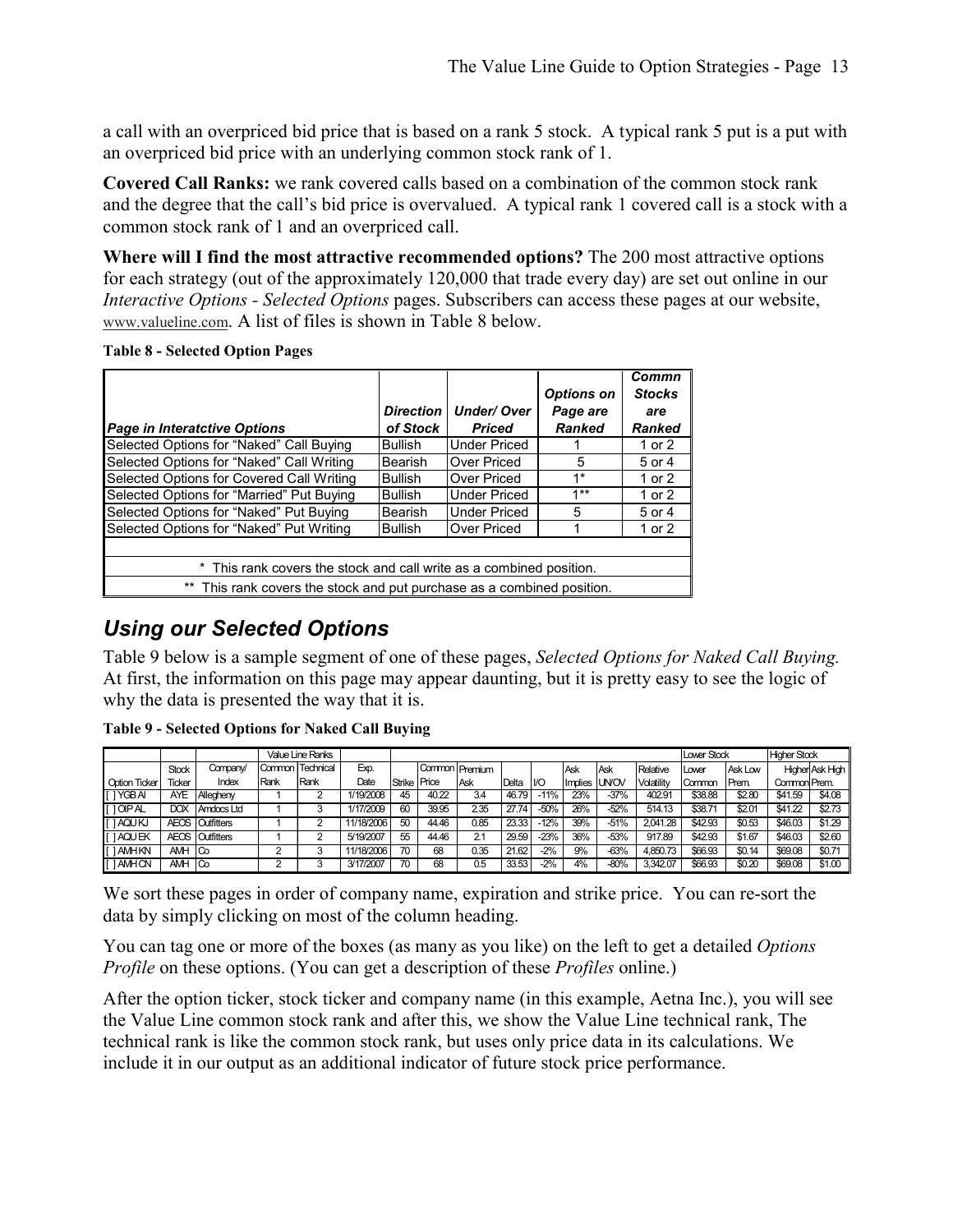In the next three columns, we show the expiration date, the strike price and the option premium. In the next column, marked *Delta*, we indicate the option's sensitivity to a small move in the common. If this number is 25, it means that if the stock rises by \$1.00, the call will rise by \$0.25. In the column marked *I/O*, we indicate the degree that the option is in-the-money (positive number) or out-of-the-money (negative number). In the next column, we indicate whether the option is undervalued (a minus number) or overvalued (a positive number). When you buy an option, you generally want it to be undervalued (i.e. underpriced, the cheaper the better) and when you write an option (either with a "naked" write or a covered call), you want it to be overvalued (i.e. overpriced, the more expensive the better). In the column marked *Relative Volatility* we show how risky the option is compared to the option on the average stock in the Value Line Investment Survey, which has a benchmark volatility of 100 (equal to 54% annual standard deviation). An option with a Relative Volatility of 672 can be said to be 6.72 times as volatile as the stock.

**Executing your trades:** In the last four columns, we provide premiums at different stock prices. These tell you the premium at which you should still to the trade if the stock goes to these prices. These numbers can also help you place buy or sell orders with your broker. For instance, if the Allegheny common falls from \$40.22 to \$38.88 (i.e. to the *lower stock* price), we would still recommend buying the January 2008 \$45 call as long as its premium is \$2.80 or less. (In the case of Selected Options for covered call writing, you will want to sell the option at the indicated price or higher.)

#### *Finding Options by Stock Ticker*

What should I do if options on a stock I am interested in are not in the daily Selected Options files? The trades listed in these daily selected option pages are the 200 highest scoring and most liquid ones for their respective strategies. On any given day, however, there can be many other attractive options. You can look at these options a number of different ways.

If you know which stock you are interested in, you can access all the options on that stock by placing the stock ticker code in the box so marked, in *Options by Ticker Coded.* You will then get all the regularly listed options on that stock as shown in Table 10 below. At the top of this listing, you will see the *Company Profile*. As with the *Selected Options,* you can click on the box (or boxes) to the left and get a detailed *Options Profile.*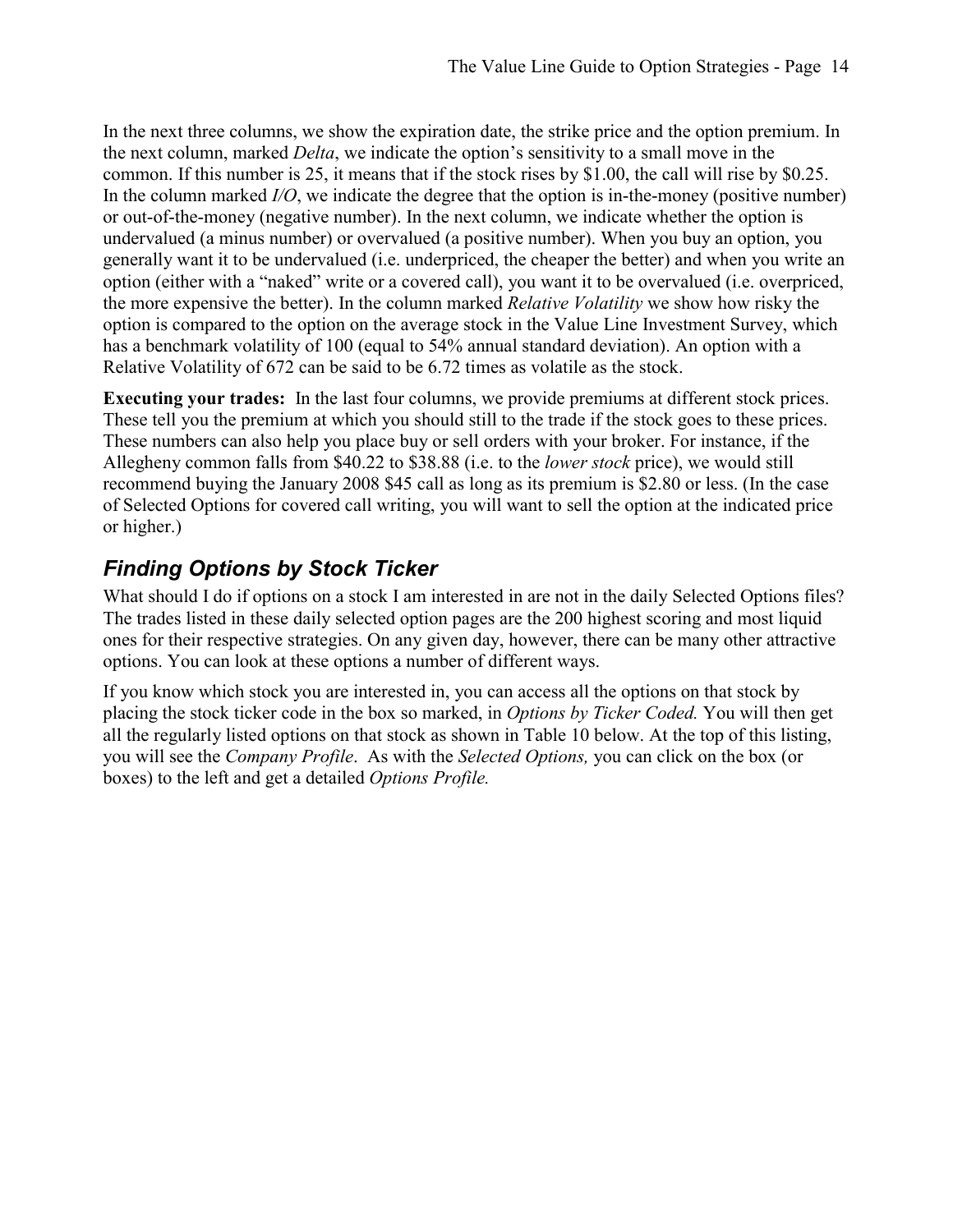|                                                                                  |     |                           |                 |        | <b>Company Profile</b> |         |                     |                                      |          |                    |       |           |              |      |      |      |                |
|----------------------------------------------------------------------------------|-----|---------------------------|-----------------|--------|------------------------|---------|---------------------|--------------------------------------|----------|--------------------|-------|-----------|--------------|------|------|------|----------------|
| Company                                                                          |     |                           | Industry        |        | <b>Ticker</b>          |         | <b>Common Price</b> |                                      |          | <b>Common Rank</b> |       |           |              |      |      |      |                |
| Applied Micro                                                                    |     |                           | <b>SEMICOND</b> |        | <b>AMCC</b>            |         | 2.90                |                                      |          | 2                  |       |           |              |      |      |      |                |
| Dividend: 0.00%                                                                  |     |                           | Tech Rank: 5    |        |                        |         |                     | <b>Historical Volatility: 71.00%</b> |          |                    |       |           |              |      |      |      |                |
| Results: 20<br>Check one or more boxes for more information then click continue: |     | Add Selected to Portfolio |                 |        |                        |         | Printable Version   | Save as CSV format                   | Continue |                    | Reset |           |              |      |      |      |                |
|                                                                                  |     |                           |                 |        |                        | Premium |                     | <b>Implied Vol.</b>                  |          | <b>Un/Ov Value</b> |       |           | <b>CC/PW</b> |      |      |      | Op. Rank CC/MP |
| Option Ticker                                                                    | C/P | Common<br>Price           | Exp.            | Strike | Bid                    | Ask.    | <b>Delta</b>        | Bid                                  | Ask.     | Bid                | Ask.  | <b>PA</b> | PT           | MX.  | Bid. | Ask. | Rank           |
| $\Box$ AEX KZ                                                                    | C   | 2.90                      | 11/18/06        | 2.5    | 0.40                   | 0.50    | 92.71               | 0%                                   | 59%      | $-100%$            | 9%    | 0%        | 13%          | 0%   | 0.   | 3    | 0              |
| <b>LAEX KA</b>                                                                   | C.  | 2.90                      | 11/18/06        | 5.0    | 0.00.                  | 0.05    | 0.30                | 0%                                   | 102%     | $-100%$            | 19%   | 0%        | 0%           | 72%  | 0    | 3    | 0              |
| <b>LAEX KU</b>                                                                   | C.  | 2.90                      | 11/18/06        | 7.5    | 0.00                   | 0.15    | 0.81                | 0%                                   | 196%     | $-100%$            | 119%  | 0%        | 0%           | 159% | 0    | 3.   | 0              |
| <b>LAEX KB</b>                                                                   | C.  | 2.90                      | 11/18/06        | 10.0   | 0.00.                  | 0.15    | 0.41                | 0%                                   | 232%     | $-100%$            | 151%  | 0%        | 0%           | 245% | 0    | 3    | 0              |
| LAEX KV                                                                          | C   | 2.90                      | 11/18/06        | 12.5   | 0.00                   | 0.15    | 0.26                | 0%                                   | 258%     | $-100%$            | 173%  | 0%        | 0%           | 331% | 0    | 3    | 0              |

#### **Table 10 - Options by Stock Ticker Code**

How then do you find the best options on a stock so selected? The answer depends partly on your own view of what is going to happen to the stock, and partly on our evaluations of whether the options are underpriced or overpriced.

For example, if you expect a large near-term rise in the stock and you see that the calls are undervalued, (with a minus sign in ASK UN/OV), then you should probably be a buyer of an intermediate-term call (3 to 6 months) with a strike price that is reasonably close to the stock price.

Alternatively, you may be bullish, but with no clear indication of when the stock will rise. Here you may want to be a buyer of a longer-term option (9 months or more), again struck reasonably close to the money (rule of thumb; pick an option with a delta of between 40 and 60). Finally, you may be bullish, but find that the premiums are overvalued. In this case, you might consider writing a covered call, especially if the rate of return on this investment is attractive.

#### *Using our Option Screener*

Most of our subscribers quickly graduate to using our online *Option Screener.* Here you can search for the best options from a list of stocks. Or you can specify a particular set of criteria, including common and technical ranks, and get the options that meet those criteria.

**Example 1 - Screening for the Best Call Buys:** In the example in Table 10 below, we have set the screener to search for underpriced calls for call buying. We are also assuming that we want these calls to cost relatively little to hold and have hence chosen longer-term calls, and that are either atthe-money or moderately in-the-money.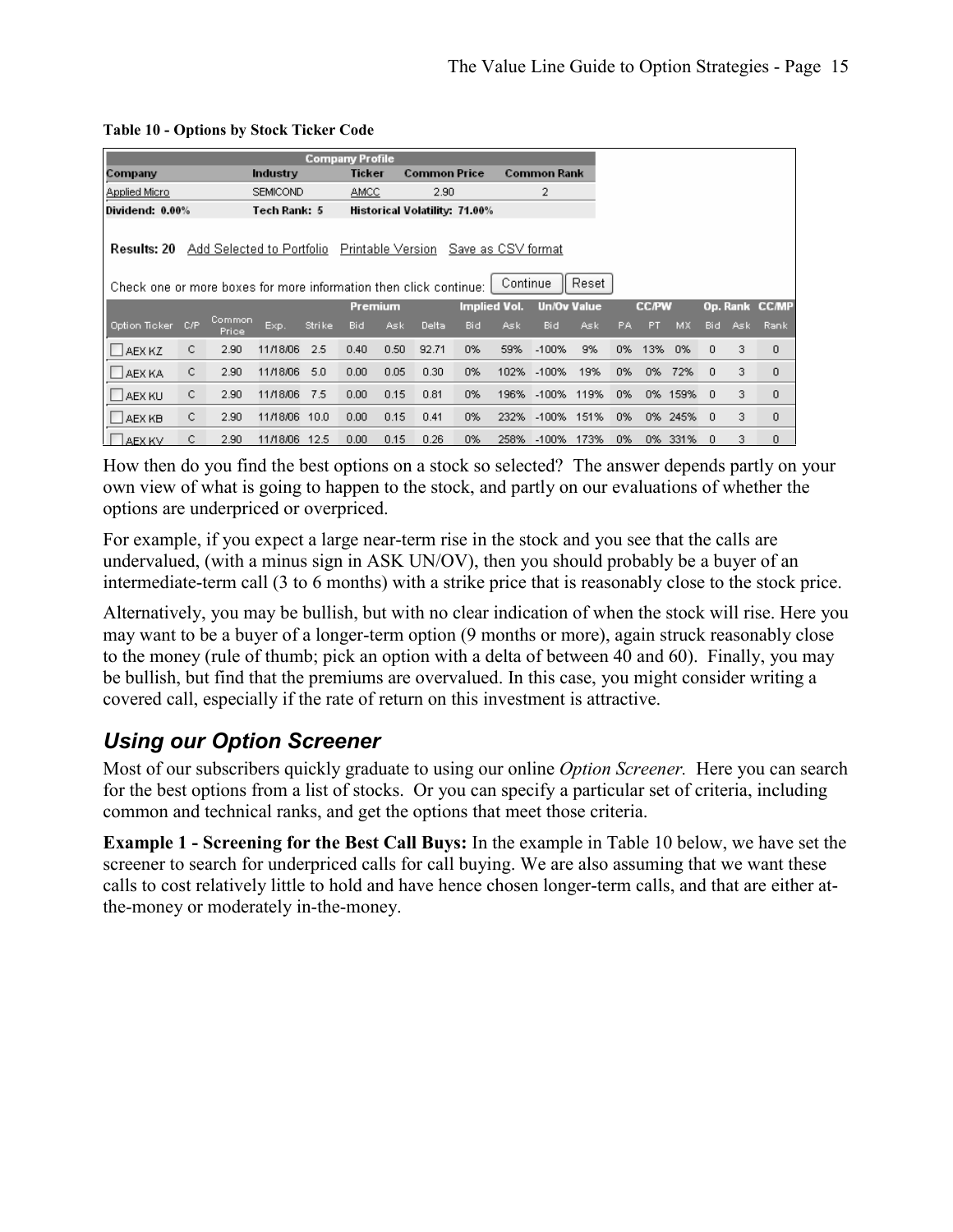|                                                              | <b>Basic Information</b>                                                     |                                                           |                                                                 |             |              |                     |                      |                              |                     |
|--------------------------------------------------------------|------------------------------------------------------------------------------|-----------------------------------------------------------|-----------------------------------------------------------------|-------------|--------------|---------------------|----------------------|------------------------------|---------------------|
|                                                              | Company/Index                                                                |                                                           |                                                                 |             |              |                     |                      |                              | Search<br>Reset All |
|                                                              | Stock Ticker(s)                                                              |                                                           | NPSP MAS WLM ANR GTW MRCY DSS ARW<br>SLR OVTI ABY AMSC ESLR BBA |             |              |                     | $\land$              | (Separate tickers by spaces) |                     |
| Industry<br>B <sub>2B</sub><br><b>BANK</b><br><b>BANKMID</b> | AUTO-OEM<br>$\hat{\phantom{a}}$<br>$\sim$<br>$\checkmark$<br><b>BEVERAGE</b> | <b>ALL</b><br><b>VLIS 1700</b><br>Calls Only<br>Puts Only | <b>Preset Screens</b><br>VLIS Small & Mid-Cap                   |             |              |                     |                      |                              |                     |
| Ranks                                                        |                                                                              |                                                           |                                                                 |             |              |                     |                      |                              |                     |
|                                                              | Common (Stock) (1=Best)                                                      | $\Box$ 1                                                  | $\Box$ 2                                                        | $\square$ 3 | $\Box$ 4     | $\Box$ <sub>5</sub> | $\square$ Up         | <b>Nown</b>                  |                     |
|                                                              | Technical (Stock) (1=Best)                                                   | $\Box$ 1                                                  | $\Box$ 2                                                        | □з          | $\Box$ 4     | $\square$ 5         |                      |                              |                     |
|                                                              | <b>Naked Call Buyer's (1=Best)</b>                                           | $\Box$ 1                                                  | $\Box$ 2                                                        | $\Box$ 3    |              |                     |                      |                              |                     |
|                                                              | <b>Naked Put Buyer's (1=Best)</b>                                            | $\Box$ 1                                                  | $\Box$ 2                                                        | □з          |              |                     |                      |                              |                     |
|                                                              | Naked Call Writer's (5=Best)                                                 | $\Box$ 5                                                  | $\Box$ 4                                                        | $\Box$ 3    |              |                     |                      |                              |                     |
|                                                              | Naked Put Writer's (5=Best)                                                  | $\square$ 5                                               | $\Box$ 4                                                        | $\Box$ 3    |              |                     |                      |                              |                     |
|                                                              | Covered Call Writer's (1=Best)                                               | $\Box$ 1                                                  | $\square$                                                       | $\Box$ 3    |              |                     |                      |                              |                     |
|                                                              | Married Put Buyer's (1=Best)                                                 | $\Box$ 1                                                  | $\Box$ 2                                                        | Πз          |              |                     |                      |                              |                     |
|                                                              | <b>Additional Option Information</b>                                         |                                                           |                                                                 |             |              |                     |                      |                              |                     |
| $>>$                                                         | <=== Please select a field name here ===>                                    |                                                           |                                                                 |             | $\checkmark$ |                     |                      |                              |                     |
| #                                                            | Click here to select a field                                                 |                                                           |                                                                 |             |              |                     | <b>Minimum Value</b> | <b>Maximum Value</b>         | <b>Remove All</b>   |
| 1                                                            | Buyer's Under/Over Priced                                                    |                                                           |                                                                 |             |              |                     |                      | ۱o                           | $\leq$ == Remove    |
| 2                                                            | <b>Expiration Date</b>                                                       |                                                           |                                                                 |             |              | 12/1/06             |                      | 3/3107                       | <== Remove          |
| 3                                                            | Delta (Change Per Point)                                                     |                                                           |                                                                 |             |              | 40                  |                      | 160                          | $\leq$ = Remove     |

|  | <b>Table 11 - Screening for Call Buys</b> |
|--|-------------------------------------------|
|--|-------------------------------------------|

Under *Preset Screens*, we have selected *Calls*. Under *Additional Option Information*, we have selected *Buyer's Under/Over Priced* with a maximum of zero, meaning that all the calls selected are underpriced. We have also selected an Expiration Date with a minimum date of 12/1/06 and a maximum of 3/31/07, meaning that the options will expire in more than two months and in less than five months. Finally, we have selected Delta (Change per Point) with a minimum of 40 and a maximum of 60, meaning that the calls are not too far out-of the-money nor are they too deeply inthe-money.

# *Getting Started*

We have set up the Daily Value Line Options Survey as much as possible to be an educational product as well as an advisory product. You will want to download and read our *Quick Study Guide*, which we last updated on 2/11/05. Subscribers should take advantage oft our online help links and also to our *Educational and "How to Guides"* Directory*,* which covers most areas of how to use the website.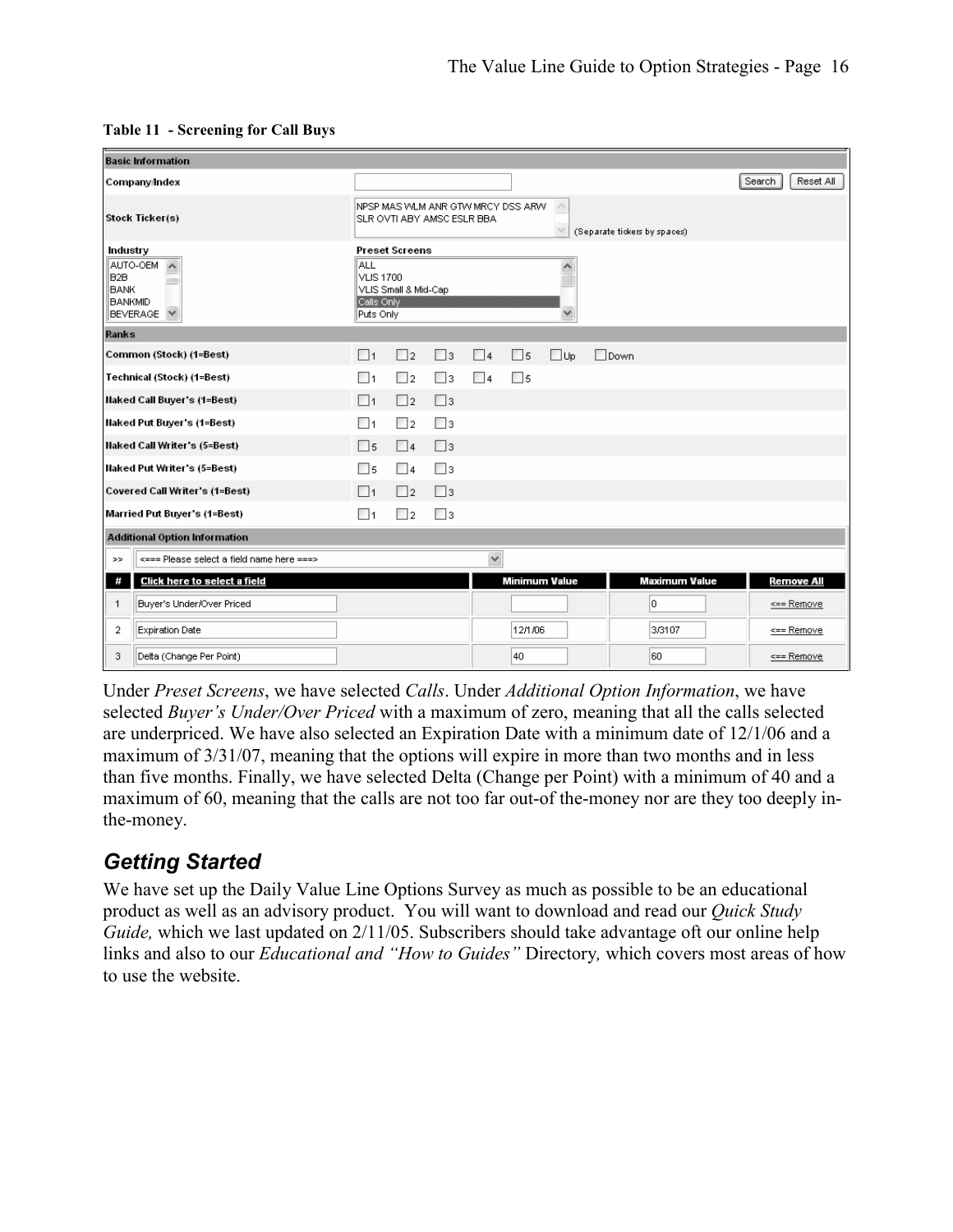# **Chapter 3 – Spotlight on Buying Calls**

Should you buy calls? Many people say you should not, but we beg to differ. In the early days of option trading (1970s and 1980s), calls and puts were often prohibitively expensive. That situation has definitely changed since the beginning of the 1990s. Indeed, our performance numbers suggest that even the most conservative investors should add some call purchases to their portfolios. Even when markets are volatile and premiums are high, you can find attractively priced calls, if you know where to look.

#### *Paying Premium*

When you buy a call, you pay a premium for the right, but not the obligation, to buy the underlying stock at a specified price - known as the strike price - until a certain specified date - known as the expiration date.

At Value Line, we base our call buying recommendations on a combination of our expectations for the common stock (usually rank 1 for highest performance) and the pricing of the call itself. The less expensive (i.e. cheap) the call is in terms of the risk of the position, the better we like it.

What makes a call cheap or expensive? What we are really talking about is an option's time premium. Time premium is that part of an option premium that is not "intrinsic" value. **Think of time premium as insurance against making the wrong financial decision.**

Time premium is determined by five "known" variables - stock price, strike price, time to expiration, dividend rate and interest rate- and one "estimated" variable – **volatility.** More specifically, volatility is the number that gives us expected range, or dispersion, of the stock price over the life of the option.

A semiconductor stock such as ATMI Inc. can be twice as volatile and have twice the time premium (as a percent of the stock price) as a brokerage sector stock such as Legg Mason. As of September 13, 2005, we were recommending calls on both stocks, based on a high ranking for the common stock and our model's estimation that premiums were attractively priced based on our volatility forecasts.

Calls with cheaply or reasonably priced premiums can be very attractive investments. In terms of risk versus reward, calls can run the gamut from those that trade very much like the stocks themselves to more leveraged positions that pay off in many multiples of their initial premium if the stock makes a big move.

#### *An In-the-Money "Deductible"*

An *in-the-money call* is one in which the stock is above the strike price; thus, the option has tangible value. In addition, this option has time value. This time value is insurance against the stock going below the strike price. Think of the difference between the stock and the strike price as the "deductible" on an insurance policy and you will get the concept. The lower the strike price on an in-the-money call, the more the investor can lose and the lower will be the time premium.

Look at the in-the-money call example in Graph 2 on the following page. Here we have bought the \$90 strike call for \$12.50 with the stock at \$100. The call has \$10 worth of tangible premium (\$100 minus \$90) and \$2.50 worth of time premium (\$12.50 minus \$10). What this time premium is doing is insuring you against losses below the \$90 level. If you wanted a position in this stock,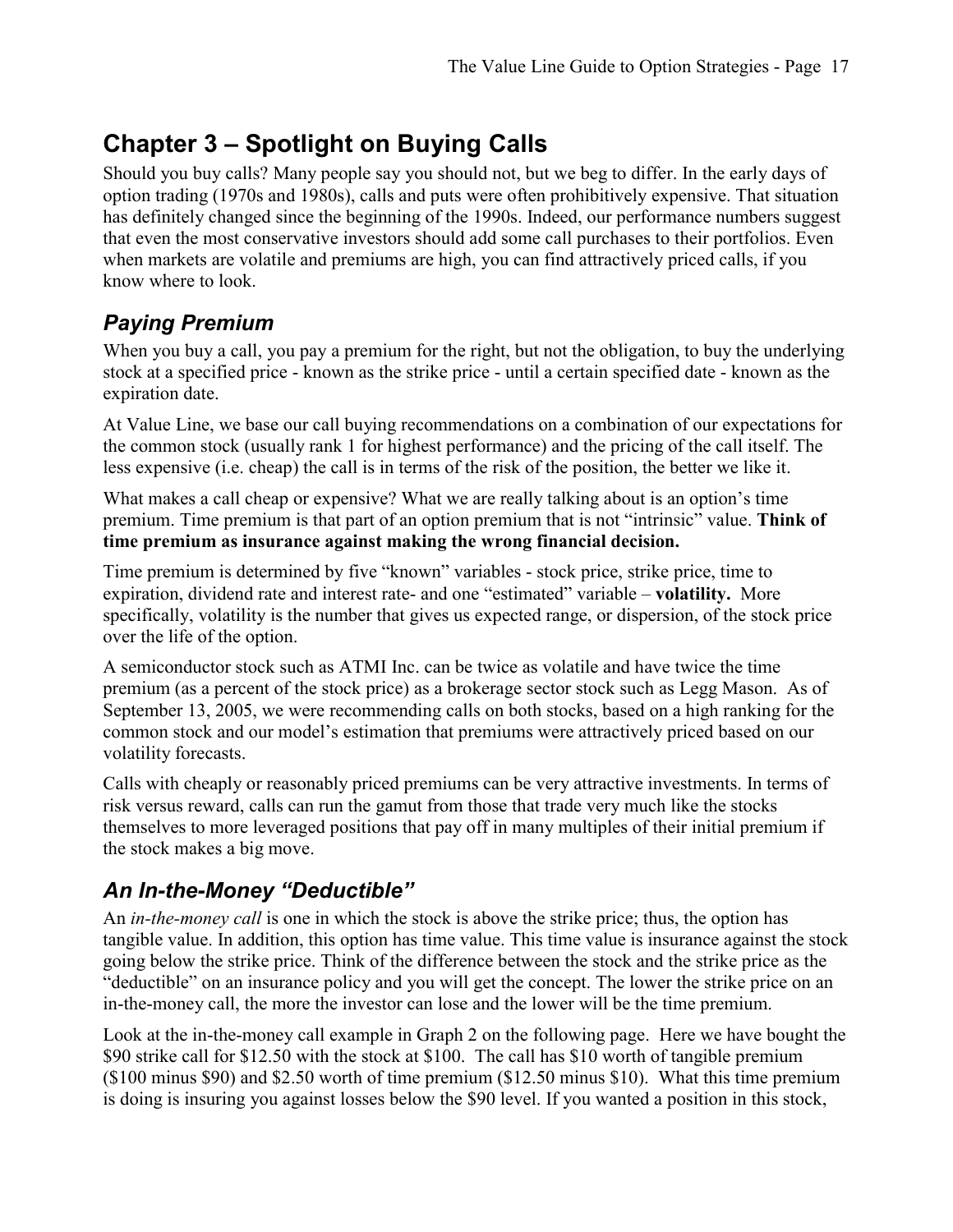but were willing to live with the possibility of a larger loss, you could buy a call that is even further in-the-money and has even less time premium.



**Graph 3 - Comparison on In-, At- and Out-of-the-Money Call Buys** 

#### *At-the-Money: Insurance in Both Directions*

A call that has a strike price that is equal to the stock price is known as an *at-the-money call*. Naturally, for an at-the-money call, which is insuring against losses below the current stock price, we pay a higher time premium than we would for the in-the-money call, which insures against losses below the current stock price. However, when you buy an at-the-money call, you are also buying insurance against the stock going up! This is because you can participate in all gains in the stock above the current stock price. After the fact, you will not have to say; "I wish I had bought that stock." In fact, at-the-money options have the highest time premiums because they offer the maximum insurance against uncertainty. Notice that if the stock falls sharply in Graph 3 above, the at-the-money call does better than the in-the-money call and if the stock rises sharply, it does better than the out-of-the-money call.

#### *Out-of-the-Money: Insurance Against Not Buying the Stock*

You can also buy a call in which the strike price is higher than the stock price. This is known as an *out-of-the-money call.* In Graph 2 above, the out-of-the-money call is struck at \$110. With this option, you are insuring yourself against the chance that the stock will make a very big rise and that you will miss out. On a certain level, an out-of-the-money call can be highly speculative, since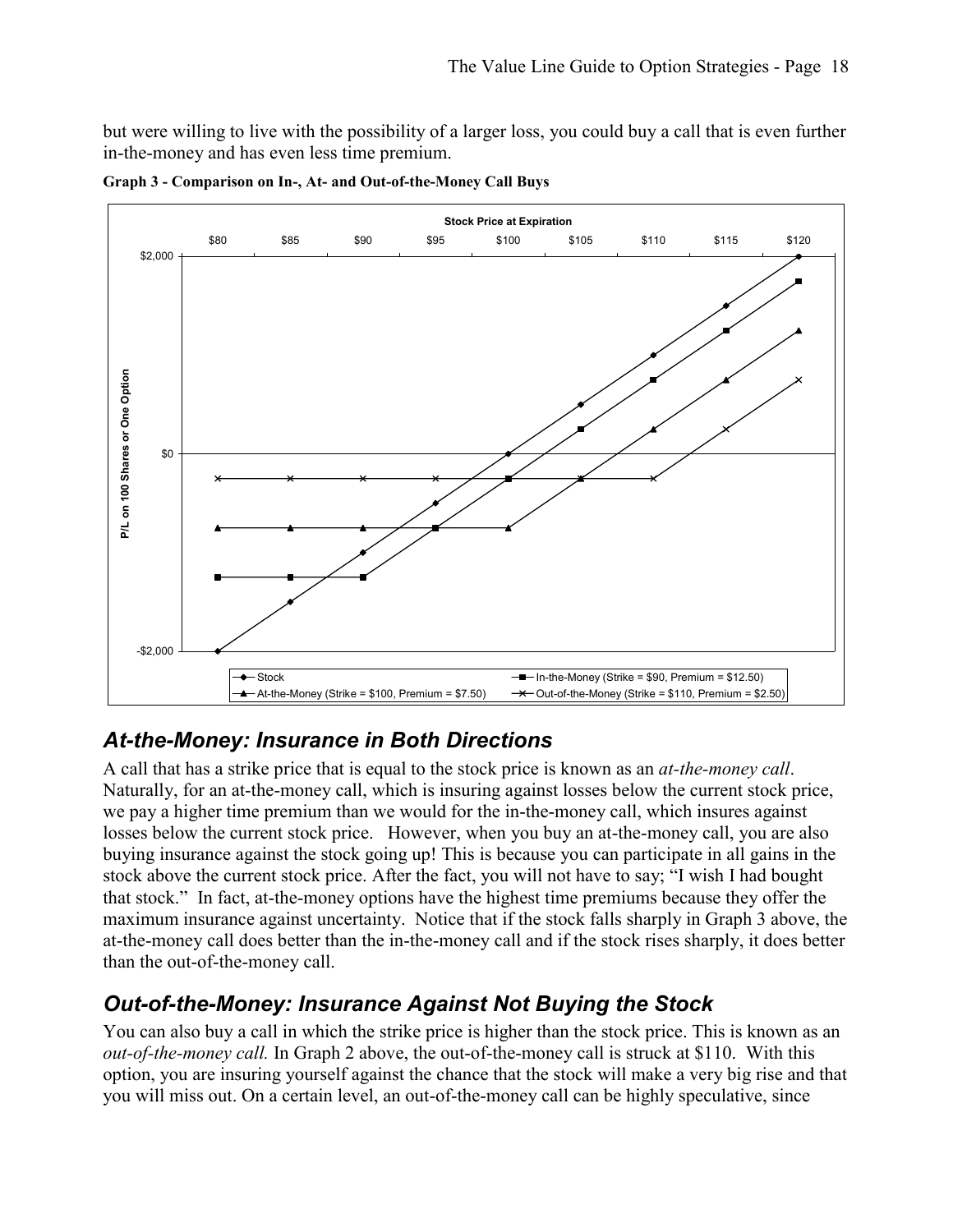there is a good chance that it can expire worthless. However, if you want to be mainly invested in cash and bonds, but want some insurance against missing a big rise in stock, then out-of-the-money calls can be the way to go.

#### *Your Best Call?*

Which call is best - in-the-money, at-the-money or out-of -the-money? That depends on you're your risk/reward appetite. With an in-the-money call, the stock doesn't have to rise by very much for you to start making a profit, but you are taking a position that is a bit more like owning the stock with some of the same downside. With an at-the-money call, you have no downside exposure – and you are also insured against missing out if the stock rises. However, you pay the highest time premium for this "two-way" coverage. With an out-of-the-money call, you can get a very handsome return if the stock makes a big move, but you also run the very real risk of the option expiring worthless.

Which of these options do we recommend? In fact, our model has no bias for in-, at- or out-of themoney calls. If the premiums are attractively priced and the underlying stock is highly ranked (by Value Line), it is likely that the calls will be likely to highly ranked as well.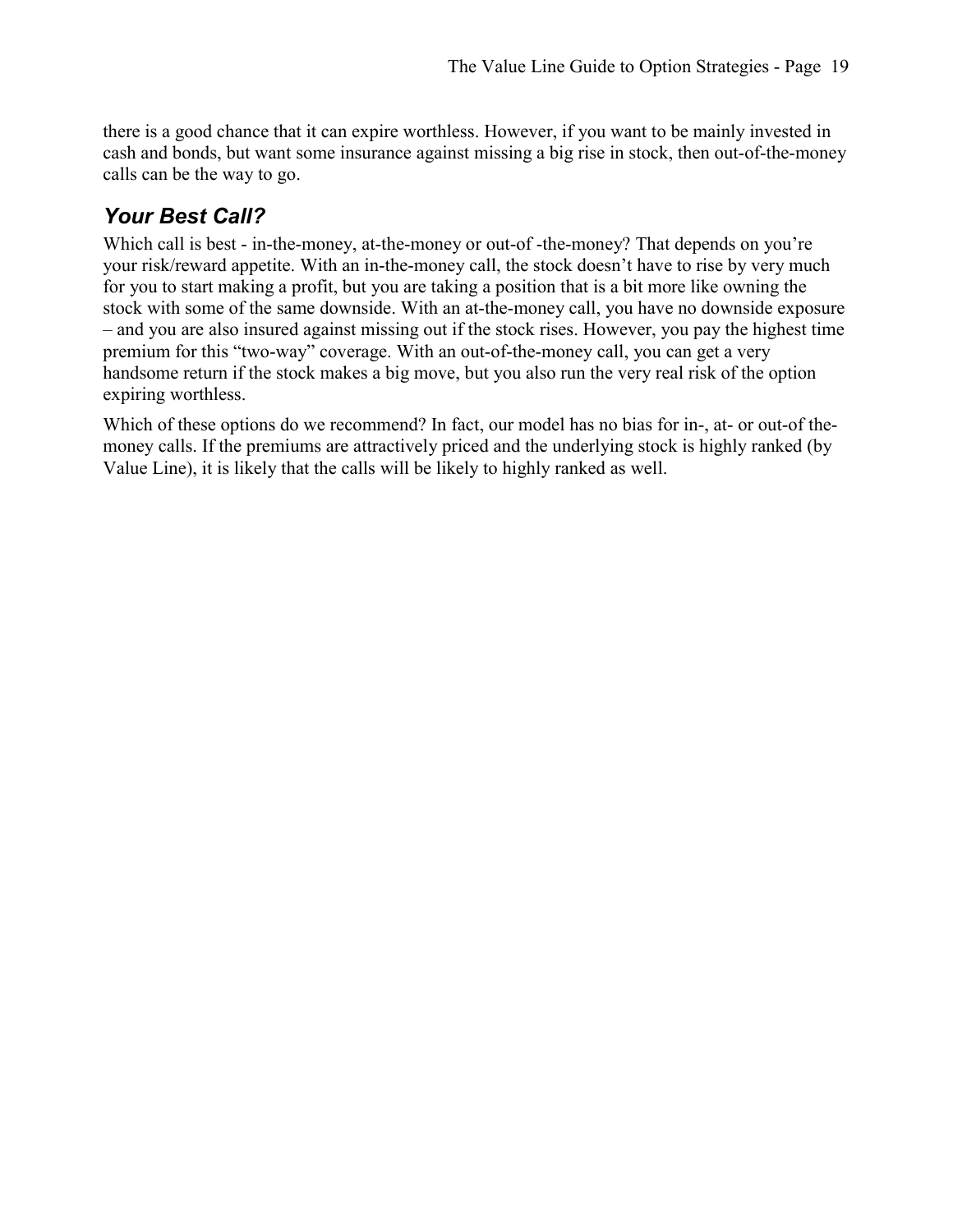# **Chapter 4 – Spotlight in Buying 'Naked" Puts**

In this chapter, we review what goes into our put buying recommendations, and we show how adding some puts to your portfolio can improve your overall performance.

#### *Varying Bearish Positions*

When you buy a put, you pay a premium for the right, but not the obligation, to sell the stock at the strike price anytime until the expiration date. By itself, a long put constitutes a bearish position, one that will make money if the stock declines. If the stock rises, the most you can lose is the premium paid, since you do not have to sell the stock at the strike if it is trading at a higher level. As with calls, puts can be in-the-money, at-the-money, or out-of-the-money.

An in-the-money put is one in which the strike price is above the stock price. This put has what we call intrinsic value since the put holder can buy the stock at the lower market price and sell it at the higher strike price. The remaining component of the put premium is its time premium. Think of this time premium as deductible insurance against making the wrong decision. The more the put is inthe-money, the more you can lose if the stock goes the wrong way (i.e. up) and the lower will be your time premium insurance.

In Graph 4 on page 21, you can see an example of buying an in-the-money, \$110 strike put for \$12.50 with the stock at \$100. This premium consists of intrinsic value of \$10 and time premium of \$2.50. The most you can lose on one put option (on 100 shares) is \$1250. This happens if the stock ends up above \$110. If the stock stays at its current price of \$100, the option will still be worth its \$10 intrinsic value at expiration. In this instance, the most the investor will have lost is the original \$2.50 time premium (or \$250 on a 100-share contract). If you are very bearish on the stock, but you want to limit your losses should the stock rise rather than fall, you should buy an inthe-money put.

An *at-the-money put* (also in Graph 3) is one in which the strike price is equal to the stock price. As the stock goes down, the put immediately begins to pick up intrinsic value. Alternatively, if the stock rises, the put has no exposure other than the time premium paid. Also in Graph 2, we show an example of buying an at-the-money, \$100 strike, put at \$7.50. In this example, if the stock ends at the \$100 strike or above, the investor loses the entire premium. If the stock declines below \$100, the investor will reap the put's intrinsic value at expiration, but he/she will have lost the time premium.

At-the-money puts have higher time premiums than do in-the-money puts or out-of-the-money puts. This is because you are in a sense buying coverage in both directions with no deductible. If the stock falls, your profits kick in right away. If the stock rises above its current price, the most you can lose is the \$7.50 premium (\$750 on a 100-share contract).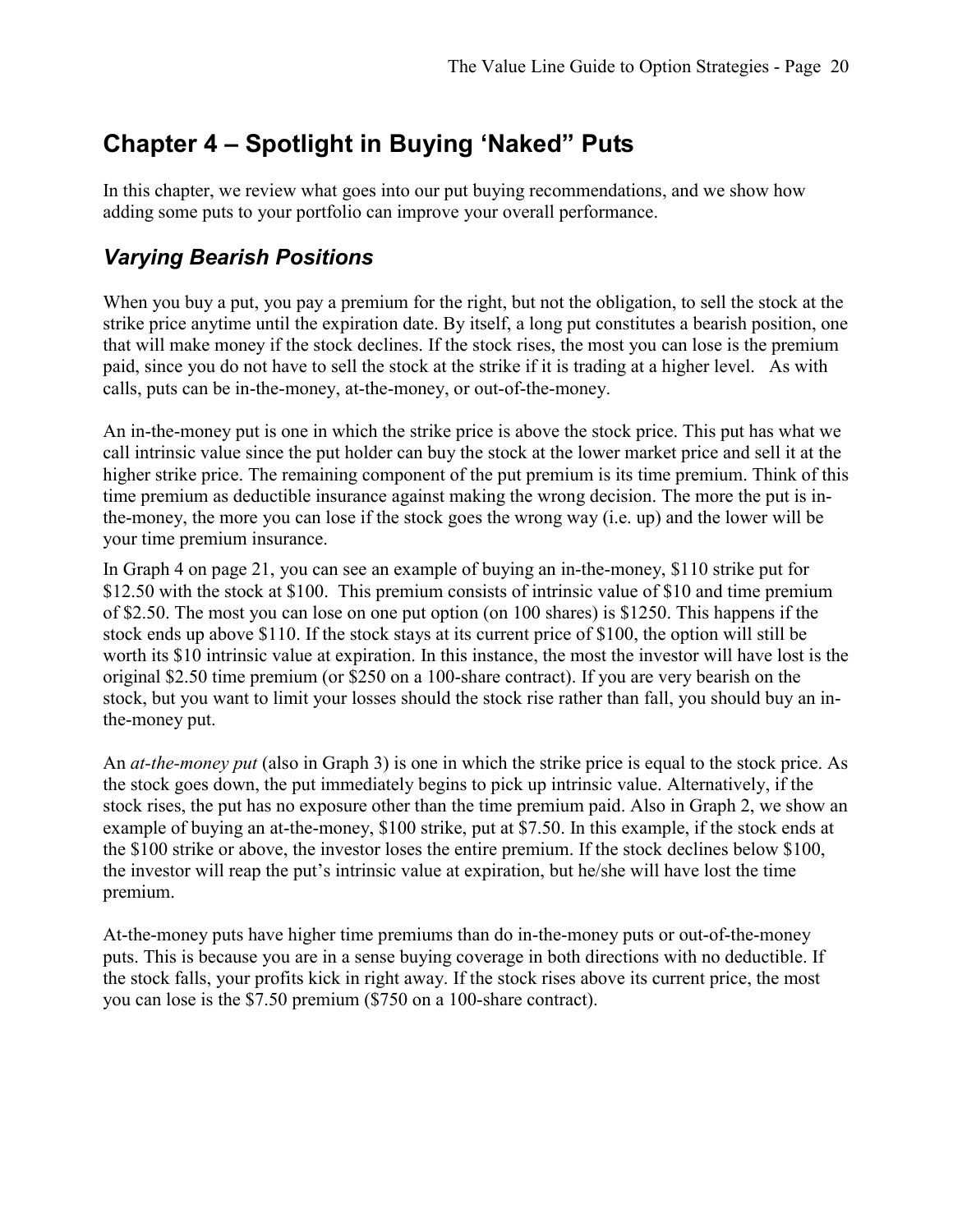

**Graph 4 In-, At- and Out-of-the-Money Puts** 

Also shown is the example of the out-of-the-money put. Notice that the stock has to be below \$90 at expiration for you to reap a profit. On the other hand, if the stock does not move, the most you will have lost is \$2.50 (or \$250 on a 100-share contract).

You want to buy out-of-the-money puts to insure that you do not miss an especially large decline in the stock. In a sense, you are buying cheaper insurance on something that may never happen.

#### *Our Put Buying Picks*

Our model bases its put buying recommendations on a combination of the common stock rank and the pricing of the put itself. If the common stock rank is sufficiently low and our model calculates the put to be underpriced, then we are likely to recommend buying the put for put buying. However, some puts can be so underpriced that our model will rank them for put buying even if the underlying common stock rank is neutrally ranked.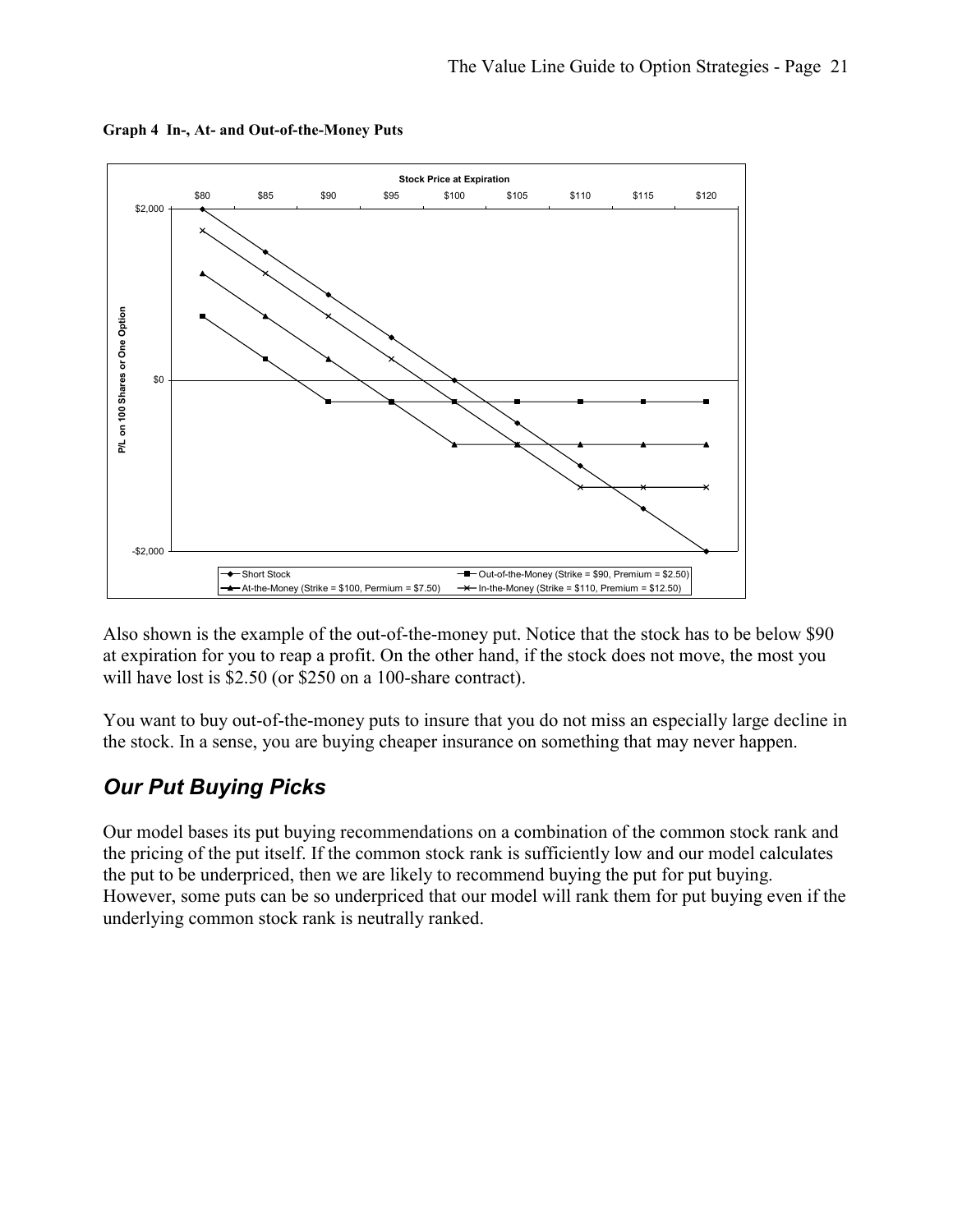#### *Adding Puts to Your Portfolio*

Over the past four years with the S&P 500 up by about 27%, our rank 1 puts have lost money. However, they have shown perfect rank order, with the rank 1s losing less than the rank 2s, which in turn lost less than the rank 3s. They have also proved their worth as a portfolio diversification tool. In Graph 3 below, we show the performance of our rank 1 calls, our rank 1 puts and a combined portfolio of these two. As the graph shows, this combined portfolio has been highly profitable over the past four years, with a very level or volatility.

**Graph 5 - Effect of Allocating 2% of S&P 500 Portfolio to Recommended Puts** 

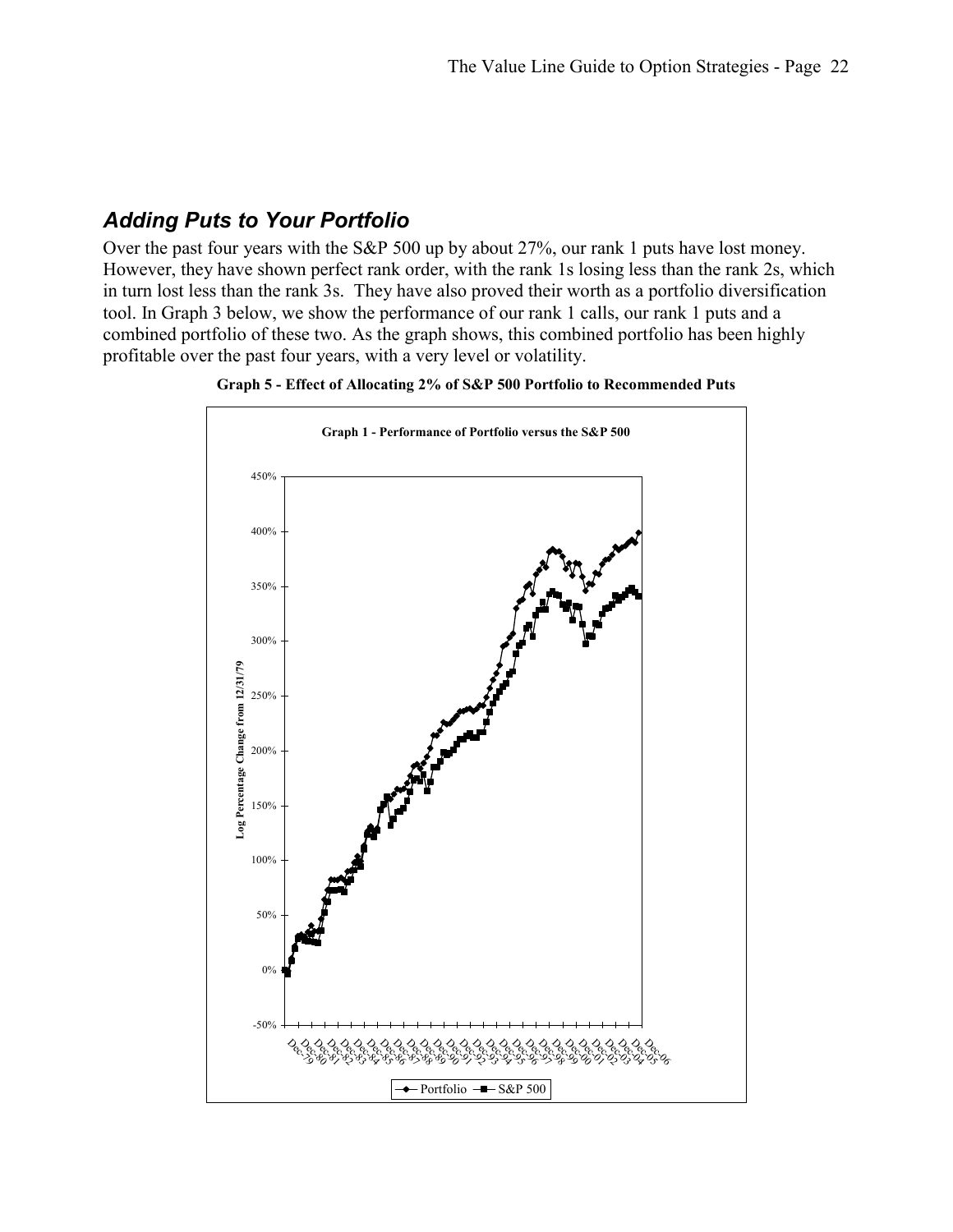# **Chapter 5 - Spotlight on Uncovered or "Naked" Option Writing**

Uncovered or "naked" option writing is writing an option without having an offsetting position in the underlying stock. "Naked" writing is not a strategy that we recommend to option beginners or to investors whose pockets are not sufficiently deep. However, when you chose your "naked" writes wisely and manage them with care, you can make substantial profits from the opportunities that our model finds.

#### *Why Write?*

For every option that is purchased there has to be an option seller or option "writer." As an option writer, you receive premium in return for taking on the obligation of the option contract. For the call writer, it is the obligation to sell the stock at the strike price. For the put writer, it is the obligation to buy the stock at the strike price.

Why write an option rather than buy one? You write an option because you believe that the option premium is overpriced with respect to the risk that the stock will move against you. When you write a call, you are basically bearish because you want the value of the call to go down so that you can buy it back for less than you initially received. (Your best outcome, of course, is if the stock ends up below the strike price). When you write a put, you are basically bullish, because you want the value of the put to go down. (Here you best outcome is if the stock ends up above the strike price.)

In Graph 5 below, we show the gains and losses at different price outcomes at expiration of writing one call option (on 100 shares) at different strike prices when the underlying stock is initially at \$100. If you write the out-of-the-money \$110 strike call, you get the lowest premium \$2.50 (or \$250 on one option contract), but you also have the best chance of keeping your premium. If you write the in-the-money \$90 strike call, you have the greatest profit potential - \$12.50 or (\$1250 on 100 on one option contract), but the stock has to fall to the \$90 strike price to realize this profit. When you write the at-the-money \$100 strike call, you receive \$7.50 in premium, which you get to keep if the stock ends up at or below \$100.



**Graph 6 - In-, At- and Out-of-the-Money Call Writes**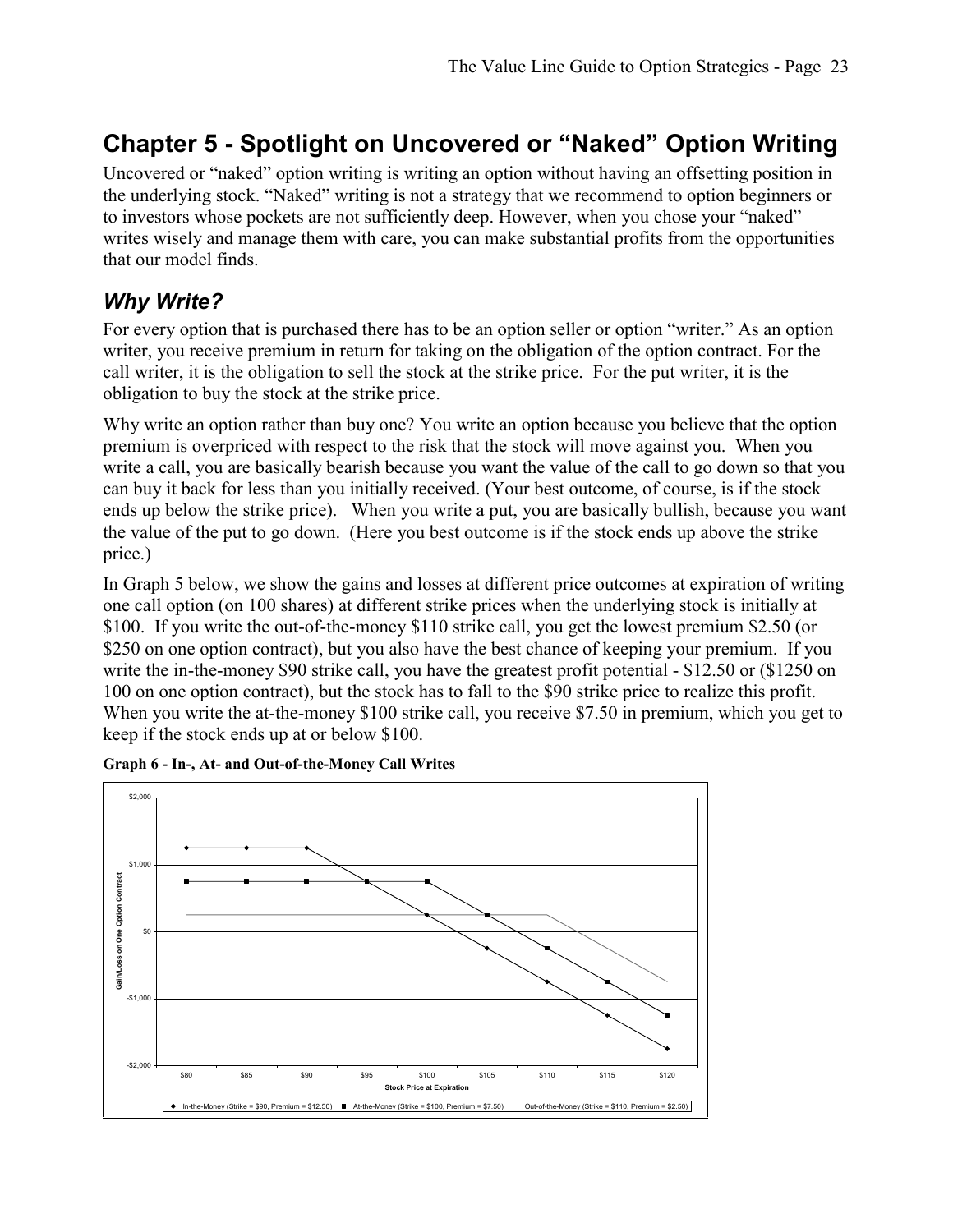In Graph 6 below, we show the different outcomes at expiration from writing put options at different strike prices. Writing the out-of-the-money \$90 strike put for \$2.50 (\$250 for one option) gives you the highest chance for success but also the lowest premium. Writing the in-the-money \$110 put gives for \$12.50 you the greatest profit potential (\$1,250 for one contract), but only if the stock rises to the strike price. Writing the \$100 strike at-the-money put for \$7.50 gives you an ample profit as long as the stock stays at or above \$100.





#### *Capital Requirements*

When you write "naked" or uncovered options, you must cover your risk by posting and maintaining a margin with your broker. The "Exchange Minimum" amount (set by the Exchanges and the Federal Reserve) is the premium amount, plus a percentage of the value of the underlying stock. This percentage is either (1) 20% of the underlying stock value less the amount the option is out-of-the money, or (2) 10% of the underling stock value – which ever is greater.

There are several things you should know about the margin on "naked" writes. One is that many brokers required a margin greater than the exchange minimum. Another is that the margin on a naked short option is recalculated daily (or even intra-daily) based on the latest stock and option prices; therefore, investors can expect margin calls should the stock move against them. Often these margin calls can be well in excess of the original margin. (Of course, your margin requirement can actually go down if the stock moves in your favor and the premium declines.)

#### *Seeking Writing Opportunities*

Every day, the Value Line options model selects thousands of calls and puts to which we assign a rank of 5, meaning that they are recommended for uncovered writing. A typical rank 5 call has an overpriced bid price and an underlying common stock rank of 5 or 4 (expected to underperform most other stocks). A typical rank 5 put has an overpriced bid price and an underlying common rank of 1 or 2 (expected to outperform most other stocks).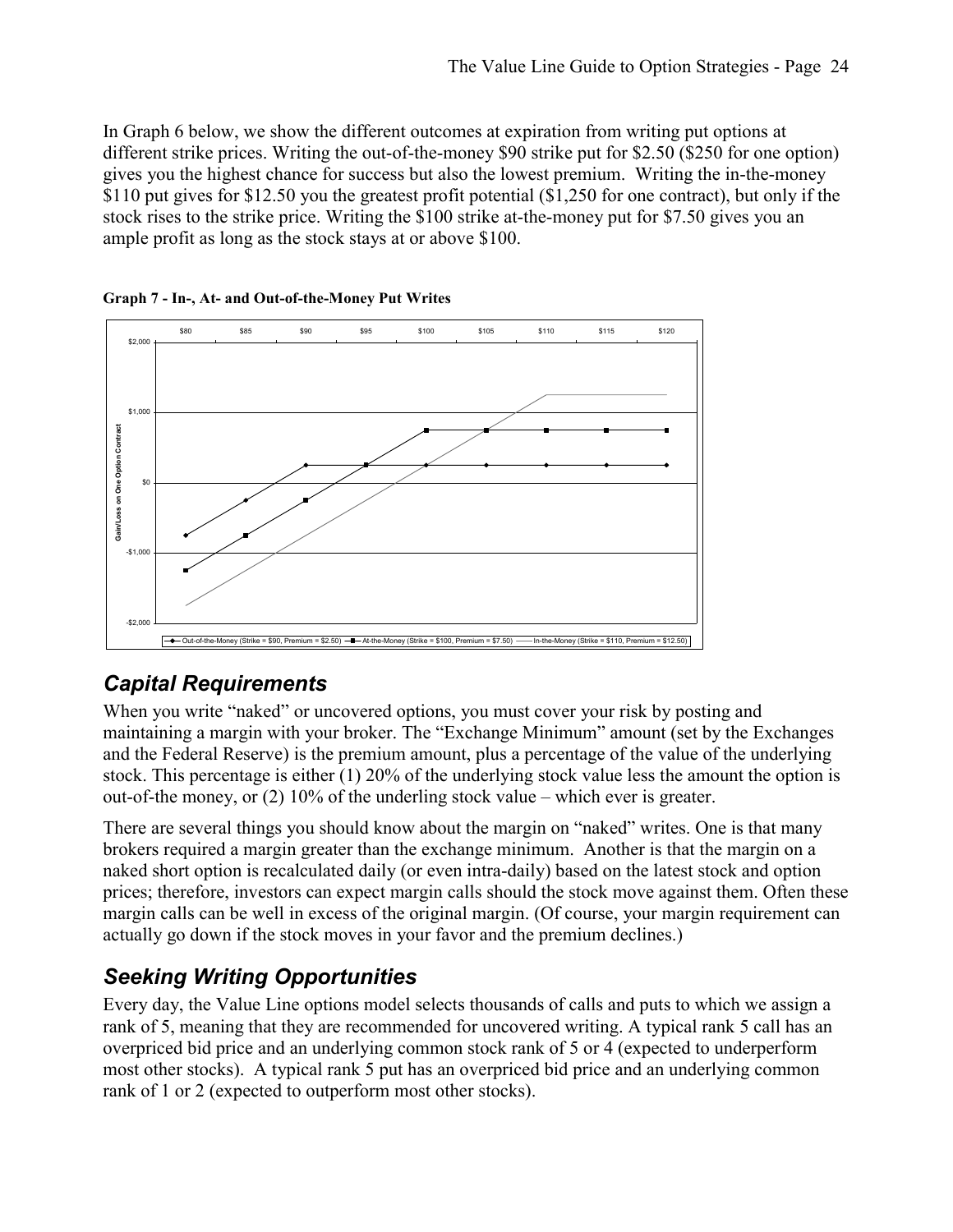# **Chapter 6 - Spotlight on Covered Call Writing**

Over most of the past four years, our rank 1 covered calls have strongly outperformed the market averages (and the other covered call ranks as well). This week, we review what goes into our covered call ranks. We also offer pointers on how to use our Online Option Screener to find covered calls that meet your requirements.

#### *Our Covered Call Ranks*

You create a covered call by buying (or owning) the stock and writing a call on this same stock. In effect, you collect premium for selling potential gains in the stock. This is because, if the stock ends up above the strike price, you must sell your shares at the strike price. When you write a covered call, you want two things. (1) You want the stock to rise – or at least to hold its value. And (2), you want the call premium to be sufficiently large to compensate you for selling off the upside.

If you write an out-of-the-money covered call (strike higher than stock), your potential profits are the rise in the stock to the strike price plus the premium of the call that you wrote. If you write an at-the-money covered call (stock equal to strike), you will be called away if the stock rises. However, you will collect a larger premium. If you write an in-the-money covered call (stock greater than strike), you collect a larger premium, but as long as the stock is greater than the strike, you will be called away. Still, you get to keep the time value of the call; moreover, you are protected by the full amount of the premium.

The Value Line Options model selects covered calls based on two criteria: (1) the underlying rank of the common stock (with a rank of 1 being the best); and, (2) the degree to which the call is overpriced (the more overpriced, the better). We do not specifically rank options based on their being in-, at- or out-of- the-money.

As of September 26, 2006, we had 3,777 rank 1 covered calls, representing 8% of all ranked call bid prices on that date. Most of these covered calls were based on common stocks that were ranked 1, 2 or 3 with an average underlying rank of 2.24. Also, on average, these options were 53.3% overpriced, while the averages for all the other ranks' bid prices werenn f underpriced.

#### *The Performance of our Rank 1 Covered Calls*

How have our rank 1 covered calls performed over the past several years? In Graph 7 on page 23, we compare the performance of our rank 1 covered calls with the S&P 500 from September 25 through September 26, 2006. Over these five years, the covered calls returned 26.8% per annum, versus the S&P 500, which returned only 7.3% per annum. The covered calls on average were a bit more volatile than the Index, with an annualized volatility of 19.2%, versus the S&P 500's 17.0%. However, on a risk/reward basis, the covered calls strongly outperformed the Index, with a Sharpe Ratio of 1.24, versus 0.25 for the S&P 500. Note: the Sharpe Ratio, named for William F. Sharpe, is the standard statistic used to indicate risk-adjusted performance. The formula of the Sharpe Ratio for an investment is:

(Return p.a. - risk free rate of return)/(volatility p.a.).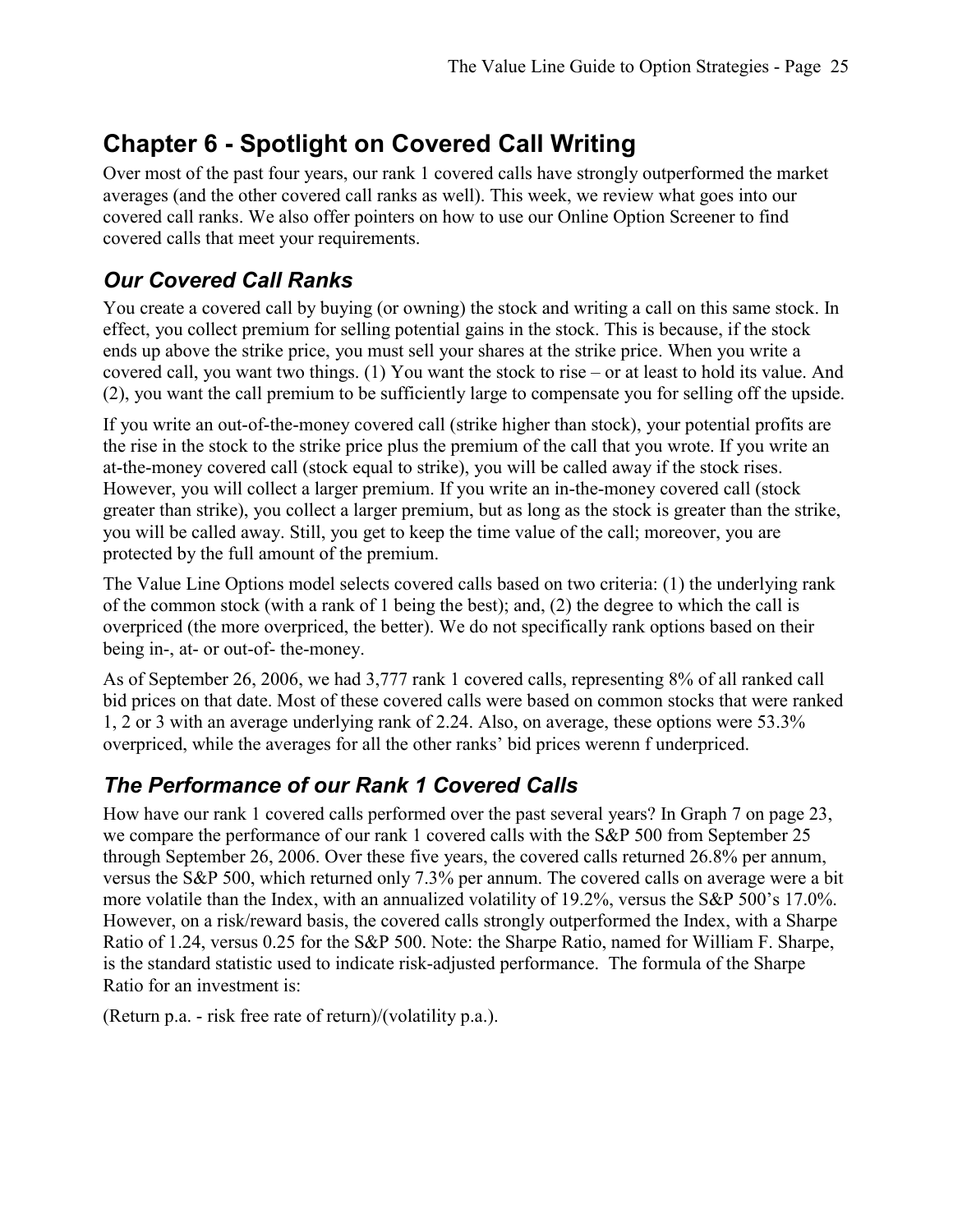

**Graph 8 - Performance of Rank 1Covered Calls versus the S&P 500** 

#### *Our Selected Options for Covered Call Writing*

As we showed in Figure 1, we typically have several thousand calls from the options universe that are ranked 1 for covered call writing. We narrow this list down to the top 200 *Selected Options for Covered Call Writing*, which you can find in *Interactive Options*. These represent the 200 bestscoring calls (in terms of common rank and pricing) that also meet the following criteria; (1) open interest among the top 25,000 options (assuring reasonable success in getting a fill), (2) a Delta or Change-per-Point of between 30 and 70 (assuring that no options are too deep in-the-money or too far out-of-the-money) and, (3) no more than four calls selected on any one stock (assuring a representative sampling of our rank 1 covered calls).

Note: we are often asked whether we expect the Selected Options for Covered Call Writing to outperform the rest of our rank 1 covered calls. The answer is "not necessarily," since we may be excluding a large number of options that are potentially more profitable. What our Selected Options give us are the ones that meet the three above-mentioned criteria, which are likely to be important to most investors.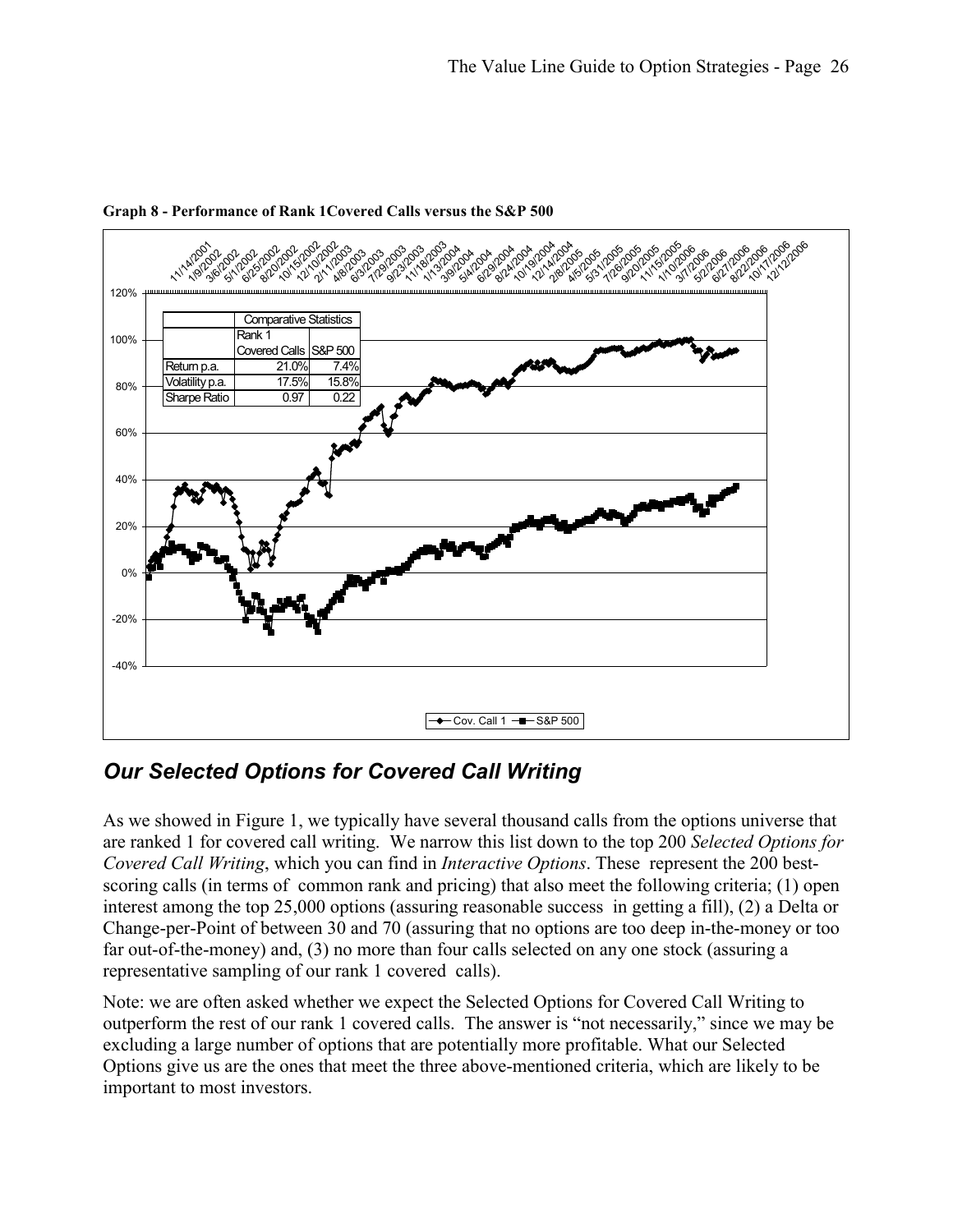## *Further Screening*

You can narrow down your covered calls picks from the Selected Options for Covered Call Writing, by using our Option Screener. Simply select this list from the drop-down menu in Preset Screens. In the table below, we show an example of a filtering of Selected Covered Calls with an expiration of between November 2006 and December 2006, offering a per-annum return of 25% or greater (assuming no change in the stock), and downside protection of at least 6%. For more on our Screener, see the chapter devoted to it in "How to Use the Value Line Daily Options Survey."

#### **Table 12 - Screening for Covered Calls**

*Screening of Selected Options for Covered Call Writing; Expiration in November or December 2006, Per Annum Return of 25% or more, Protection of 6% or more* 

| Value Line Option Screener - Results Table                            |                        |                 |                  |                   |                           |                        |                            |                                  |                                                     |                                             |
|-----------------------------------------------------------------------|------------------------|-----------------|------------------|-------------------|---------------------------|------------------------|----------------------------|----------------------------------|-----------------------------------------------------|---------------------------------------------|
| 1 - 46 $\vee$<br>Next »<br>Results: 1 - 46 of 46 option(s) « Previous |                        |                 |                  |                   |                           |                        |                            |                                  |                                                     |                                             |
| Add to Portfolio<br>View Profile                                      | <b>Export Results</b>  |                 | Save as port.csv | Print-Friendly    |                           |                        |                            |                                  |                                                     |                                             |
| <b>Option Ticker</b>                                                  | <b>Company/Index</b>   | Common<br>Price | Common<br>Rank   | Technical<br>Rank | <b>Expiration</b><br>Date | <b>Strike</b><br>Price | Recent<br><b>Price Bid</b> | Writer's<br>Under/Over<br>Priced | <b>Cov'd Call/Put</b><br>Write<br><b>Protection</b> | Cov'd<br><b>Call/Put</b><br>Write<br>Return |
| $(1)$ MTQ KU (EMIS)                                                   | Emisphere Tech Inc.    | 8.45            | $\overline{2}$   | $\overline{2}$    | 2006-11-18                | 7.50                   | 1.65                       | 0.31                             | 0.19                                                | 1.06                                        |
| $\Box$ (2) UIK KD (SYKE)                                              | Sykes Enterprises      | 20.35           | 1                | $\mathbf{1}$      | 2006-11-18                | 20.00                  | 1.75                       | 0.05                             | 0.08                                                | 0.71                                        |
| $\Box$ (3) AEM KF (AEM)                                               | Agnico-Eagle Mines     | 31.13           | 1                | $\mathbf{1}$      | 2006-11-18                | 30.00                  | 3.10                       | 0.12                             | 0.09                                                | 0.65                                        |
| $\Box$ (4) JIU KE (IIVI)                                              | II-VI Inc.             | 24.92           | 1                | 3                 | 2006-11-18                | 25.00                  | 1.55                       | 0.15                             | 0.06                                                | 0.60                                        |
| $\Box$ (5) MQK KD (MGPI)                                              | MGP Ingredients Inc.   | 21.27           | 1                | $\mathbf 1$       | 2006-11-18                | 20.00                  | 2.50                       | 0.50                             | 0.11                                                | 0.59                                        |
| $\Box$ (6) UQE KU (AVCI)                                              | Avici Systems Inc.     | 8.65            | 1                | $\mathbf{1}$      | 2006-11-18                | 7.50                   | 1.60                       | 0.04                             | 0.18                                                | 0.58                                        |
| $\Box$ (7) QRT KL (RSTI)                                              | Rofin-Sinar Tech       | 60.77           | $\overline{2}$   | 3                 | 2006-11-18                | 60.00                  | 4.30                       | 0.28                             | 0.07                                                | 0.56                                        |
| $(8)$ TIE KX (TIE)                                                    | <b>Titanium Metals</b> | 25.28           | 1                | 3                 | 2006-11-18                | 22.50                  | 4.00                       | 0.49                             | 0.15                                                | 0.51                                        |
| $\Box$ (9) UMU KI (AKAM)                                              | Akamai Technologies    | 49.99           | 1                | $\overline{2}$    | 2006-11-18                | 45.00                  | 7.40                       | 0.07                             | 0.14                                                | 0.50                                        |
| $\Box$ (10) MDR KH (MDR)                                              | McDermott Int'l        | 41.80           | 1                | $\overline{2}$    | 2006-11-18                | 40.00                  | 3.80                       | 0.38                             | 0.09                                                | 0.46                                        |
| $\Box$ (11) NBL KI (NBL)                                              | Noble Energy           | 45.59           | 1                | $\mathbf{1}$      | 2006-11-18                | 45.00                  | 2.80                       | 0.30                             | 0.06                                                | 0.45                                        |
| $\Box$ (12) TIE LX (TIE)                                              | <b>Titanium Metals</b> | 25.28           | 1                | 3                 | 2006-12-16                | 22.50                  | 4.50                       | 0.41                             | 0.17                                                | 0.45                                        |
| $\Box$ (13) CAL KE (CAL)                                              | Cont'l Airlines        | 28.31           | 1                | 4                 | 2006-11-18                | 25.00                  | 4.50                       | 0.29                             | 0.15                                                | 0.43                                        |
| $\Box$ (14) GQU KH (GYMB)                                             | Gymboree Corp          | 42.18           | 1                | 3                 | 2006-11-18                | 40.00                  | 4.10                       | 0.26                             | 0.09                                                | 0.43                                        |
| $\Box$ (15) HUM KM (HUM)                                              | Humana Inc.            | 66.09           | 1                | $\overline{2}$    | 2006-11-18                | 65.00                  | 4.20                       | 0.01                             | 0.06                                                | 0.43                                        |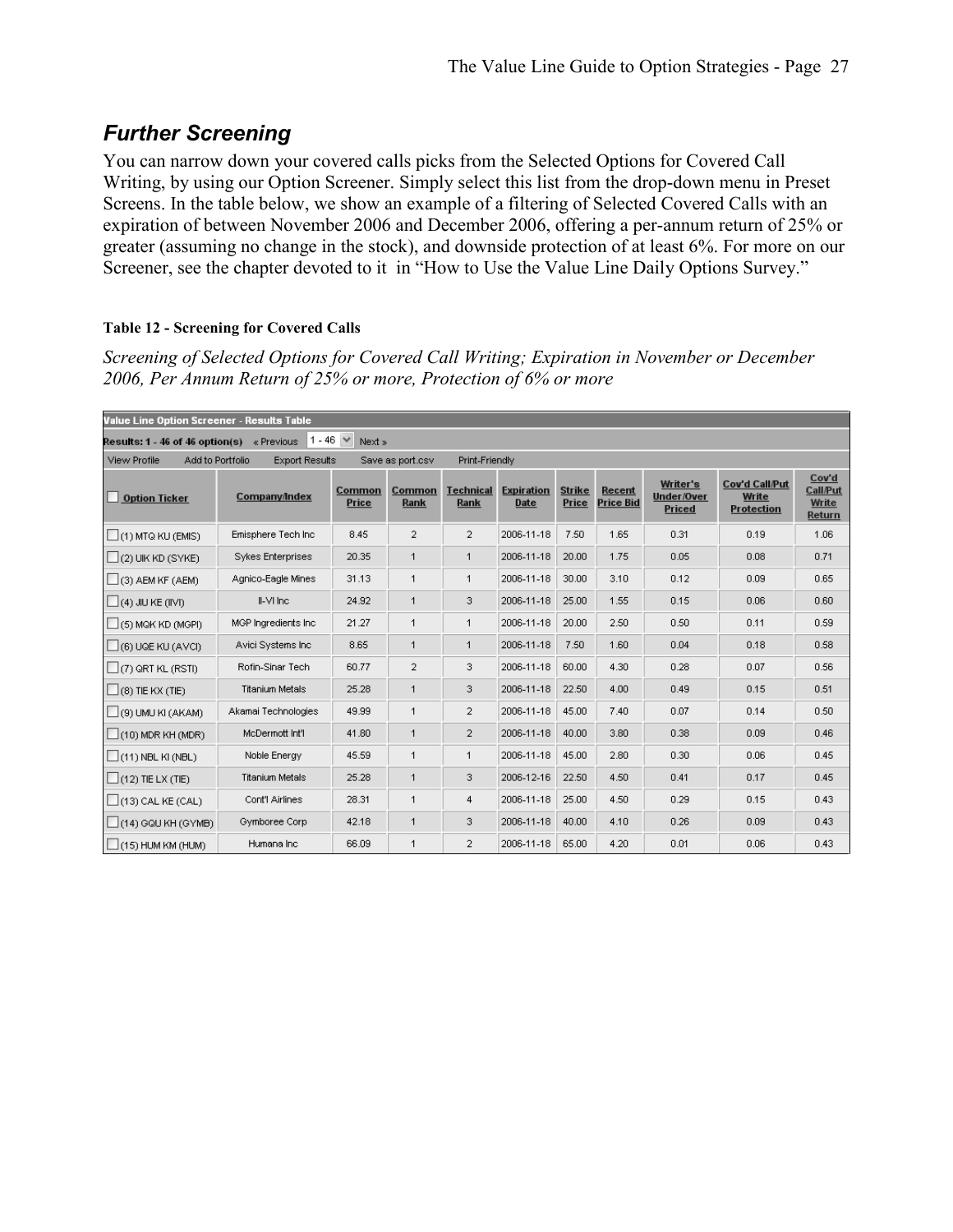# **Chapter 7 – How Much Should I Invest in Options**

In this chapter, we help you answer the following questions: What option strategies are right for you? How much capital do you need? How much can you expect to make? And, how much can you afford to lose?

#### *Define Objectives*

As with any other type of investing, the first thing you should think about when considering options is to take a financial inventory of yourself (and of your family). Look at the big picture, and do not be afraid to ask personal questions. How old are you? Do you plan to live off your option trading? How secure is your job or retirement? What is the dollar value and the composition of your net worth (including IRAs, pensions, social security benefits and equity in your home)? You should also factor in future commitments, such as mortgage, tuition and medical care payments into these net worth calculations.

This financial inventory will help you chose the type of option strategies you want to pursue. For instance, if a large portion of your net worth is invested in individual stocks, then you should probably employ strategies (such as covered call writing and put buying), that can reduce your exposure to a decline in the stock market.

The first principle is that there is usually a tradeoff between risk and return. This, of course, does not mean that all risky investments will have high returns, or that low-risk investments will always underperform high-risk ones. Regardless of the tradeoff, if you are dependent on maintaining the value of your assets, you should attempt to reduce the volatility of your portfolio as much as possible, keeping in mind your profit objectives.

#### *Using Relative Volatility*

To compare the risk of individual securities, be they stocks, Exchange Traded Funds (ETFs), call and put purchases and writes and covered calls, we use a common benchmark, which we call *Relative Volatility.* 

We calculate relative volatility by first calculating the annualized standard deviation of returns of all stocks over a 10-year period (a standard measure of volatility). We then benchmark these risk numbers by dividing them by the average for all stocks, indexes and ETFs in our service (54% as of this publication date) and multiply this number by 100. Thus, a stock with a Relative Volatility of 100 is one with an annualized standard deviation of returns of 54%, while one with a relative volatility of 150 is one with an annualized standard deviation of 81% (i.e. 100 times 81/54). Using these calculations, we find that a stock such as Juniper (a telecommunications equipment company) with a Relative Volatility of 160 is twice as risky as Caremark (a prescription drug distributor), which has a Relative Volatility of only 80. Indexes and ETFs, which are diversified, tend to have lower relative volatilities. The S&P 500 index, for instance, has a relative volatility of only about 35.

The *relative volatility* of a call or put by itself is an indicator of the volatility of the underlying stock and the degree of leverage that the option has. Since even a modest move in the underlying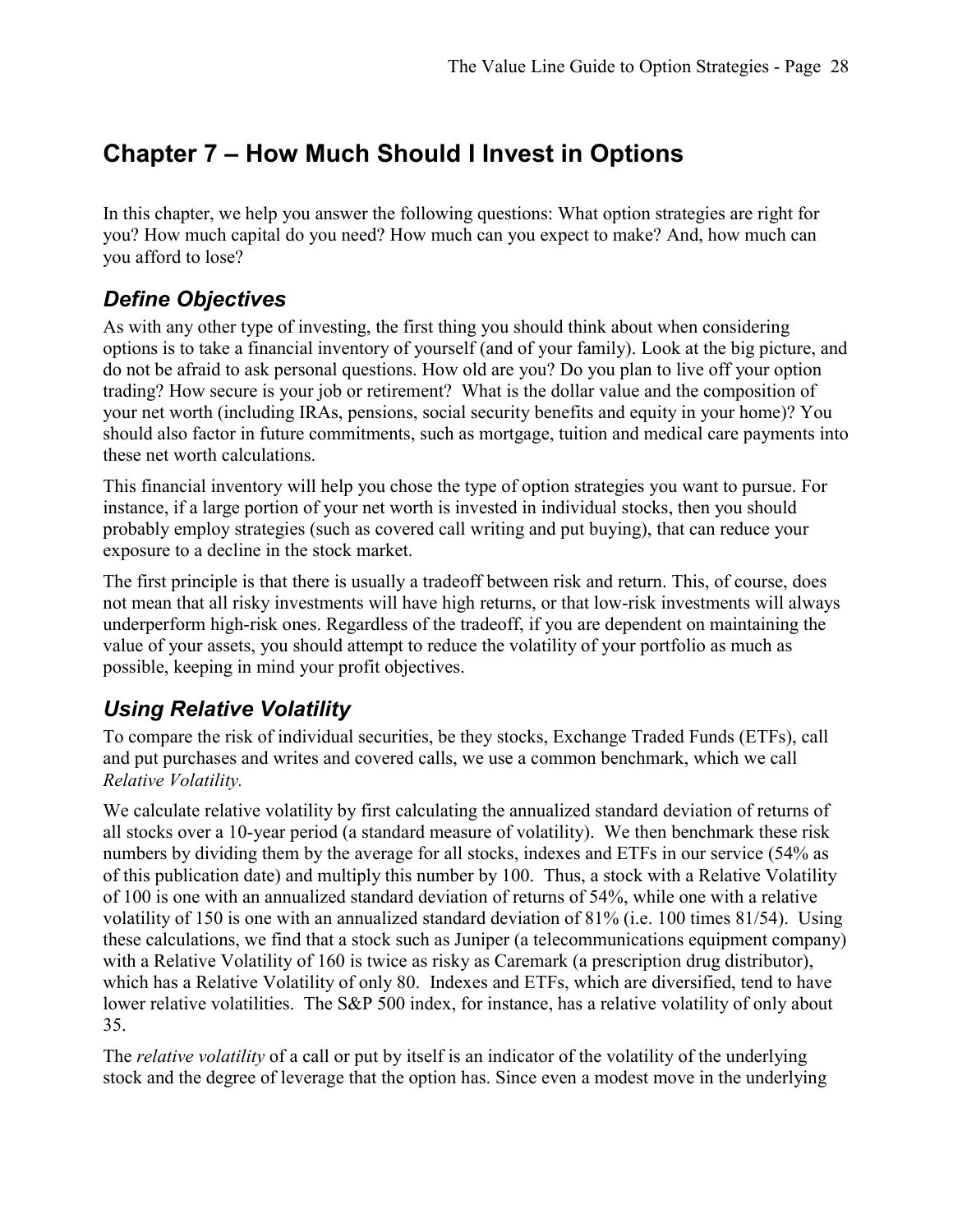stock can produce a large percentage change in an option premium, the option by itself is likely to have a relative volatility that is several multiples that of the stock.

The relative volatility of a covered call is another story. Because the covered call is not leveraged, and because the short call acts as a hedge on the stock, most covered calls have relative volatilities that are less than that of the underlying stock.

#### *Using Diversification*

The second basic principal is to reduce risk through diversification. You can (and probably should) diversify among different underlying stocks in your portfolio, among different option positions and among different strategies as well. One way to more diversification with a fewer number of securities is to diversify among underlying industries.

Example: A portfolio of five covered call positions will have only about half the risk of a portfolio that consists of just one covered call. The addition of buying some puts to the portfolio mix will reduce this risk still further.

Another example of diversification is with our market-neutral portfolios, such as the long/short hedge, which we will cover n Chapter 11. Here we advise combining bullish and bearish as well as premium buying and premium writing strategies. These combinations can produce very positive rewards for very reasonable levels of risk.

Following Value Line's recommendations, it is possible to structure your portfolio in such a way that will prepare you for an unexpectedly sharp move in the market that might otherwise wipe you out. Naturally, as with all investing, you also must be prepared to live through periods in which you suffer losses. In the sections below, we describe the rewards and risks of the main option strategy alternatives.

#### *How Much for Call and Put Buying*

Here we mean buying options when the investor has no other position in the underlying stock. Many investors are drawn to buying options in hopes of making a killing. Few appreciate, however, that no matter how well the odds can be tilted in their favor; inevitably the market can go against them, wiping out most or all of their investment. Therefore, we advise allocating only a portion (e.g. 20%) of a portfolio to option purchases, and rebalancing back to the original 20% options and 80% cash ratio on a periodic basis (e.g. monthly or quarterly).

Analysis of our performance record, which goes back to the first quarter of 1980, indicates that a portfolio of 87% cash, 3% put buys and 10% call buys would produce the best results if your desired relative volatility was 37%, about the same as a growth stock mutual fund. This, of course, is hardly a no-risk strategy with losses occurring approximately one-third of the time. Based on call and put premiums being in the \$1.00 to \$5.00 per-share range, a portfolio of 15 to 20 different option positions might require between \$3,000 to \$7,000 in premiums and between \$25,000 and \$35,000 to pursue this strategy.

#### *How Much for "Naked" Call and Put Writes*

By writing uncovered or "naked" options, we mean taking writing an option with no offset in the underlying stock. To write an uncovered option, the investor must to have a margin account. The margin on uncovered put and call writes consists of the premium amount plus 10% to 20% of the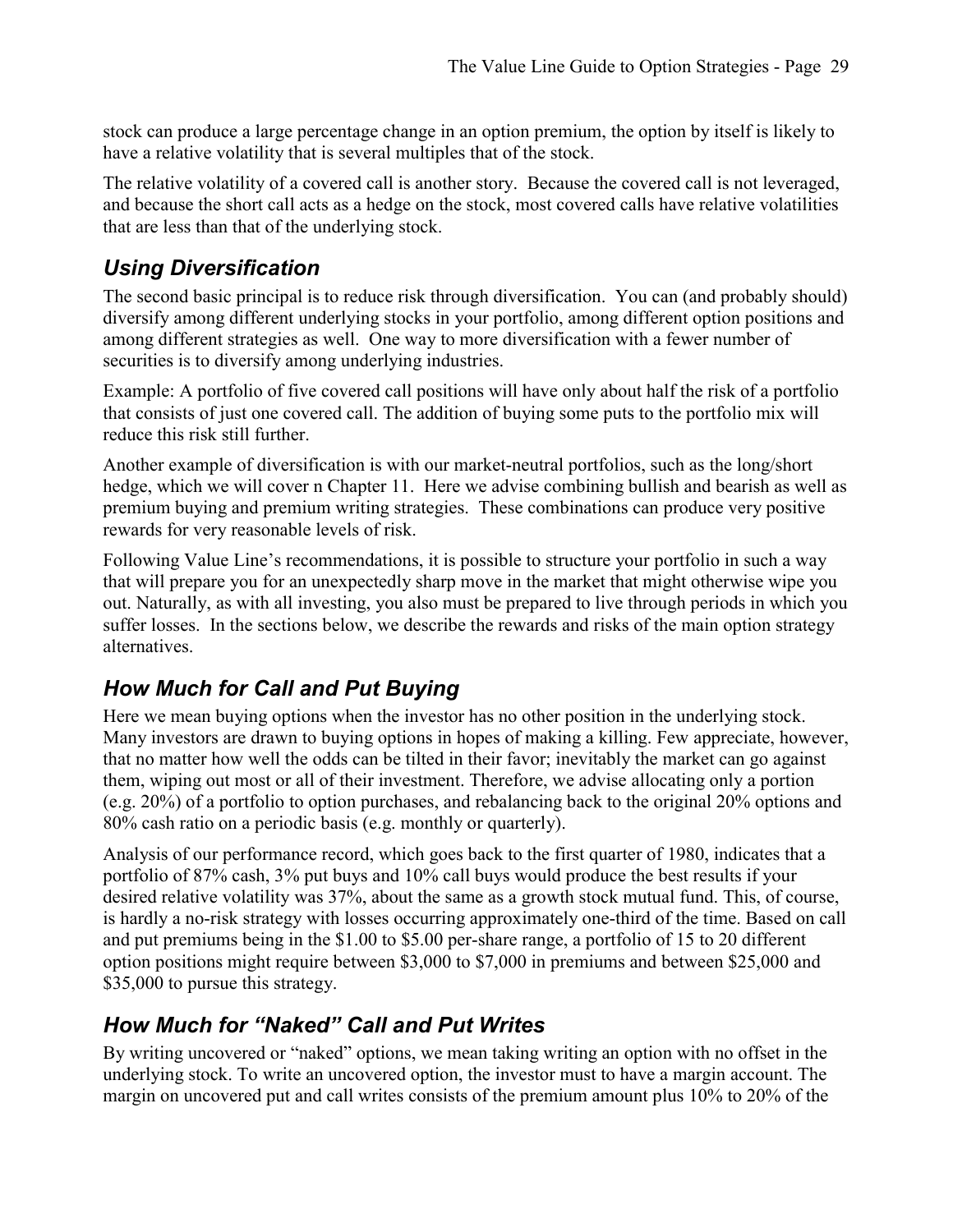underlying stock value (depending on how much the option is out-of-the-money). No matter how much you think that the odds might be in you favor, you need to bear in mind that you can lose much more than your initial margin on a "naked" write if the underlying stock moves against you.

Often, however, if the premium is sufficiently overpriced, writing "naked" options can be attractive. A portfolio of 10 to 20 different short option positions with a total premium of \$3,000 to \$7,000 would likely entail a margin commitment of between \$6,000 and \$20,000 and a total portfolio of about \$25,000 to \$40,000.

#### *How Much for Covered Calls*

Over the past 25 years, covered call writing has been a very successful strategy in terms of reward versus risk. It has provided profits averaging about 20% a year (effectively doubling your money every 3  $\frac{1}{2}$  years) with about the same level of risk as holding a stock index mutual fund. In addition to being a very powerful strong strategy on its own, covered call writing lends itself very well to combinations with put buying and with call buying (but not with "naked" put writing which is too similar a strategy to covered call writing for effective diversification). A diversified portfolio of 10 covered call positions, and several call buy and put buy positions would probably entail a minimum portfolio of about \$50,000, although a portfolio of \$75,000 would be closer to the recommended amount.

#### *How Much for Market-Neutral Hedges*

One way to prepare for adverse market moves when trading options is to be positioned on both "sides" of the market. You can do this by buying and selling naked calls (or naked puts) simultaneously. Because The Value Line Daily Options Survey can pinpoint the options to buy and the options to write to tilt the odds in your favor, this "Long/Short" Hedge strategy can pay off handsomely. Make no mistake, however, that while this hedge can produce exceptional profits, there can also be periods when substantial (though far from total) losses occur. Therefore, if you choose this strategy, you would be wise not to devote your entire net worth to it. Our performance numbers show both the call and the put hedges have been profitable over the long haul. Usually it takes a minimum of \$25,000 to \$35,000 to establish a "Long/Short" hedge portfolio. In addition, we recommend leaving a substantial equal amount in more mainline investments, such as stocks, bonds and cash. Thus, the investor using the Long/Short Hedge will want to have a total investment portfolio of at least \$50,000 to \$70,000.

#### *Testing Different Strategy Mixes*

Our template Trakrec.Xls, which we described in last week's report, allows you to test out different strategy allocations. In addition to the investment results of our option recommendations, this template also allows you to test out different allocations of stocks, bonds and cash. (See "Using our Track Record Template," in "How to Use the Value Line Daily Options Survey," in our *Options Reports* archive.)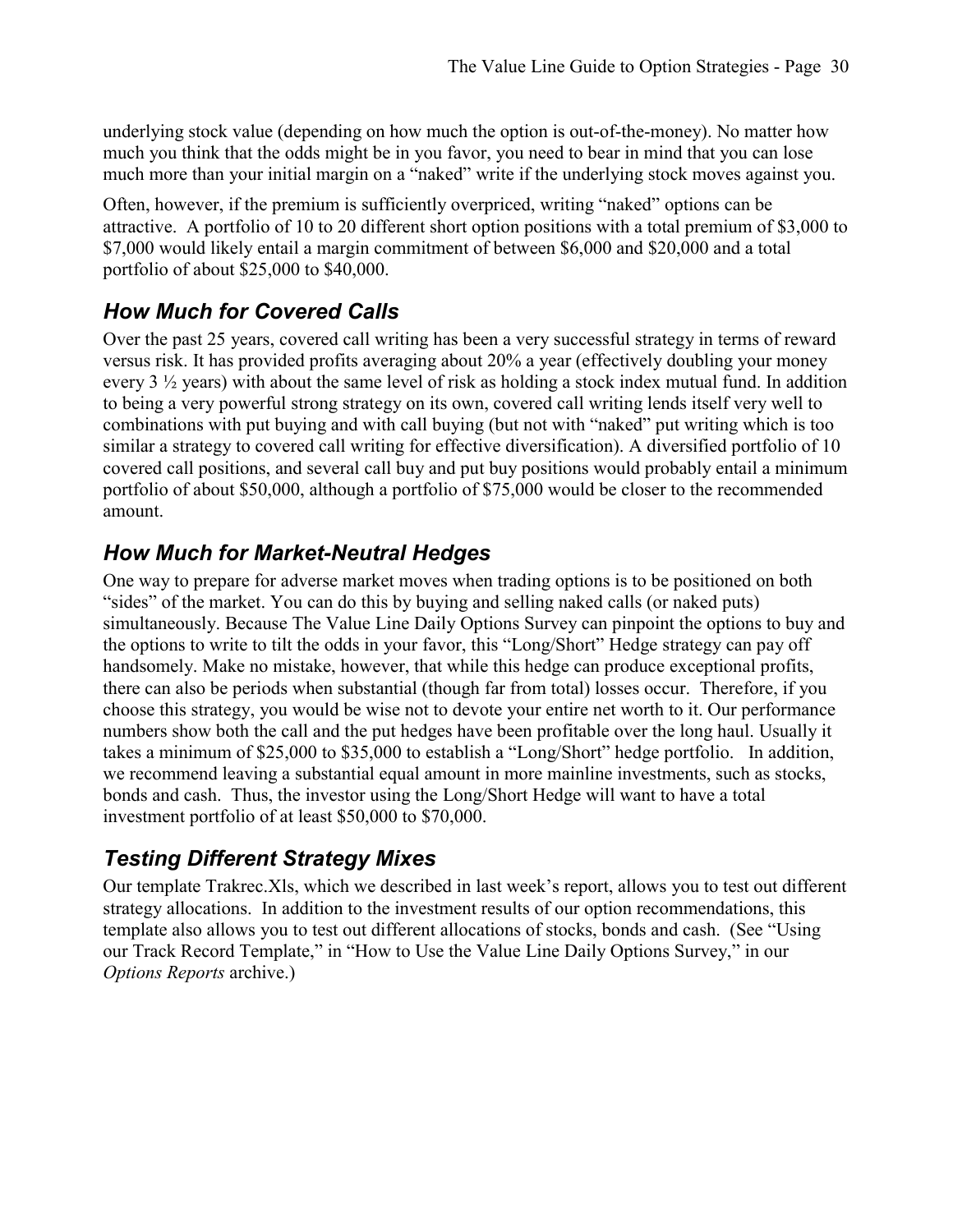# **Chapter 8 – When to Close Out an Option Position**

You have bought (or written) the option (hopefully on our recommendation). Then what? In this chapter, we discuss at what point you should close out your option position.

#### *Follow the Ranks*

One of our goals is to enable the subscriber to replicate (as much as possible) the performance of our option ranks. (For a summary of our performance, go to the *Weekly Option Performance*  directory at our web site. With this goal in mind, we advise subscribers to initiate new call and put purchases when the rank of the "ask" price is a 1, new covered call positions when the covered call rank (for the "bid" price) is a 1 and new "naked" call and put writes when the writer's rank (of the "bid" price) is a 5.

In general, we advise subscribers to hold their option position until the rank goes to a neutral 3. Thus, you can hold a call or a put purchase (or a covered call), even if its rank has gone to a 2. And you can hold a "naked" call or put write even if its rank has shifted from a 5 to a 4.

Our performance numbers tend to bear out this "follow the ranks" principle. Since the third quarter of 2001, rank 1 and 2 call buys and our rank 1 covered calls have strongly outperformed the rank 3s. Over the same period, our rank 5 and 4 call and put writes have outperformed the rank 3s. (The exception has been put buying. Here the rank 1s and 2s have done worse than the rank 3s.)

#### *Other Considerations*

Beyond the option ranks, investors need to consider other factors when deciding whether or not to close out an option position. Here are some pointers that may help you make your decision.

**Diversification:** In order to replicate the performance of our option ranks, you need to be reasonably diversified. Ideally, you should have at least 8 to 10 different option positions of approximately equal size for any given strategy.

**Relative Size**: if one position gets unduly large (or unduly small) in relation to the others, you need to rebalance your option portfolio. For option purchases and for "naked" writes, a simple rule of thumb is to close out if the position rises by 100% from its original size. This, of course, means that you take your profits on option purchases and that you cut your losses on 'naked" writes that have moved against you.

Alternatively, you should consider what to do if the size of a naked option position drops by 50%. The answer here is somewhat different depending on whether you are a buyer or a writer of options.

If you have bought an option and its value has fallen 50% (but its rank is still a 1 or a 2), then you need to consider whether that option is worth holding. Does the option now conform to your original investment objectives? Remember that a drop in premium usually means that the stock has moved in the wrong direction (down for a call, up for a put) - or that time has passed so that the likelihood of the option making its original profit has diminished. If your option no longer conforms to your original profit objective (and risk tolerance), then depending on the ranks of other options, you should either roll your option into another one on the same stock or close it out entirely and buy another option on a different stock.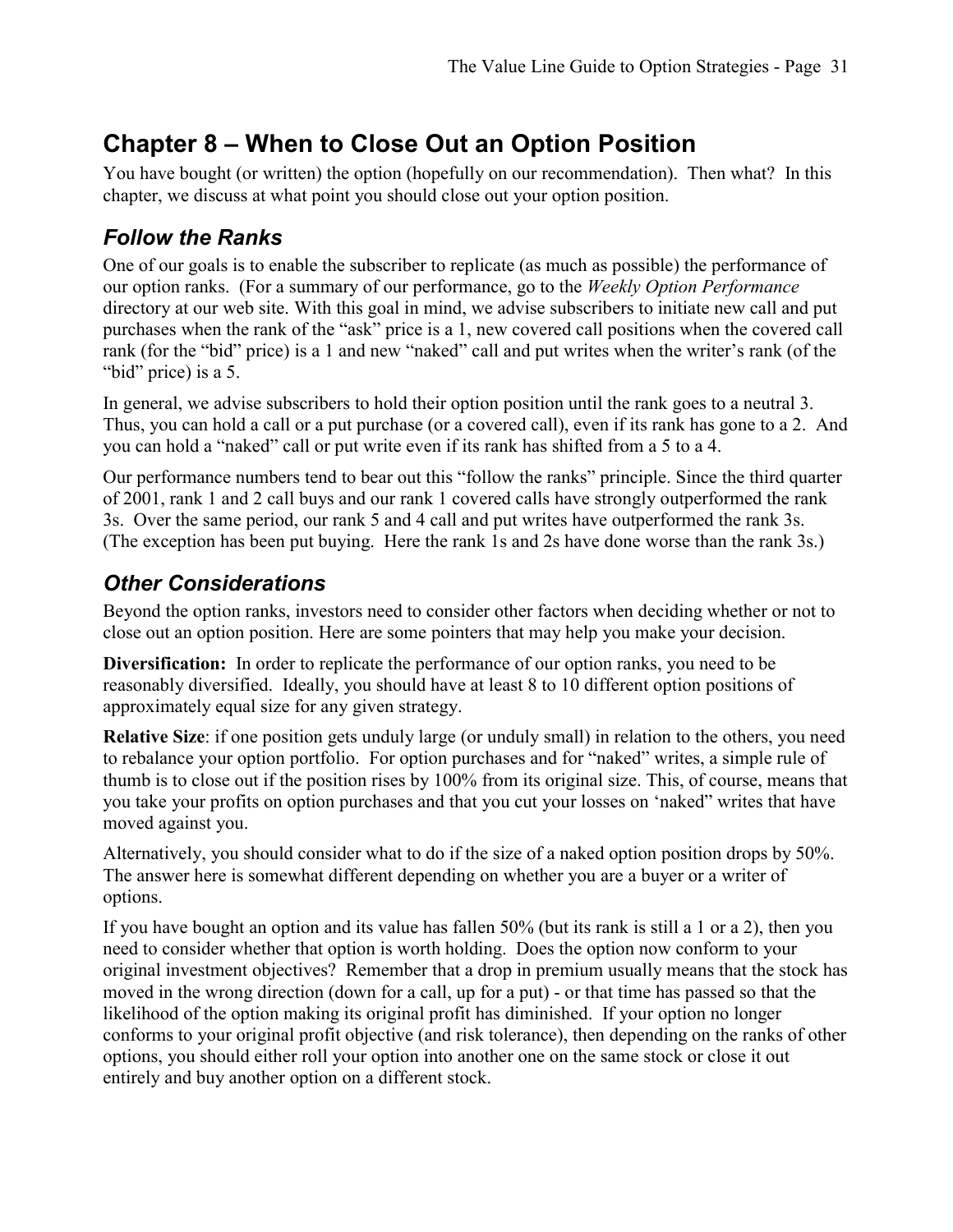**Taking Profits on Option Writes:** If you have written an option and the price has dropped by 50%, it means that you have made a profit (you can now buy back the option for less money than you collected). If the call or the put has moved far enough out-of-the-money (a good outcome for you), then you need to decide whether the remaining reward is worth the risk. Bear in mind that even an out-of-the-money option can tie up a fairly large amount of margin capital. It helps to calculate the per-annum yield of the remaining premium as a percentage of the margin funds. If this return is less than 4 times our forecast probability that the stock will ever hit the strike price, then you should consider closing out the short position.

**Covered Calls:** A covered call is inherently a hedged and un-leveraged position with generally little likelihood of rising by 50% (or falling by 50%) from its original value over the life of the position. (There are, of course, exceptions). Therefore, beyond waiting for the rank to go to a 3, these are other guidelines for closing out or rolling over your covered call. Basically, you need to consider whether the covered call still offers you an attractive combination of income, profit potential and downside protection. We cover this topic in our next chapter, "Managing a Covered Call Portfolio."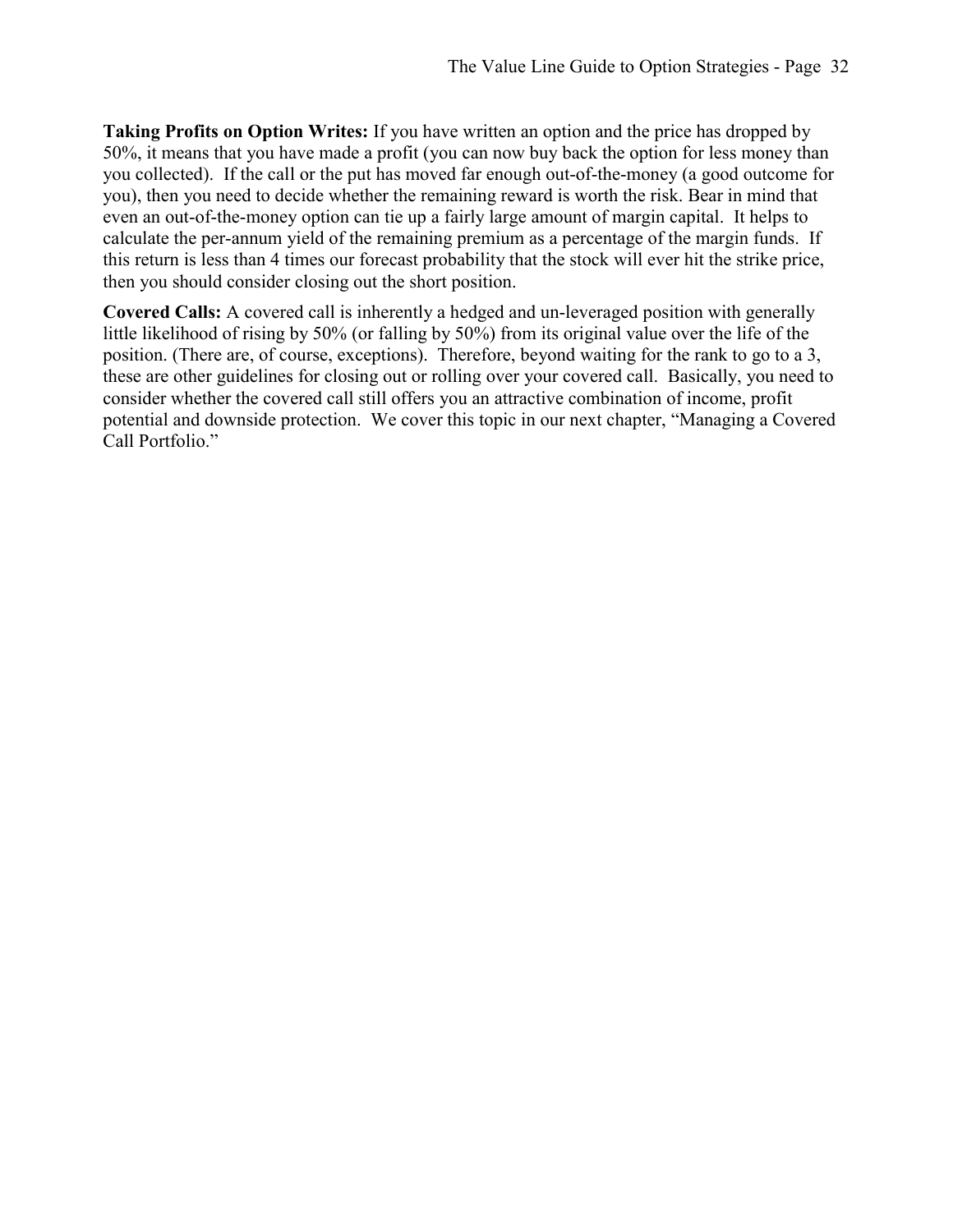# **Chapter 9 - Managing a Covered Call Portfolio**

A covered call portfolio is more complicated to manage than a stock portfolio, but a few simple calculations and basic guidelines can make its management a whole lot simpler. In this chapter, we show how to decide when to hold your covered call, when to roll the call and when to close both the stock and the call.

#### *Why a Covered Call?*

Covered call writing is a bullish, premium selling, strategy. That is - you write a covered call because you expect the stock to go up and because you believe the premium is overpriced. By writing the call and collecting the premium, you give up some of the stock's upside potential, since you agree to sell the stock at the strike price.

The Value Line Daily Options Survey ranks covered calls based on a combination of the common stock rank and the degree to which our option model calculates the call to be overpriced. Attractive covered calls can be found anywhere on a continuum running from higher-strike out-of-the-money covered calls that are aggressively bullish and offer only a modicum of downside protection, to lower-strike in-the-money covered calls that offer substantial downside protection but virtually no profit potential beyond the time value of the call.

At present, most of the rank 1 covered calls that our model has picked are lower-strike in-themoney calls. This is due to the investing public's recent penchant for overpaying for strike premiums rather than the result of any bias on the part of our model. (See "Volatility, a Long-Term View," Ot060807.Pdf in our *Options Reports Archive.*)

#### *Looking at Your Portfolio*

Whether you initially write a covered call that is at-the-money, in-the-money or out-the-money, you do so because the combined offers you an attractive package of potential for profits and downside protection. However, as time passes, and the stock and the call change in value, your covered call either loses its potential for gains or its downside protection. The trick to managing a covered call portfolio is to monitor your positions and look for signals as to when it is time to roll or to close your positions.

Look at the calculations in columns H through K in Figure 1 below;

- H. The maximum profit potential,
- I. The annualized return if there is no change in the stock,
- J. The downside protection (the % the stock can fall before a loss would result), and
- K. The "profit protection" (the % the stock can fall without reducing the original profit potential).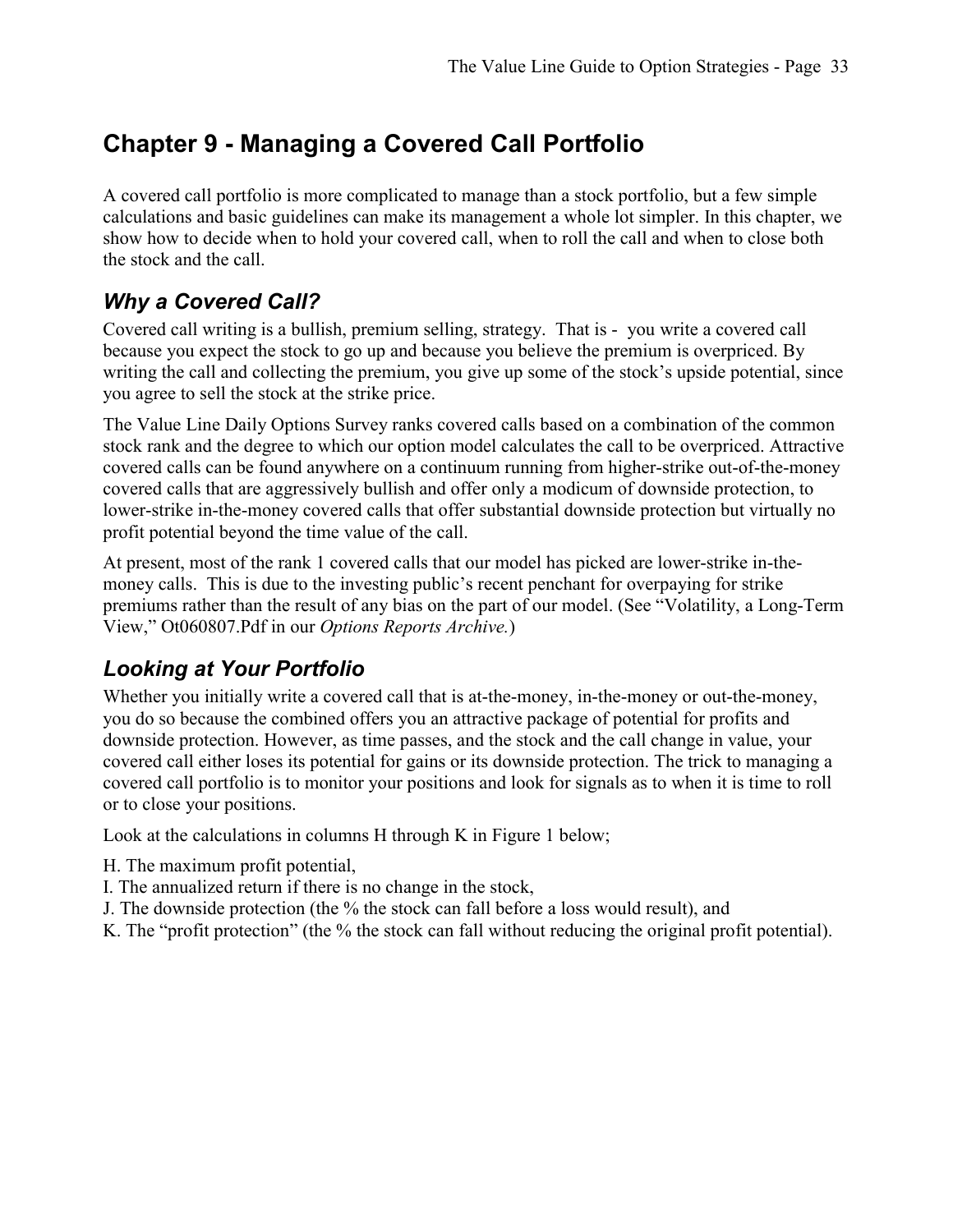| <b>Evaluation Date</b>             |              | 9/8/06            |         |                       |                     |                |                                          |                                                                   |       |           |
|------------------------------------|--------------|-------------------|---------|-----------------------|---------------------|----------------|------------------------------------------|-------------------------------------------------------------------|-------|-----------|
| A                                  | В            | C                 | D       | E                     | F                   | G              | H                                        |                                                                   | J     | Κ         |
|                                    |              |                   |         | Call                  |                     | Number Current |                                          | Return p.a.                                                       |       |           |
|                                    | <b>Stock</b> | Expiration Strike |         | Premium               | of Days Cost        |                |                                          | Maximum If No Change Downside Profit                              |       |           |
| Company                            | Price        | Date              | Price   | (Bid)                 | To Exp Basis        |                | Profit                                   | In Common Protection Protection                                   |       |           |
| Allegheny Energy                   | \$40.47      | 10/21/06 \$30.00  |         | \$10.50               | 43                  | \$29.97        | 0.1%                                     | 0.9%                                                              | 25.9% | 25.9%     |
| Cont'l Airlines                    | \$25.24      | 12/16/06          | \$22.50 | \$4.60                | 99                  | \$20.64        | $9.0\%$                                  | 37.5%                                                             | 18.2% | 10.9%     |
| Akamai Tech                        | \$39.41      | 10/21/06          | \$35.00 | \$5.40                | 43                  | \$34.01        | 2.9%                                     | 27.6%                                                             | 13.7% | 11.2%     |
| Cognizant Tech                     | \$68.96      | 1/20/07           | \$75.00 | \$3.50                | 134                 | \$65.46        | 14.6%                                    | 15.2%                                                             | 5.1%  | $-8.8%$   |
| <b>DIRECTV Group</b>               | \$19.39      | 12/16/06          | \$22.50 | \$0.05                | 99                  | \$19.34        | 16.3%                                    | 1.0%                                                              | 0.3%  | $-16.0\%$ |
| Advanced Micro Dev. \$25.61        |              | 10/21/06          | \$19.00 | \$6.80                | 43                  | \$18.81        | 1.0%                                     | 8.9%                                                              | 26.6% | 25.8%     |
| Archer Daniels Midl'd \$39.93      |              | 10/21/06          | \$45.00 | \$0.25                | 43                  | \$39.68        | 13.4%                                    | $5.5\%$                                                           | 0.6%  | $-12.7%$  |
|                                    |              |                   |         |                       | <b>Calculations</b> |                |                                          |                                                                   |       |           |
| Cost Basis                         |              |                   | Ξ       | Stock - premium       |                     |                |                                          |                                                                   |       |           |
| Maximum Profit                     |              |                   | =       | (Strike/Cost Basis)-1 |                     |                |                                          |                                                                   |       |           |
| Return if No Change in Common      |              |                   | Ξ       |                       |                     |                |                                          | If Stock>Strike, (Strike/Cost Basis)-1, Else (Stock/Cost Basis)-1 |       |           |
| Return if No Change in Common p.a. |              |                   | =       |                       |                     |                |                                          | (Return If No Change+1)^(365/Number of Days)-1                    |       |           |
|                                    |              |                   |         |                       |                     |                | Note: "^" denotes raised to the power of |                                                                   |       |           |
| Downside Protection                |              |                   | =       | 1-(Cost Basis/Stock)  |                     |                |                                          |                                                                   |       |           |
| <b>Profit Protection</b>           |              |                   |         | 1-(stock/Strike)      |                     |                |                                          |                                                                   |       |           |
| <b>Time Premium</b>                |              |                   | =       |                       |                     |                |                                          | For a Call, If Stock>Strike, Premium-(Stock-Strike), Else Premium |       |           |

#### **Table 13 - Sample Covered Call Portfolio**

To make the calculations shown for your own portfolio, you can use these equations at the bottom of the table. Notice that we use the current *cost basis* (stock minus premium) of the covered calls, not the original cost basis, as the basis for most of these calculations. We also include most of these calculations for all calls in our service. (See "Tracking Your Covered Call Portfolio," Ot051226.Pdf in our *Options Reports* archive*.* If you want an excel version of this table, you can email us at vloptions@valueline.com.)

Simply cast your eye down these columns to see which positions deserve your immediate attention. As you look at columns H, I, J & K, you can see that two positions, Allegheny Energy and DirectTV, offer annualized returns of less than 1.0% (while the going rate for a money market account is around 4.0%). Also, note that one position, Archer Daniels, offers a better than money market yield but downside protection of only 0.6%. These three positions are the ones we may wish to act on.

- Allegheny Energy is clearly ripe for rolling. It has practically no time premium to collect. The position offers an annualized return over the six weeks until expiration of only 0.9%. It is time to roll out of this October \$30 call into another call that offers a more acceptable annualized return. (At the time of this writing, the rank 2 January \$40 covered call offered a 16.0% annual yield and downside protection of 6.9%. If you want a higher yield, you may want to close the position out and open another on a different stock.)
- Our position in Continental Airlines is still quite attractive. It has excellent downside protection relative to the time to expiration and promises a tempting 37.5% annualized return and 18.2% downside protection to its breakeven price. Moreover, the stock can drop 10.9% within this period and we would still earn the full return. (See profit protection in column K.)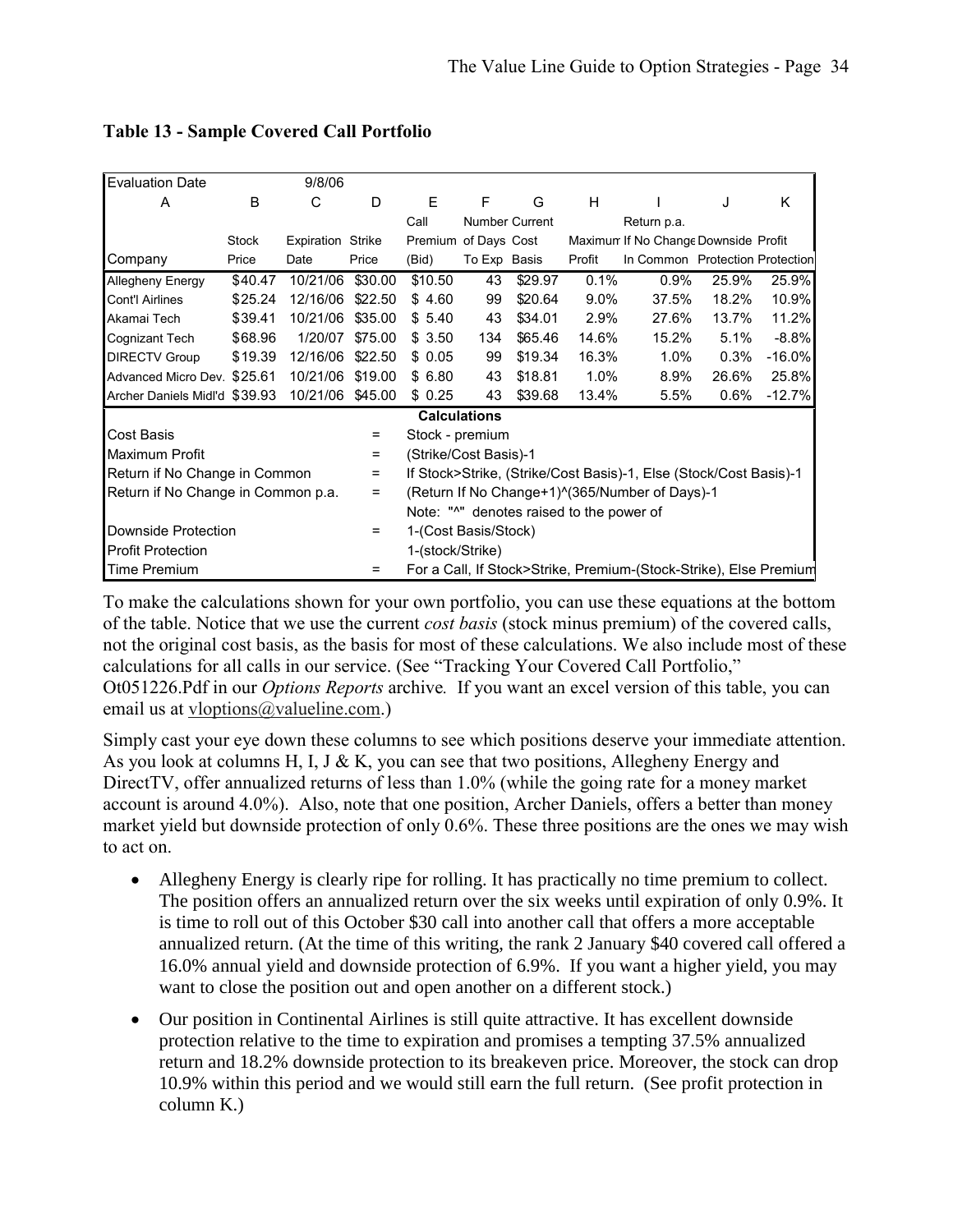- Akamai Technologies is also in good shape, considering that it expires in 43 days. It offers a 27.6% per-annum return (column I), downside protection of 18.2% and profit protection of 11.2% (column K).
- The out-of-the-money covered call on Cognizant Technologies has more than four months to run. It offers a 15.2% annualized return and downside protection of 5.1%, both of which are perfectly acceptable. Moreover, it offers a maximum profit of 14.6%. This is how much you would make if the stock ended up at \$75 or above, on January 20, 2007.
- The out-of-the-money covered call in DIRECTTV is another story. Its premium has dwindled to only fifty cents, and it now offers only a 1.0% per-annum return. One might consider rolling down and out to the \$17.0 strike January call that offers a per-annum return of 10.1% and downside protection of 12.9%.
- The Advanced Micro Devices October \$19 covered call has moved sharply in-the-money and is now yielding 8.9%, with 26.6% worth of downside protection. Although its profile is attractive, one might consider rolling this up and out to January \$22.50, which yields 30.7% and offers 17.10% worth of downside protection
- The last position in Figure 1 is Archer Daniels Midland. It offers a maximum profit of 13.4% and a slightly better than money market return of 5.5%. However, its downside protection is only 0.6%. One probably would want to take a more defensive position with this covered call such as rolling it out to the December \$40 strike at \$2.80, which offers a per-annum return of \$30.6% and downside protection of 7.0%, or the even more conservative \$35 strike at \$6.00, offering a 12.1% per-annum return and downside protection of 15.0%.

Note that your decision to roll a covered call (as opposed to closing it out entirely) should depend on a combination of your current outlook for the stock, on the covered call's returns, and on the downside protection that the covered call offers. When looking at a particular covered call, you should seriously consider whether the underlying stock position is worth keeping and whether current premium levels warrant writing calls against the stock.

**Summary:** After a covered call position has been established, the movement of the underlying stock will alter the characteristics of the position. Your "gut" feeling may be to hold a position in which the stock has slumped for its superior potential return, but if downside protection is lacking, there is a risk that is out of sync with this basic philosophy. On the other hand, if you fail to calculate the annualized return offered by a position, you may be tempted to roll out of a call simply because the remaining time premium is small. The analysis described here can tell you which positions are worth holding and which should be closed out or rolled.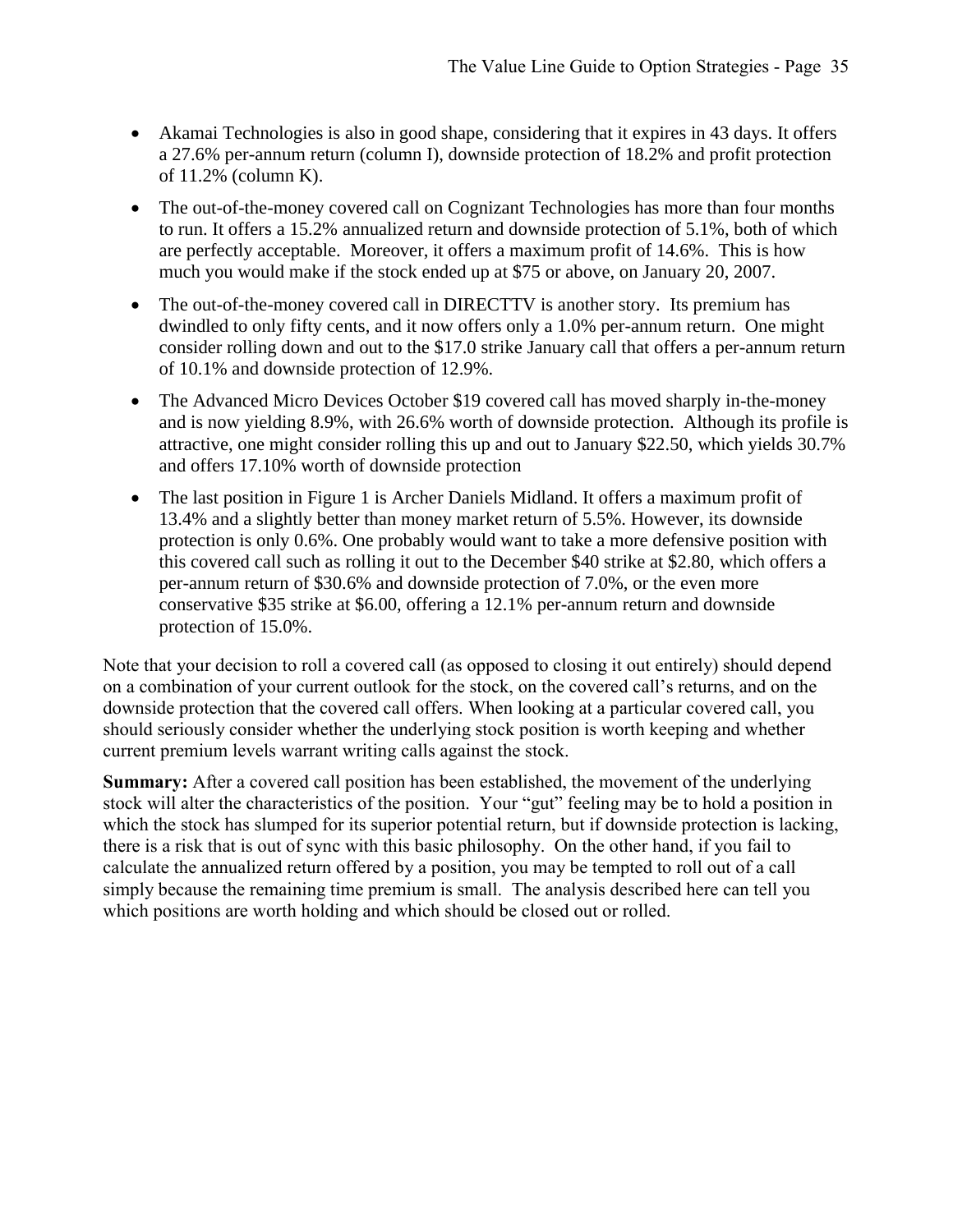# **Chapter 10 – Option Trading Tips**

Managing an option portfolio takes a bit more time than managing a stock portfolio, but the principles are similar.

## *Always Diversify*

Beyond selecting the best options for your strategy, the next three rules of successful option investing are diversify, diversify and diversify. Whether you set up a portfolio of naked options, a hedged option portfolio or a covered call portfolio, the objective is to start out diversified and to stay diversified.

Diversification is important because it is highly likely that at least some of your options will move against you some of the time. Therefore, you need to hold a sufficient number of individual positions to reduce the likelihood that losses in one or more options will sink your portfolio. Here are our general guidelines for how many positions you should hold**.** 

For **"naked" call buying**, we recommend that you hold 10 to 15 different positions. This is similar to the number of stocks you should hold in a diversified stock portfolio. In setting up your portfolio, try to diversify as much as possible among industries.

For **"naked" put buying**, we also recommend about 10 to 15 different positions on different stocks, also diversified among industries. However, if you are using index or ETF options as part of a portfolio hedge, you can probably use as few as 4 or 5 different positions in your hedge (again in different industries).

For **covered call writing**, we recommend 8 to 12 different positions on different stocks (and different industries). Because the covered call is a partly hedged (and less risky) position than the underlying stock, you need fewer of them to keep your risk at a reasonable level.

For **"naked" (or uncovered) call and put writing**, we recommend no less than 12 to 15 different positions. Since an uncovered option write can move against you with losses well in excess of your original capital outlay, you should be careful not to concentrate too much in any one position no matter how attractive the trade might appear.

For our **market neutral hedges**, we recommend 20 to 30 different positions in a portfolio (half long, half short). For a sample market neutral portfolio, see Chapter 11, "Managing a Long/Short Hedge."

As time passes, stock prices will change and so will the size of your individual option positions, thus upsetting the balance of your portfolio. In general, you should consider paring back a position that has grown to two or more times the size of others, or if its size has dropped to 50% or less of its original size. (See Chapter 8, "When to Close an Option Position,")

#### *Capital Considerations*

The capital requirements for a covered writer, an option buyer, and a seller of naked options are quite different. Some types of positions require that you post margin and others do not. Be aware that the margins described below are the *Exchange Minimum* margins (set by the Federal Reserve Board). Many brokers require greater margins than these exchange minimum amounts.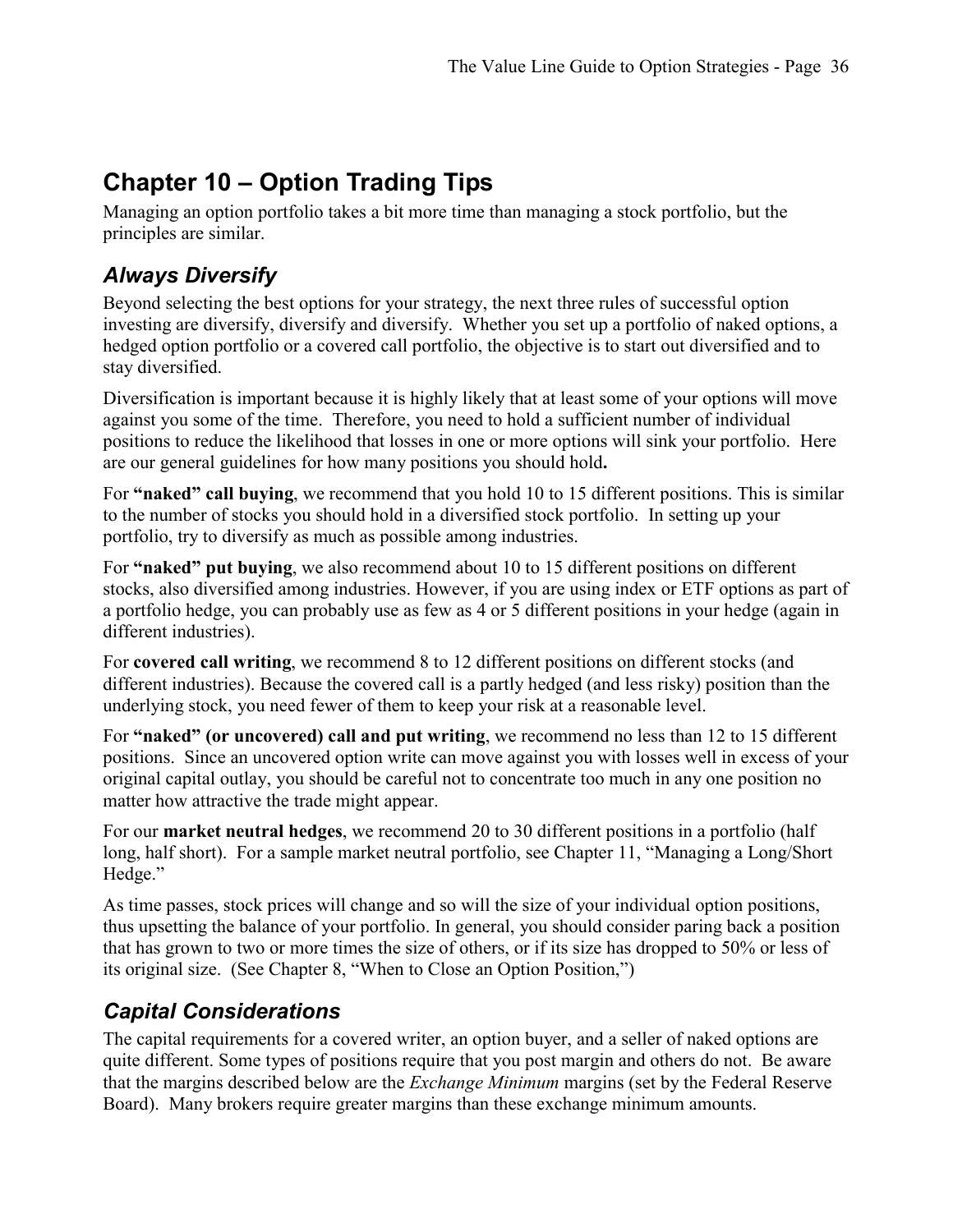With a **covered call**, there are no margin requirements, since the risk of the call you wrote is covered by the long position in the stock. To establish a covered call, you need to post an amount equal to the value of the shares minus the call premium. Some brokers will allow you to establish covered calls by buying the stock at margin; however, there can be some betters ways of achieving more leverage. (See "Capital Efficient Covered Call Alternatives," Ot040621.Pdf.)

With **call buying** or **put buying**, there also is no margin requirement. Option buyers must put up the full initial cost of the options (plus commissions).

With "naked" call writing or "naked" put writing, there is a margin requirement. For equity options, this requirement is the current premium plus the greater of the following; (1) 20% of the underlying stock less the amount the option is out-of-the-money, or (2) 10% of the underlying stock amount. Be aware that this margin requirement can change as the stock moves or the premium rises or falls.

For example, for a one put write (on 100 shares) with a stock price at \$40.00, the strike price at \$35.00 and the premium at \$1.00, the total margin requirement would be \$400, calculated as follows: \$100 (\$1.00 x 100, premium received) plus \$800 (20% of \$4,000) minus \$500 (\$5.00 x 100), the amount the put is out of the money).

If after having written this put, the stock drops to \$35.00 and the put premium rises to \$5.00, the new margin requirement would be \$1,200. We calculate this new margin requirement as follows: \$500 (\$5.00 x 100, new put premium) plus \$700 (20% of \$3500).

With most brokers, the writer of "naked" options can post marginable securities (stocks, bonds or mutual funds, usually in a ratio of 1.20 or greater) to satisfy the margin requirements.

**Option Spreads** may or may not have a margin requirement depending on the type of spread.

**Bull and Bear Spreads**: These involve buying an option (a call or a put, but not both in the same spread) at one strike price and selling another on the same stock at a different strike price but with the same expiration.

With so-called "debit" spreads in which you buy the higher premium option and sell the lower premium one (bull call spreads and bear put spreads), there are no margin requirements. This is because the most you can lose is the net premium paid.

With so-called "credit spreads" in which the option you sell has a higher premium than the one you buy (bull put spreads and bear call spreads), the margin requirement is the difference between the two strike prices times the number of underlying shares. However, with credit spreads, you are allowed to apply the premium you take in towards meeting this margin requirement. ("See Option Spreads I: Basic Bull and Bear Spreads," Ot051017.Pdf.)

**Calendar Spreads:** A "long calendar" spread consists of writing a shorter-dated option (call or put but not both in the same spread) and buying a longer-dated one at the same strike price. There is no margin requirement on a long calendar spread.

A "short calendar spread" consists of writing the longer-dated option and buying the shorter-dated one at the same strike price. With a short calendar spread, you must post the exchange minimum margin on the option that you wrote.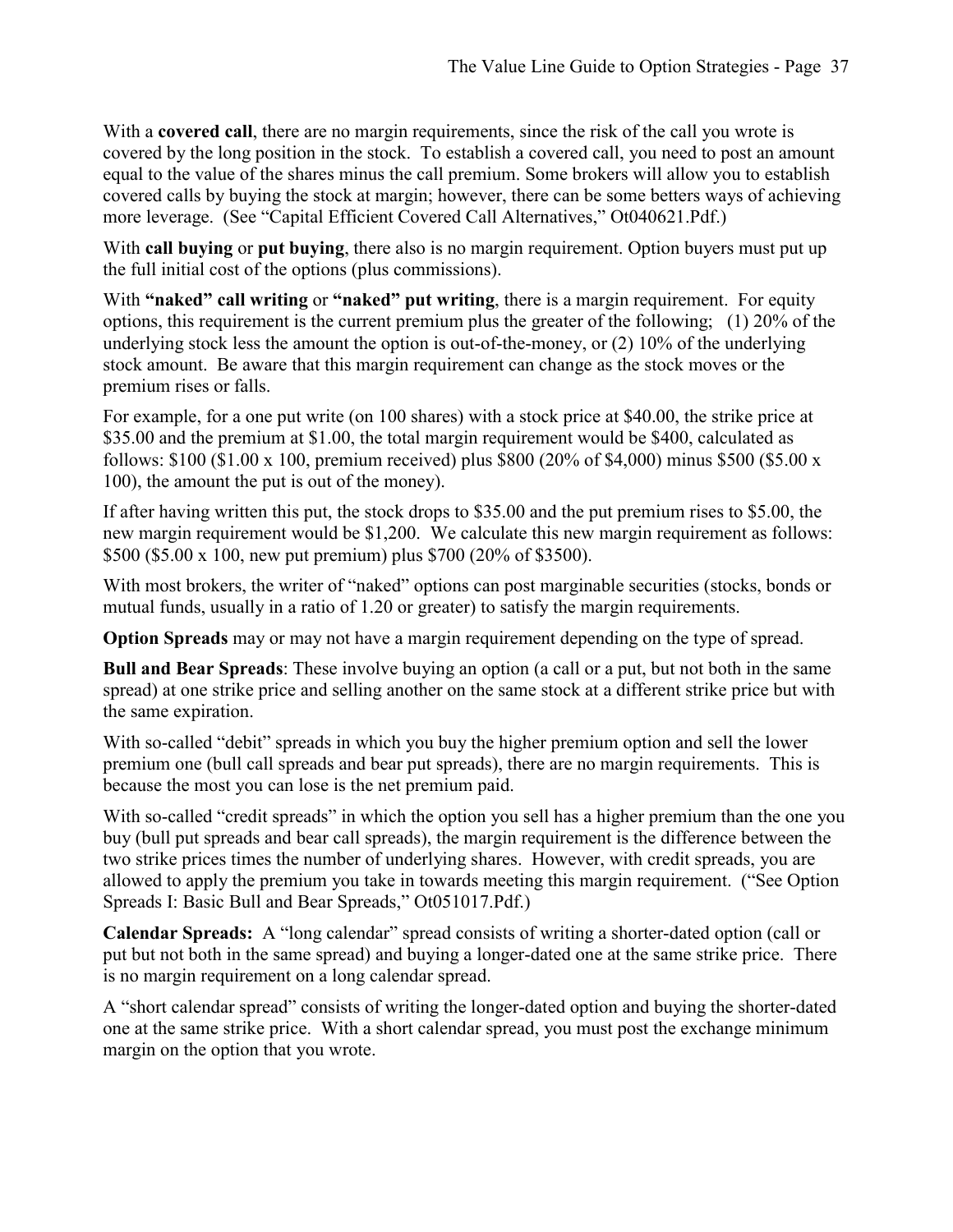#### *Trading*

All registered stock brokers get some training in options, but some are more experienced than others. Discuss your objectives with your broker. You may wish to shop around to find one that suits you best. Many brokers have a higher level of certification, which make them a *Registered Options Principal.* 

If you are using an online broker, be aware that some of these firms are better equipped than others to handle your option trades. Carefully review the resources that these companies make available to their customers. (For a review of online options brokers, we recommend that you read the March 6, 2006, report in Barron's titled "Different Strikes," by Theresa W. Carey.)

**Naked Options:** Option values are tied to the price of the underlying stock. Thus, option orders should be "limit orders," which are contingent on the stock price. For example, order your broker to "Buy four Bed Bath & Beyond October \$30 calls at \$14.00 with the stock at \$43.60 or higher." Not all brokers are aware that orders may be placed this way. If your broker will not accept such an order, it may be time to shop for another.

**Covered Calls:** Order a covered call position by stating the net price you wish to pay per share. For example, if American Eagle Outfitters is trading at \$30.00 and the \$30.00 call is at \$1.85, say "Buy 500 shares of American Eagle Outfitters (AEOS) and sell five September \$40 calls (ticker, AQU IF) at a net cost of \$28.15 a share - with the stock \$30 or higher."

**Rolling Covered Calls:** As explained in Chapter 9, "Managing a Covered Call Portfolio," the time may come when you want to "roll" your covered call rather than close it out. Rolling consists of repurchasing the existing short call and writing a new one at a different strike price and/or a different expiration. You can place this as a spread order.

Suppose with the stock trading at \$30.00, you want to roll the soon-to-expire and in-the-money September \$25 September call (priced at \$6.00) on American Eagle Outfitters (AEOS) into the atthe-money November \$30 call (priced at \$2.80). Specify your order as follows: "Buy back (to close) one September \$25.00 (ticker, AQU IE) call and sell (to open) one November \$30 (AQU KF) call at a net debt of \$3.20 with the American Eagle common (AEOS) at \$30.00 or higher."

When rolling, remember that as the stock rises and falls, the higher priced call will move faster than the lower priced call. Thus, your order should be contingent on the price of the stock, as follows:

If you are BUYING THE HIGHER PRICED CALL, the order should read: "With the stock at (its present price) or HIGHER"

If you are BUYING THE LOWER PRICED CALL, the order should read: "With the stock at (its present price) or LOWER"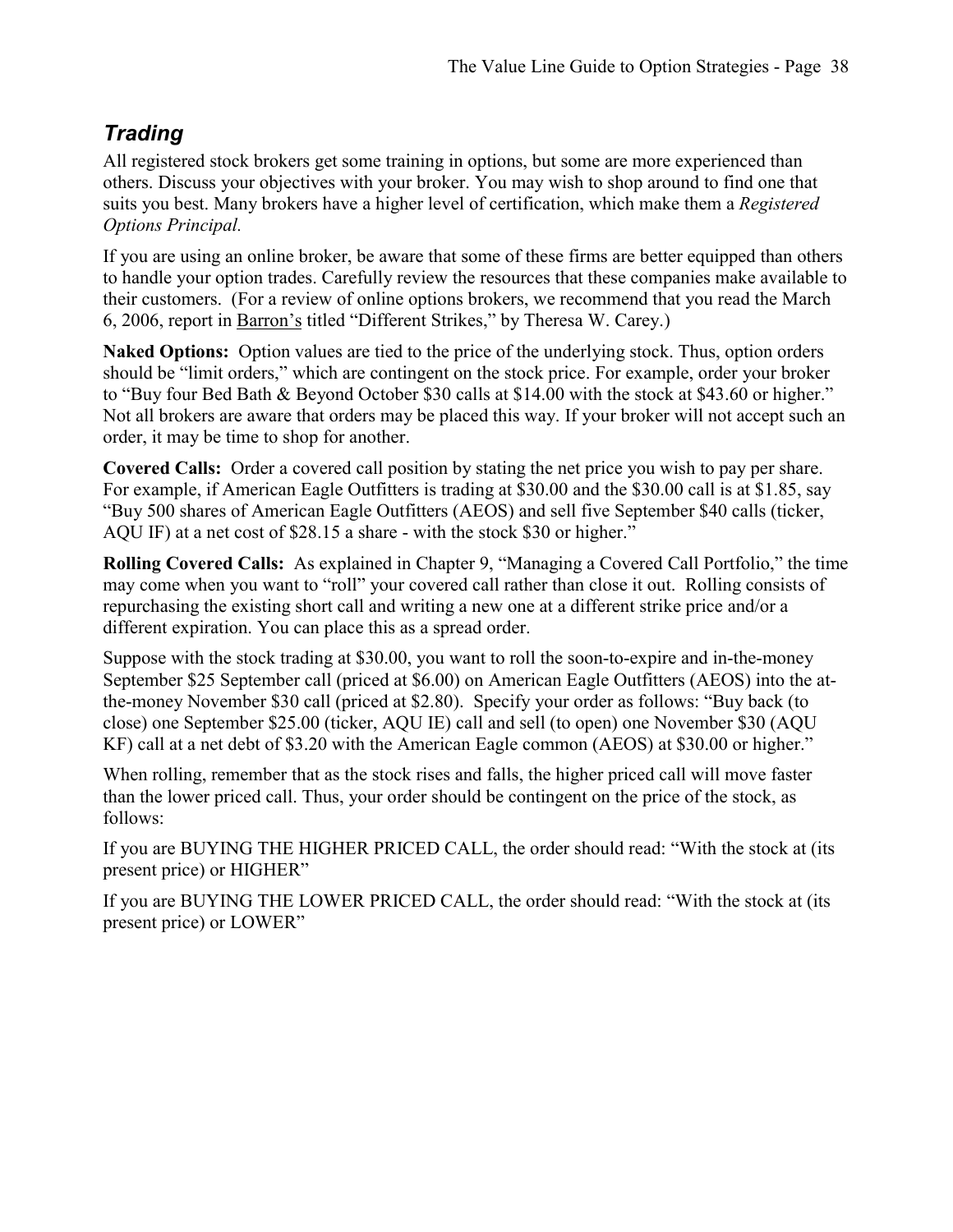# **Chapter 11 - Managing a Long/Short Hedge**

In this chapter, we show you how to set up and manage a balanced market-neutral portfolio consisting of long and short calls and puts.

#### *Why the long/short hedge works.*

Because the results of our options ranks in any given period is likely to be influenced by what the market has done, we often gauge the effectiveness of our model by how well our market-neutral "hedges" have performed. These hedges are always combinations of bullish and bearish option positions. There are four such market-neutral combinations.

- 1. The long/long hedge consists of the purchase of (bullish, long premium) rank 1 calls and (bearish, long premium) rank 1 puts.
- 2. The short/short hedge consists of the writing of (bearish, short premium) rank 5 calls and (bullish, short premium) rank 5 puts.
- 3. The long/short call hedge consists of the purchase of (bullish, long premium) rank 1 calls and the writing of (bearish, short premium) rank 5 calls.
- 4. The long/short put hedge consists of the purchase of (bearish, long premium) rank 1 puts and of (bullish, short premium) short puts.

## *Which Hedge is Best?*

Different hedges do best in different markets. Obviously, the bullish strategies of call buying and put writing do well when stocks rise and the bearish strategies of put buying and call writing do well when stocks decline. What is perhaps not so obvious is that the long premium strategies of call and put buying combined do well when there is a large move in the market, while the short premium strategies of call and put writing perform the best when the market is relatively inactive. Thus, the long/short hedges, which combine both premium buying and premium selling plus offsetting bullish and bearish positions, tend to produce the most consistent results over time. Indeed, our performance records suggest strongly that the best performance from a risk-adjusted point of view comes from a combination of all four hedges. When you combine these four hedges (balancing each type of position against the other), you are also effectively combining all four basic naked option strategies – call buying, put buying, call writing and put writing and taking a fully diversified approach to your option investing.

## *Setting Up Your Hedge*

Your main objective when you set a combined hedge is to make sure that your portfolio is balanced and diversified, observing the need to offset one position with one on the other side. To keep your hedge reasonably diversified, we suggest that you keep at least 10 long options offsetting 10 short options (with long calls offsetting short calls and long puts offsetting short puts). In our example in Figure 1 below, we have 20 long positions (10 call buys and 10 put buys), which offset 20 short positions (10 call writes and 10 put writes). Note that in setting up this hedge, we observed the following rules.

• The purchased options should have their "ask" prices ranked 1 for "naked" buying, while the written (short) options should have their "bid" prices ranked 5 for "naked" writing.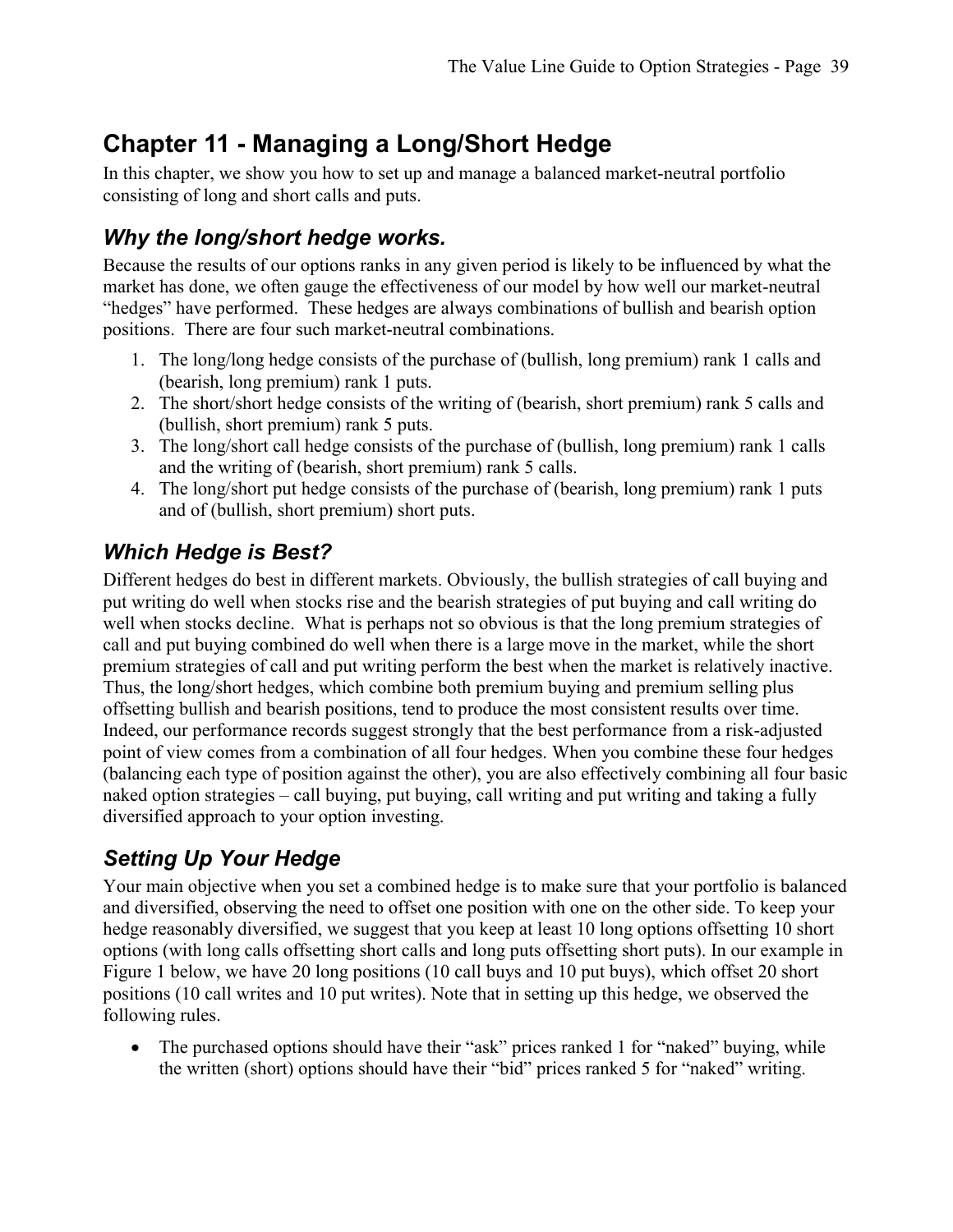- Long calls premiums approximately are offset by short calls and long puts are approximately offset by short puts in total premium terms.
- Each option position has approximately the same size in this case  $$500$ .
- Each strategy has approximately the same total premium in this case \$4,900.
- Each side of the hedge is diversified among industries. Notice that no two positions within each strategy are in the same industry.
- The offsetting options should have approximately the same relative volatility. Our relative volatility range was 400 to 600.

In constructing this hedge, we have used *Portnew5.Xls*, our portfolio tracking template, which you can download from our *Options Templates* directory. This template is particularly useful for calculating the net premium and the total capital requirements. You can also use this template to calculate the daily P/L of your portfolio and to check for any rank changes. (See "Portnew5.xls, Our New Portfolio Template," Ot040209.pdf.) To obtain as much diversification as possible, we selected options on each side of the long/long hedge that were from different industries. It is not a problem to select options from the same industry in both sides of a hedge, since we are trying to neutralize as much as possible the effect of the overall market moves.

#### *All Four Hedges Combined*

We show our portfolio consisting of all four hedges in Figure 14 on page 41. (Prices are as of July 15, 2005.). Notice that the premiums roughly offset each other (about \$4,900 for each strategy) with a net credit of premium intake of \$395. In the fourth column from the right, we show the capital requirement ("CapReq") for each component of the hedges as well as their totals. In the case of call buying and put buying, these are the premium paid (\$5,010 and \$4,940 respectively). In the case of "naked" writes, the capital requirements are the funds needed to margin the positions. These are the Exchange minimum amounts, which are the greatest of (1) 20% of the underlying stock value minus the amount that the option is out-of-the-money or (2) 10% of the stock value. Using these calculations, the capital requirement is \$8,871 for the call writes and \$25,350 for the put writes. The total capital requirement for the entire portfolio is \$45,235.

You might note that in establishing this hedge, you immediately have a mark-to-the-market loss of \$2,395, based on the bid/ask spreads. This is what it would cost you to close out the hedge right away (buying back your writes and selling your long options.

#### *Maintaining the Hedge*

As time passes, the size, rank and Relative Volatility of some call positions are likely to change substantially, upsetting the diversification. When the size of any position becomes significantly greater than the others, it will have a too heavily-weighted bearing on the performance of the hedge. Generally, we suggest that if a single position grows to 2-times or more the size of other positions, it be trimmed back. Similarly, the Relative Volatility of a position may swell or shrink, so that it is no longer in balance with other positions. Some consideration to readjusting these positions should be given, too. Finally, keep an eye on the rank of the position. If it turns unfavorable, consider replacing it. Bear in mind, however, that each transaction will incur commissions, so if the expiration is near and commissions may negate any advantage from realigning the hedge, hold off.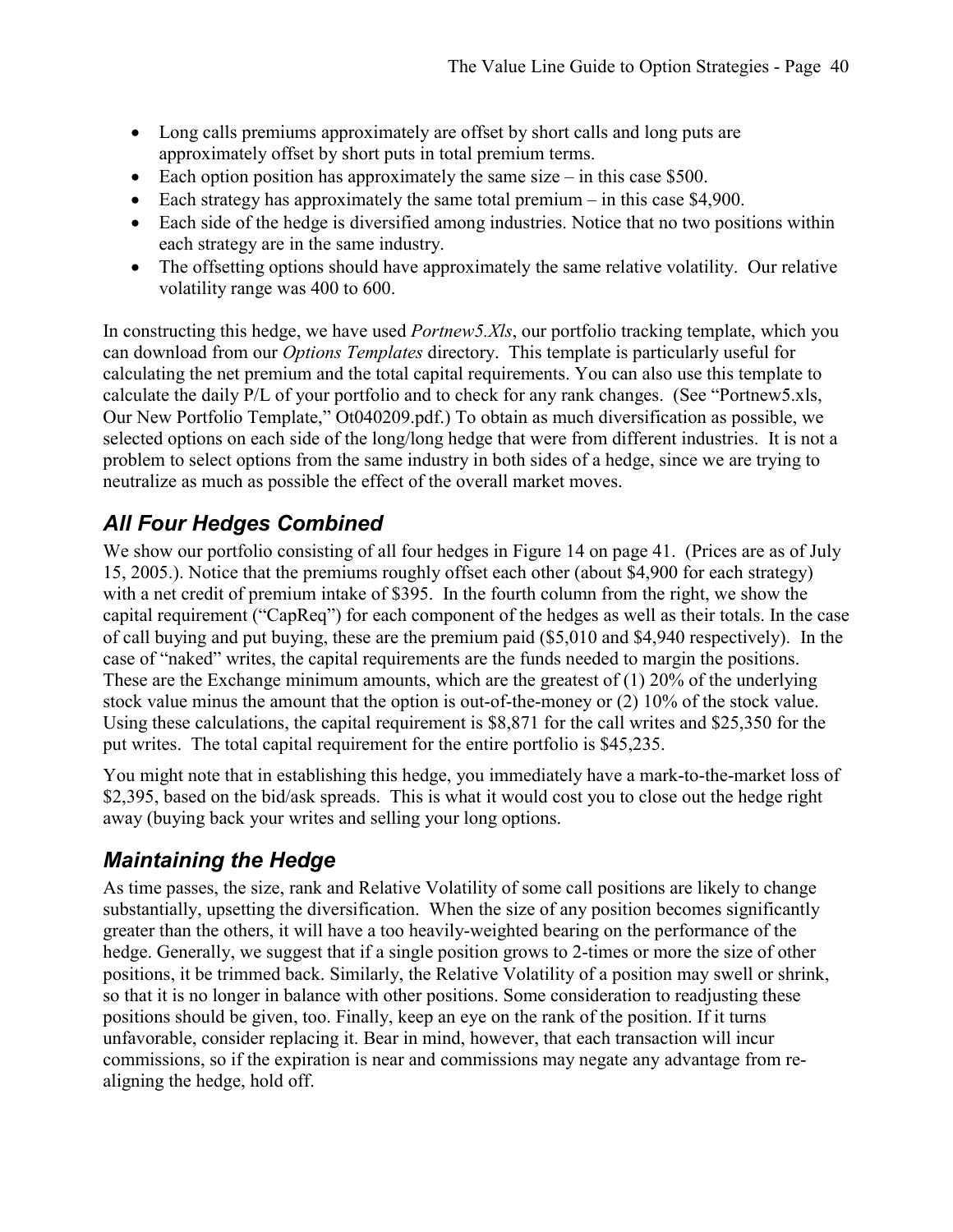| Table 14 - Combined Hedge Portfolio - Trade Date July 15, 2005 |  |  |  |
|----------------------------------------------------------------|--|--|--|
|                                                                |  |  |  |

| <b>OPTKR</b>  | Trans-<br>action       | Num.<br>Opts | Company<br>Name               | Industry         | <b>Expiration Strike</b> |        | Common Prem. Prem.<br>Price | Bid  | Ask  | Position P/L \$Delta |         |          | CapReq | Common<br>Rank | <b>CC/OP</b><br>Rank | CC/OP<br>RV |
|---------------|------------------------|--------------|-------------------------------|------------------|--------------------------|--------|-----------------------------|------|------|----------------------|---------|----------|--------|----------------|----------------------|-------------|
|               | <b>Grand Total</b>     |              |                               |                  |                          |        |                             |      |      | 395                  | $-2395$ | 4591     | 45235  |                |                      |             |
|               | <b>Call Buy Total</b>  |              |                               |                  |                          |        |                             |      |      | 5,010                | $-500$  | 31387    | 5510   |                |                      |             |
| SQC AU        | cb                     |              | 4 Sapient Corp.               | B <sub>2</sub> B | Jan-06                   | 7.50   | 8.09                        | 1.30 | 1.45 | 520                  | $-60$   | 2168     | 580    | 2              | 1                    | 601         |
| <b>MIQ BV</b> | cb                     |              | 3 Micrel Inc.                 | <b>ELECTRNX</b>  | Feb-06                   | 12.50  | 12.86                       | 1.75 | 1.95 | 525                  | $-60$   | 2392     | 585    | 2              | 1                    | 581         |
| <b>XTO AH</b> | cb                     |              | 3 XTO Energy                  | <b>GASDIVRS</b>  | Jan-06                   | 40.00  | 35.71                       | 2.00 | 2.05 | 600                  | $-15$   | 4071     | 615    | 1              | 1                    | 582         |
| <b>HUM BI</b> | cb                     |              | 2 Humana Inc.                 | MEDSERV          | Feb-06                   | 45.00  | 41.04                       | 2.20 | 2.35 | 440                  | $-30$   | 3365     | 470    | 2              | 1                    | 645         |
| RBQ JG        | cb                     |              | 2 Respironics I               | <b>MEDSUPPL</b>  | Oct-05                   | 35.00  | 36.29                       | 2.80 | 3.00 | 560                  | $-40$   | 4718     | 600    | 1              | 1                    | 688         |
| VCX AW        | cb                     | 3            | Crown Holding PACKAGE         |                  | Jan-07                   | 17.50  | 15.27                       | 1.40 | 1.55 | 420                  | -45     | 2107     | 465    | 2              | 1                    | 521         |
| CSX BJ        | cb                     | 4            | CSX Corp.                     | RAILROAD         | Feb-06                   | 50.00  | 44.86                       | 1.20 | 1.35 | 480                  | -60     | 5383     | 540    | 1              | 1                    | 697         |
| VMA AE        | cb                     | 5            | Motorola Inc.                 | <b>SEMICOND</b>  | Jan-07                   | 25.00  | 19.53                       | 1.05 | 1.15 | 525                  | $-50$   | 3027     | 575    | 2              | 1                    | 526         |
| <b>JCQ BB</b> | cb                     | 4            | Concur Techno SOFTWARE        |                  | Feb-06                   | 10.00  | 10.15                       | 1.25 | 1.45 | 500                  | $-80$   | 2436     | 580    | 2              | 1                    | 691         |
| EPU LU        | cb                     | 4            | EFJ INC                       | <b>TELEQUIP</b>  | Dec-05                   | 7.50   | 7.41                        | 1.10 | 1.25 | 440                  | $-60$   | 1719     | 500    | 1              | 1                    | 662         |
|               | <b>Call Sell Total</b> |              |                               |                  |                          |        |                             |      |      | (4,690)              | -550    | $-27836$ | 8871   |                |                      |             |
| NAQ AU        | <b>CS</b>              |              | 5 Northwest Air               | <b>AIRTRANS</b>  | Jan-06                   | 7.50   | 4.79                        | 0.55 | 0.65 | (325)                | $-50$   | $-910$   | 240    | 4              | 5                    | 423         |
| LEA LI        | CS                     |              | 3 Lear Corp.                  | AUTO-OEM         | Dec-05                   | 45.00  | 40.80                       | 1.55 | 1.75 | (525)                | $-60$   | $-4162$  | 1224   | 5              | 5                    | 585         |
| SRT AW cs     |                        | 3            | StarTek Inc.                  | B <sub>2</sub> B | Jan-06                   | 17.50  | 16.74                       | 1.15 | 1.35 | (405)                | $-60$   | $-2159$  | 776    | 5              | 5                    | 484         |
| <b>ISQ LW</b> | <b>CS</b>              | 3            | Insituform Te                 | <b>BUILDING</b>  | Dec-05                   | 17.50  | 16.70                       | 1.05 | 1.30 | (390)                | $-75$   | $-2405$  | 762    | 5              | 5                    | 474         |
| EHQ AE        | <b>CS</b>              | 2            | Helen of Troy                 | COSMETIC         | Jan-06                   | 25.00  | 24.29                       | 2.20 | 2.45 | (490)                | $-50$   | $-2575$  | 830    | 5              | 5                    | 425         |
| GWY LD cs     |                        | 3            | Genitope Corp DRUG            |                  | Dec-05                   | 20.00  | 12.88                       | 1.55 | 1.75 | (525)                | $-60$   | $-1468$  | 386    | 3              | 5                    | 447         |
| GFQ LF        | CS                     |              | 2 Littelfuse In               | <b>ELECEQ</b>    | Dec-05                   | 30.00  | 29.38                       | 2.30 | 2.65 | (530)                | $-70$   | $-3114$  | 1051   | 5              | 5                    | 486         |
| NIQ IC        | CS                     | 3            | Nabi Biopharm MEDSERV         |                  | Sep-05                   | 15.00  | 14.62                       | 1.25 | 1.40 | (420)                | $-45$   | $-2281$  | 763    | 5              | 5                    | 603         |
| PCU HI        | CS                     | 2            | Southern Peru MINING          |                  | Aug-05                   | 45.00  | 46.99                       | 2.90 | 3.00 | (600)                | $-20$   | $-5921$  | 1880   | 4              | 5                    | 597         |
| <b>SFU JD</b> | CS                     |              | 3 Steel Technol STEEL         |                  | Oct-05                   | 20.00  | 19.33                       | 1.40 | 1.60 | (480)                | $-60$   | $-2842$  | 959    | 5              | 5                    | 580         |
|               | <b>Put Buy Total</b>   |              |                               |                  |                          |        |                             |      |      | 4,940                | -565    | $-41603$ | 5505   |                |                      |             |
| PNC MK pb     |                        |              | 3 PNC Financial BANK          |                  | Jan-06                   | 55.00  | 55.81                       | 2.00 | 2.10 | 600                  | $-30$   | $-7199$  | 630    | 4              | 1                    | 547         |
| MWD MK pb     |                        | 1.           | Morgan Stanle BROKERS         |                  | Jan-06                   | 55.00  | 53.62                       | 3.60 | 3.80 | 360                  | $-20$   | $-2842$  | 380    | 3              | 1                    | 583         |
| AVY VK        | pb                     |              | 2 Avery Denniso CHEMSPEC      |                  | Oct-05                   | 55.00  | 53.82                       | 2.75 | 2.90 | 550                  | $-30$   | $-6028$  | 580    | 5              | 1                    | 573         |
| <b>IBM MP</b> | pb                     | 2            | Int'l Busines                 | <b>COMPUTER</b>  | Jan-06                   | 80.00  | 82.49                       | 2.65 | 2.70 | 530                  | $-10$   | $-5774$  | 540    | 4              | 1                    | 581         |
| QFE UE        | pb                     | 1.           | Genesis Micro ELECTRNX        |                  | Sep-05                   | 25.00  | 20.57                       | 4.40 | 4.70 | 440                  | $-30$   | $-1748$  | 470    | 4              | 1                    | 543         |
| AGI VC        | pb                     | 4            | Alliance Gami HOTELGAM        |                  | Oct-05                   | 15.00  | 14.82                       | 1.25 | 1.35 | 500                  | $-40$   | $-2727$  | 540    | 4              | 1                    | 598         |
| QKW MV pb     |                        | 3            | <b>CNET Networks INTERNET</b> |                  | Jan-06                   | 12.50  | 11.48                       | 1.90 | 2.10 | 570                  | $-60$   | $-1791$  | 630    | 3              | 1                    | 561         |
| NYT VF        | pb                     | 7            | New York Time NWSPAPER        |                  | Oct-05                   | 30.00  | 31.23                       | 0.60 | 0.80 | 420                  | $-140$  | $-6996$  | 560    | 5              | 1                    | 609         |
| QQM MU pb     |                        | 7            | Mattson Techn SEMICOND        |                  | Jan-06                   | 7.50   | 8.09                        | 0.55 | 0.80 | 385                  | $-175$  | $-1869$  | 560    | 4              | 1                    | 616         |
| CA MF         | pb                     |              | 3 Computer Asso SOFTWARE      |                  | Jan-06                   | 30.00  | 29.11                       | 1.95 | 2.05 | 585                  | $-30$   | $-4628$  | 615    | 3              | 1                    | 602         |
|               | <b>Put Sell Total</b>  |              |                               |                  |                          |        |                             |      |      | (4, 865)             | $-780$  | 42643    | 25350  |                |                      |             |
| LM WT         | ps                     |              | 2 Legg Mason                  | <b>BROKERS</b>   | Nov-05                   | 100.00 | 110.26                      | 2.75 | 3.00 | (600)                | $-50$   | 5292     | 2358   | 1              | 5                    | 654         |
| HQT XH        | ps                     |              | 3 Chattem Inc.                | COSMETIC         | Dec-05                   | 40.00  | 45.66                       | 1.40 | 1.60 | (480)                | $-60$   | 3014     | 1370   | 1              | 5                    | 548         |
| CHE TH        | ps                     |              | 6 Chemed Corp. DIVERSIF       |                  | Aug-05                   | 40.00  | 42.72                       | 0.60 | 0.80 | (480)                | $-120$  | 6152     | 3494   | 3              | 5                    | 597         |
| LQH VI        | ps                     |              | 1 Celgene Corp. DRUG          |                  | Oct-05                   | 45.00  | 47.11                       | 3.40 | 3.60 | (360)                | $-20$   | 1743     | 731    | 1              | 5                    | 563         |
| HCC TH        | ps                     |              | 3 HCC Insurance INSPRPTY      |                  | Aug-05                   | 40.00  | 39.67                       | 0.95 | 1.45 | (435)                | $-150$  | 6308     | 2380   | 2              | 5                    | 503         |
| OSG VJ        | ps                     |              | 6 Overseas Ship MARITIME      |                  | Oct-05                   | 50.00  | 62.84                       | 0.55 | 0.80 | (480)                | $-150$  | 3770     | 3770   | 2              | 5                    | 659         |
| ATI VD        | ps                     |              | 8 Allegheny Tec MINING        |                  | Oct-05                   | 20.00  | 25.32                       | 0.50 | 0.60 | (480)                | $-80$   | 2836     | 2026   | 2              | 5                    | 565         |
| <b>KPQ XI</b> | ps                     |              | 4 Cal Dive Int'               | OILFIELD         | Dec-05                   | 45.00  | 54.65                       | 1.10 | 1.20 | (480)                | $-40$   | 3498     | 2186   | 1              | 5                    | 572         |
| XOM VK ps     |                        | 4            | Exxon Mobil C OILINTEG        |                  | Oct-05                   | 55.00  | 58.17                       | 1.35 | 1.40 | (560)                | $-20$   | 6748     | 3386   | 2              | 5                    | 525         |
| UPA WI ps     |                        |              | 6 Panera Bread RESTRNT        |                  | Nov-05                   | 45.00  | 60.80                       | 0.70 | 0.85 | (510)                | $-90$   | 3283     | 3648   | 1              | 5                    | 663         |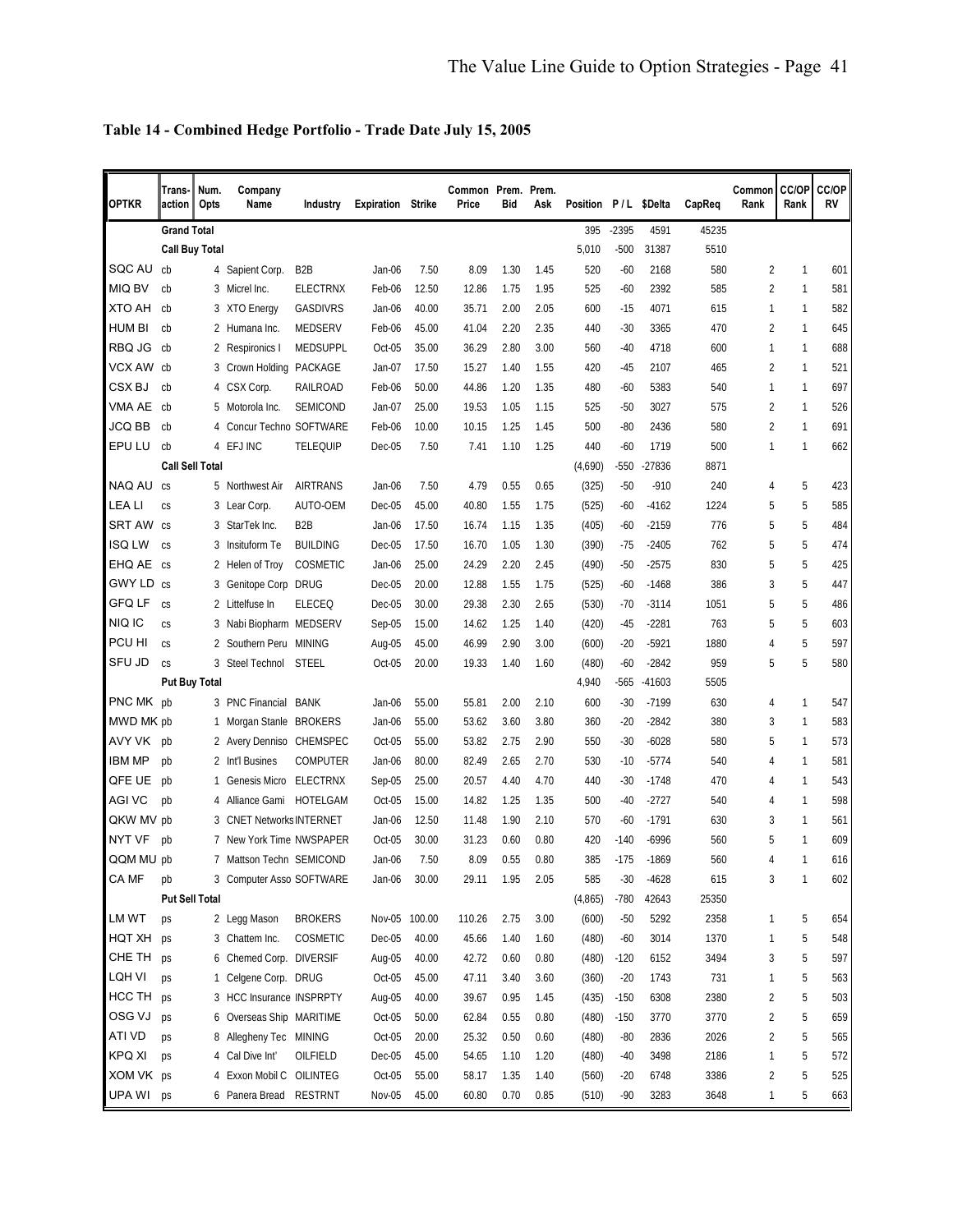# **Chapter 12 - A Review of Our Performance Data**

In this chapter, we specify exactly how we evaluate the performance of our option ranks. We also show you and where you can access our past performance data.

#### *How We Rank Options*

We base our option ranks on a weighted combination of the Value Line common stock ranks and our option model's calculation of whether the options are underpriced (good for buying) or overpriced (good for writing).

**Under/Over Priced:** To calculate whether an option is underpriced or overpriced, we compare the *implied volatility* of each option premium ("ask" price for buying and "bid" price for writing) with our model's *Adjusted Volatility Forecast* for that particular stock, strike, and expiration. (Implied volatility is the volatility "implied" by the market price of an option using a standard options model, such as Black-Scholes, and all the known determinants such a stock, strike, expiration, interest and dividend. Our *Adjusted Volatility Forecast* is our expectation of future volatility adjusted for the degree to which the stock deviates from a normal distribution. (See "Understanding Option Volatility Forecasts, Ot060327.Pdf.)

**Option Buying Ranks:** we rank call and put ask (offer) prices from 1 to 3 for buying, with 1 being a "buy", 2 being a "hold" and 3 being "close". A typical rank 1 call is a call with an underpriced ask price and an underlying common stock rank of 1. A typical rank 1 put is an underpriced put (again ask price) with an underlying common stock rank of 5.

**"Naked" Option Writing Ranks:** We rank call and put bid prices from 5 to 3 for uncovered ('naked") writing, with 5 being a "write" recommendation, 4 a "hold" and 3 a close recommendation (i.e. buy back the written option). A typical rank 5 call for "naked" call writing is a call with an overpriced bid price that is based on a rank 5 stock. A typical rank 5 put is a put with an overpriced bid price with an underlying common stock rank of 1.

**Covered Call Ranks:** we rank covered calls based on a combination of the common stock rank and the degree that the call's bid price is overvalued. A typical rank 1 covered call is a stock with a common stock rank of 1 and an overpriced call.

**Married Put Ranks:** these are stocks that are hedged with puts. We rank married puts based on the common rank of the stock and the degree that the put's ask price is undervalued. Thus, a typical rank 1 married put is a combination of rank 1 stock hedged with an underpriced put.

#### *Calculating Weekly Rank Performance*

We calculate our rank performance by comparing prices for the different option ranks on a weekly basis. Thus, for the week ending May  $10^{th}$ , we calculate how all calls that were ranked 1 on May  $3<sup>rd</sup>$  performed over the week that followed (regardless of what the ranks might be on May 10<sup>th</sup>). Although we base our option ranks on actual ask prices (for buying) or bid prices (for writing), all our weekly performance calculations are based on the weekly change in the mid-point premiums.

For call and put buying, the base (denominator) for each week's percentage change is the (midpoint) starting premium. Weekly performance is the average of these percentage gains and losses in mid-point premiums.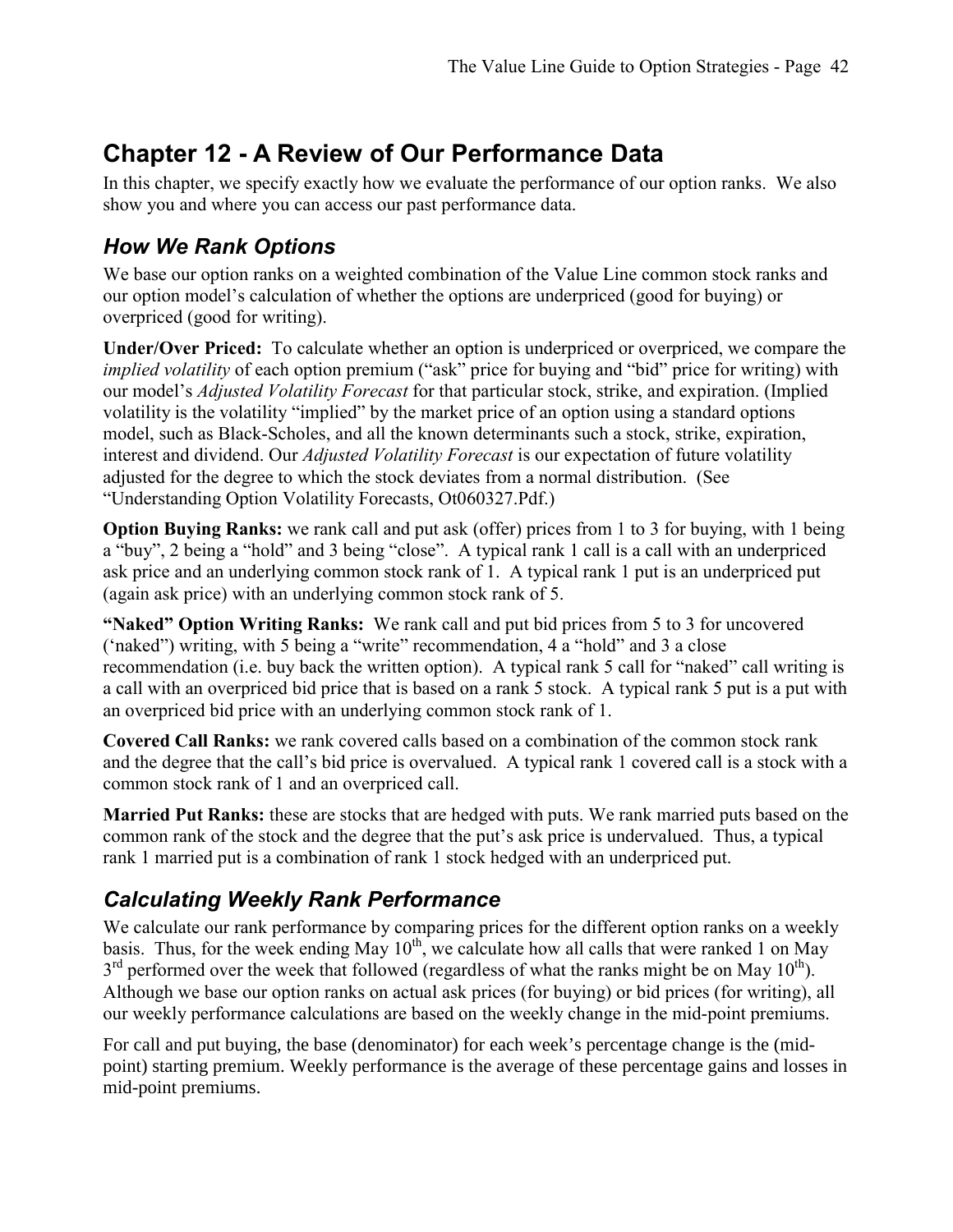For "naked" writing, the denominator is the exchange minimum uncovered option requirement (i.e. between 10% and 20% of the underlying). For each option, the weekly gain and loss is the starting week premium minus the current premium, divided by the starting margin requirement. Again these percentage gains and losses are averaged to arrive at an average for the week.

For covered call writing, the base is the beginning stock price minus the premiums (mid-point between bid and ask). For each covered call, the weekly performance is the percent change in stock minus these premiums. We then calculate the average of these percentages.

For Married Put Buying, the base is the stock price plus the mid-point premium. For each married put, the weekly performance is the percent change in stock plus the premium.

Each week on the back page of *The Weekly Option Strategist*, we provide a table that shows how our ranks performed over the week ending the prior Tuesday. (In the case of the current issue, that date is Tuesday May,  $10^{th}$ . See page xxx.)

#### *Calculating Cumulative Performance in Ranksfile.Xls*

We show all our weekly performance numbers going back 5 years in our file *Ranksfile.Xls*, which you will find in our *Weekly Option Performance* directory. The cumulative performance shown in this spreadsheet is the sum of the natural logs of the weekly performance numbers. We do this for ease of calculation and to make performance graphs more readable. Note: the use of cumulative natural logs tends to show narrower gains and wider losses than if the performance numbers were calculated from normal compounding. For instance over the five years ending September 2006, cumulative logs show our rank 1 covered calls gaining 95.5% and a 296.0% loss for rank 3 naked call writes. Converting these to regular compounding would show a 159.9% gain for the rank 1 covered calls and a 94.8% loss for the rank 3 call writes..

#### *Our Quarterly Track Record File – Trakrec.Xls*

You can find Trakrec.Xls in our *Options Templates Directory.* With this template spreadsheet, we try to show subscribers how well (or poorly) they might have fared using our ranks. Here, we have assumed that call and put purchases and covered calls are initiated when the rank goes to a 1, and held until the rank goes to a 3, and that naked call and put writes are initiated when the rank goes to a 5 and held until the rank goes to a 3. (Thus for purchases and covered calls, we typically give a 66% weight to rank 1s and a 33% weight to rank 2s, while for writes, we give a 66% weight to rank 5s and a 33% weight to rank 4s. Also, to reflect transaction costs, we narrow the gains and widen the losses of naked option transactions by 5% each quarter.)

Trakrec.Xls has a number of interesting and useful features. One is that it allows you to back-test different option strategies, combined not only with each other, but with major asset classes (S&P 500, bonds and interest-bearing cash) as well. The template also allows you to find the highest yielding combinations of assets and options for desired levels of volatility. (See "Using Our Track Record template," in "How to Use the Daily Ot041115.Pdf).

Final Note: It always helps to remember that past performance is no guarantee of future profits. We should also point out that all these performance numbers assume a degree of diversification and rebalancing that is not achievable in the real world. Nevertheless, our track record does indicate how powerful a tool intelligent option investing can be.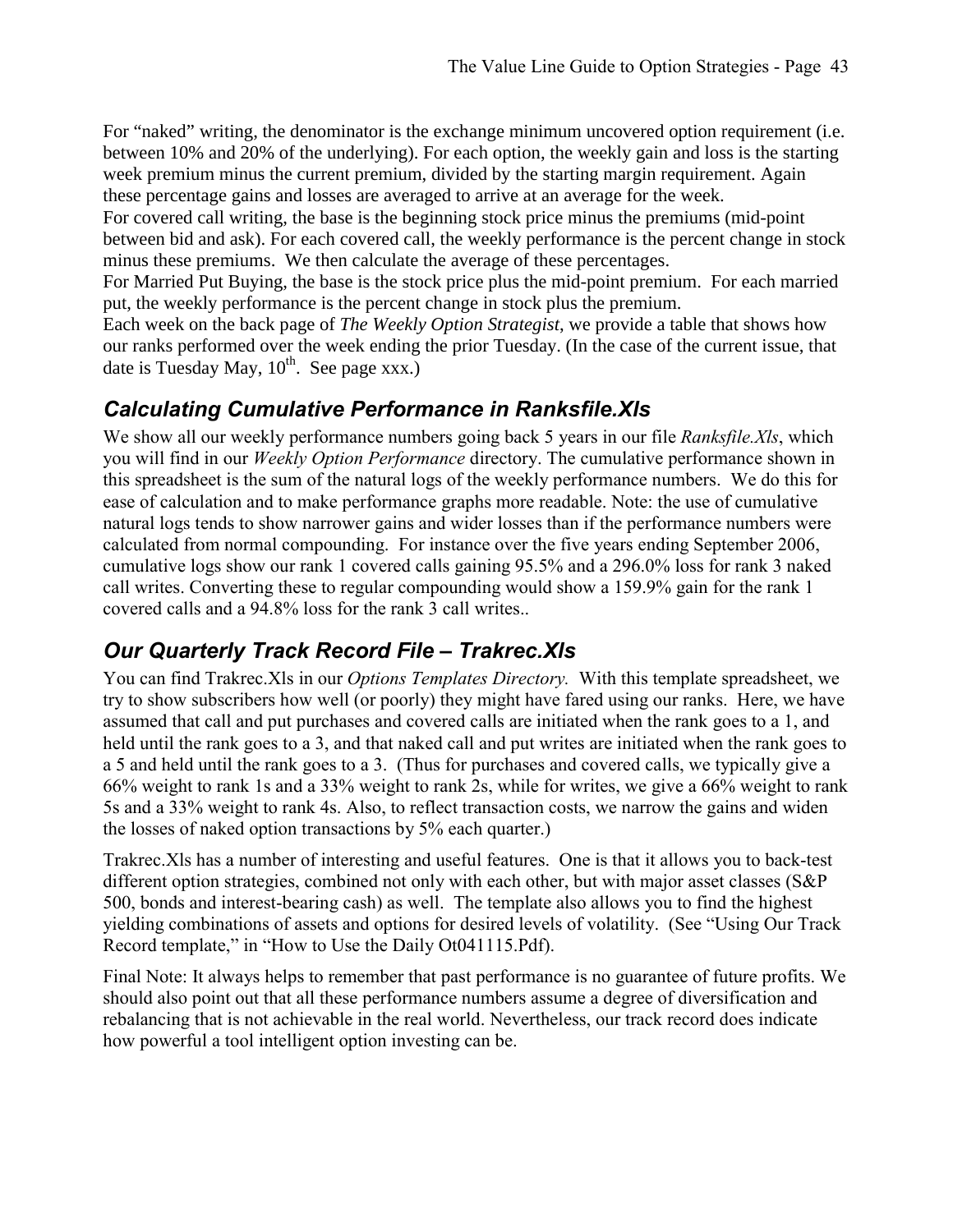# **Appendix A – Recent Weekly Option Strategist Reports**

| A Portrait of our Option Ranks                          | Ot060925.Pdf | Product               |
|---------------------------------------------------------|--------------|-----------------------|
| Managing a Covered Call Portfolio                       | Ot060918.Pdf | Strategy              |
| What Works When                                         | Ot060911.Pdf | Strategy              |
| Using our Options Reports Directory                     | Ot060904.Pdf | Product               |
| Using Spreadsearch2.XIs for Covered Call Alternatives   | Ot060828.pdf | Product               |
| Things You Should Know About LEAPS                      | Ot060821.pdf | Strategy              |
| <b>Mail Call</b>                                        | Ot060814.pdf | Product               |
| Volatility, a Long-Term View                            | Ot060807.pdf | <b>Options Market</b> |
| Weekly Performance & Rank Averages                      | Ot060731.pdf | Performance           |
| The Diagonal Backspread                                 | Ot060724.pdf | Strategy              |
| Capital Efficient Covered Call Alternatives             | Ot060717.pdf | Strategy              |
| <b>Introducing our New Quick Screener</b>               | Ot060710.Pdf | Product               |
| Second Quarter 2006 Option Rank Performance             | Ot060703.Pdf | Performance           |
| The Stock Repair Strategy                               | Ot060626.Pdf | Strategy              |
| Writing In-the-Money Covered Calls in a Volatile Market | Ot060619.Pdf | Strategy              |
| <b>Finding and Setting up Backspreads</b>               | Ot060612.Pdf | Strategy              |
| <b>Hedging with Bear Spreads</b>                        | Ot060605.Pdf | Strategy              |
| Weekly Performance & Rank Averages                      | Ot060529.pdf | Performance           |
| <b>Hedging with Collars</b>                             | Ot060522.pdf | Strategy              |
| Our New Option Pages                                    | Ot060515.pdf | Product               |
| What's Free (or Almost Free) from Commercial Websites   | Ot060508.pdf | <b>Options Market</b> |
| Cash-Covered Put Writes versus Covered Calls            | Ot060501.pdf | Strategy              |
| <b>Using Our Track Record Template</b>                  | Ot060424.pdf | Product               |
| <b>Buying Naked Puts</b>                                | Ot060417.pdf | Strategy              |
| <b>Buying Naked Calls</b>                               | Ot060410.pdf | Strategy              |
| First Quarter 2006 Option Rank Performance              | Ot060403.pdf | Performance           |
| <b>Understanding Our Volatility Forecasts</b>           | Ot060327.pdf | Strategy              |
| What's Free (or Almost Free) from the Exchanges?        | Ot060320.pdf | <b>Options Market</b> |
| Options for Your IRA                                    | Ot060313.pdf | <b>Options Market</b> |
| <b>Understanding Time Decay</b>                         | Ot060306.pdf | Strategy              |
| <b>Option Market Conditions</b>                         | Ot060227.pdf | <b>Options Market</b> |
| Our Microsoft Excel-Based Templates: An Overview        | Ot060220.pdf | Product               |
| Screening Our Data with Excel's AutoFilter              | Ot060213.pdf | Product               |
| Guide to Our Download Data                              | Ot060206.pdf | Product               |
| <b>Weekly Performance Summary</b>                       | Ot060130.pdf | Performance           |
| A Refresher Course on Our Options Screener              | Ot060123.pdf | Product               |
| Looking at Leaps                                        | Ot060116.pdf | Strategy              |
| Protecting Your Assets with Options                     | Ot060109.pdf | Strategy              |
| December Quarter and Yearly Option Rank Performance     | Ot060102.pdf | Performance           |
| Tracking Your Covered Call Portfolio                    | Ot051226.pdf | Product               |
| The Evolving Equity Options Market                      | Ot051219.Pdf | <b>Options Market</b> |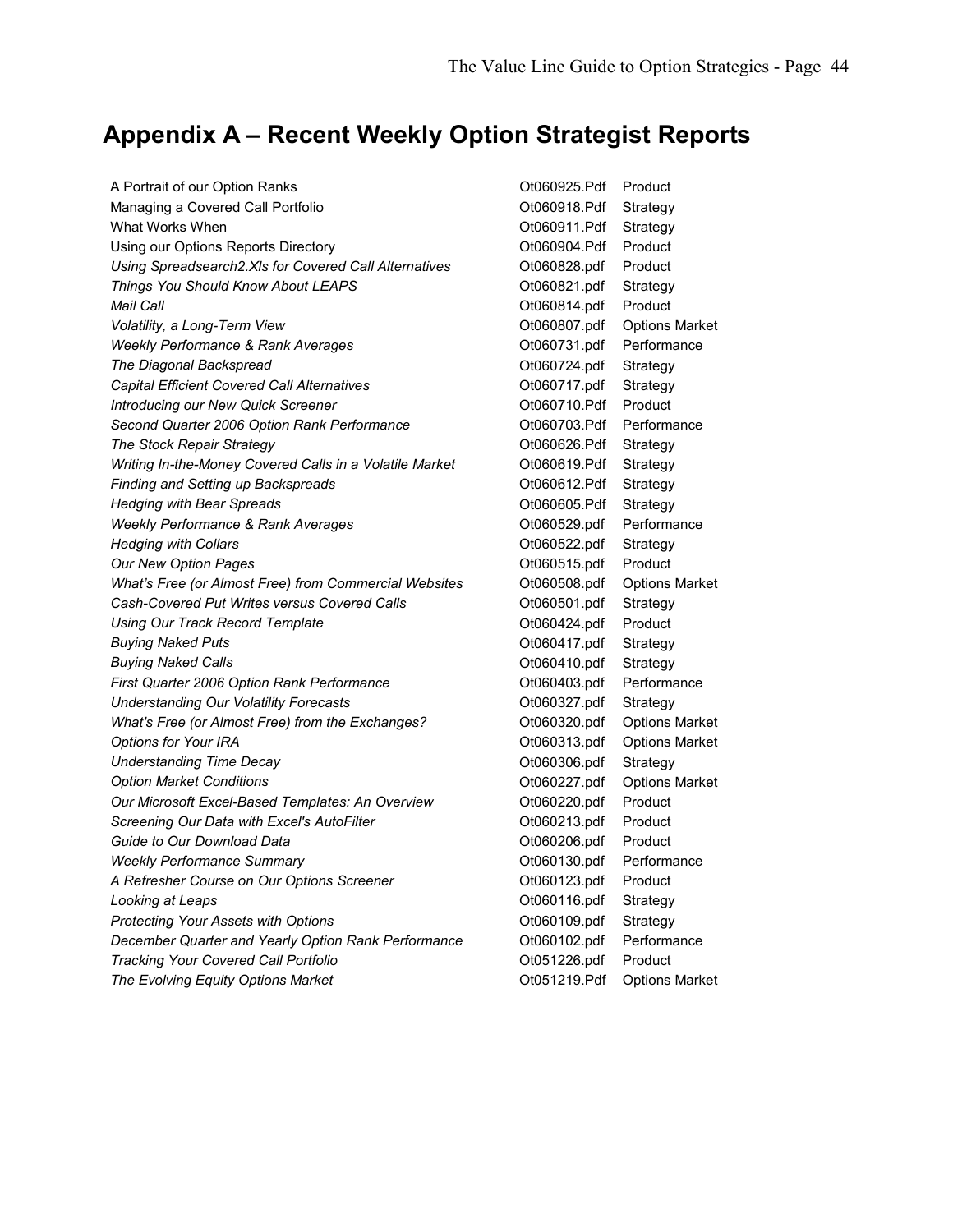# **Appendix B – Glossary of Basic Terms**

*Note: You will find a more complete glossary online in our Interactive Options Study Guide.* 

**Adjusted Strike Price:** When there is a stock split or stock dividend, the exchanges adjust the strike prices to reflect the change. Usually, if the split is 2 for 1, the strike prices are cut in half and the number of contracts is doubled with the number of shares per contract remaining at 100. However, for some other splits, the number of shares per contract and the strike price are both changed. For example, when there is a 3-for-2 split, the exchanges can change the strike prices (e.g. from \$60 to \$40) and the number of shares per contract (from 100 to 150). Sometimes, when there is a spin-off, the option will be exercisable into a composite of more than one stock (and sometimes some cash).

**American-Style Option:** An American-style option is exercisable at any time until expiration. All U.S. exchange traded stock options are American-style.

**Ask Price:** This is the price at which the market is willing to sell the option. The ask price (also known as the "offer" price) is always higher than the bid price, which is the price at which the market maker will buy the option.

**At-the-Money:** The striking price of an option equals the market price of the underlying stock or index price.

**Automatic Exercise:** All exchange-traded options held by retail investors are automatically exercised at expiration if they are \$0.25 in-the-money.

**Bid Price:** This is the price at which the market maker would be willing to buy the option.

**Binomial Options Model:** Otherwise known as the Cox-Ross-Rubinstein model, the Binomial Model calculates the value of an American-Style option, which can be exercised anytime over the life of the option.

**Black Scholes Model:** Named for Fischer Black and Myron Scholes, who developed it in 1973. This is the standard option-pricing model. Today, most models are variations of the Black Scholes model. Note The Black Scholes model assumes that the options can be exercised only on the expiration date

**Break-even:** This is the stock price (or prices in the case of some spreads) at which the option position will neither make nor lose money. For example, the break-even price on a long call is the strike price plus the premium.

**Call Option:** A call option gives you the right but not the obligation to buy the stock at a particular strike price over a specified time period (American-Style) or on a specified date (European-Style).

**Capital Change:** A stock split, stock dividend, merger, or spin-off that affects the number, and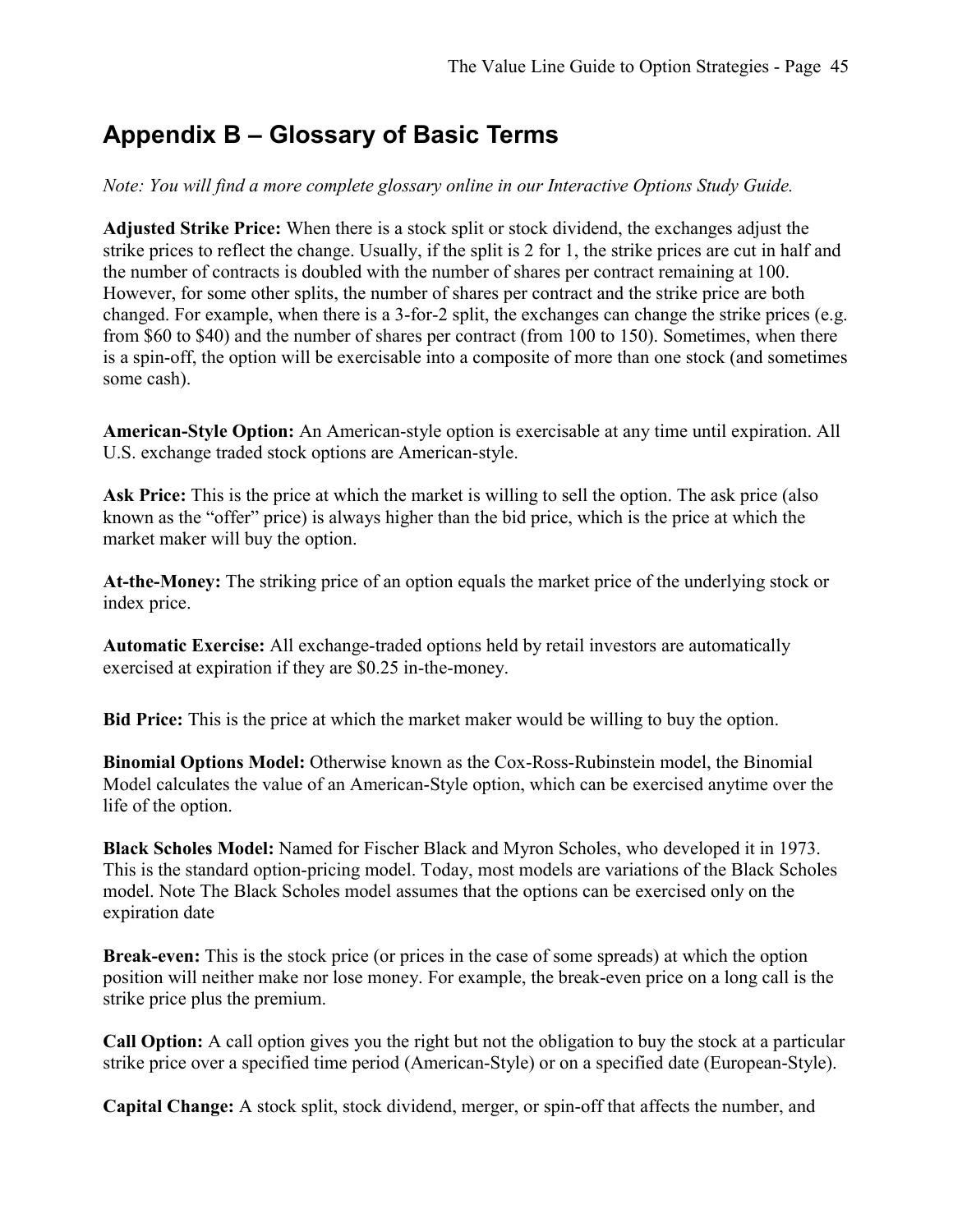sometimes, the composition of shares of stock owned by an investor. See Adjusted Strike Price

**Cash Covered Put:** This a combination of a put write plus enough cash to cover the strike price less the premium. A cash covered put is a "synthetic" or "equivalent position" to a covered call at the same strike price. That requires approximately the same amount of cash to establish and offers approximately the same dollar risks and rewards.

**Class of Options:** All listed option contracts on the same type (i.e. calls or puts) on the same underlying security (e.g., all listed IBM call options).

**Closing Transaction:** This is the transaction that offsets your existing long or short option position. Usually, you should specify whether you are entering into an opening or closing transaction.

**Contingent Orders:** These are orders which specify only doing a particular transaction when the stock price reaches a particular level.

**Covered Call:** This is a combination of a long stock and a short call position. Covered call writers keep the entire call premium if the stock ends up below the strike price, while the strike price and the call's time premium limit the maximum profit.

 **Delta:** Also known as Change-Per-Point. Delta is the expected dollar change in an option price for a given dollar change in the stock price. Delta is largely derived from the probability that the option will end up in-the-money.

**Dividend (cash):** A payment to shareholders by the company. When all other things are equal, the higher the dividend, the lower the call premium and the higher the put premium. (See Ex-dividend date)

**European Style Option:** A European style option is exercisable only at the expiration date. Most index options, with the exception of the S&P 100 (OEX), are European-style.

**Exchange Traded Fund (ETF):** These are basically stocks, which are based on specific and known weighting of regular corporate equities. Like regular stocks, their prices are updated during normal trading hours. Options trade on more than 40 ETFs and we rank these options in the Value Line Daily Options Survey.

**Ex-Dividend Date:** The cut-off date on which a stockholder will be entitled to a particular dividend. Usually the stock price drops by the dividend amount right after the ex-dividend date.

**Exercise of an Option:** Purchase or sale of the underlying stock at the strike price by the holder of a put or call.

**Exercise Price:** Same as Strike Price

**Expiration Date:** The date after the options last trading day. In the case of listed stock options, this is the third Saturday of the month. The option buyer should check carefully the time of day by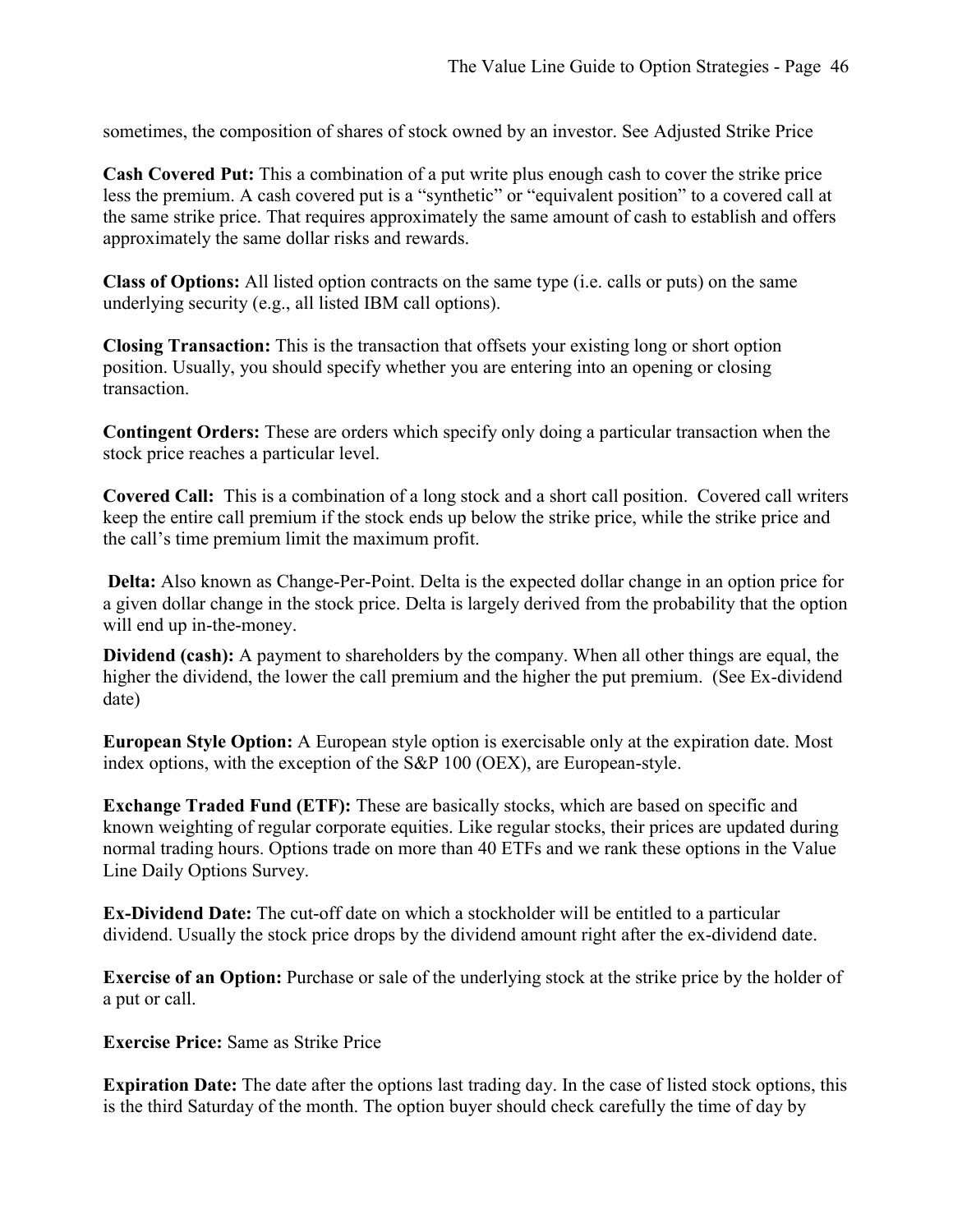which he must notify his broker to exercise or sell an option.

**Fair Value of an Option:** The option value derived from a forecast of future volatility. Our *Estimated Normal Premiums* are fair value because we base these premiums on our adjusted forecast of future volatility.

**Good until Canceled:** A type of order, which as its name implies, stays in place until the investor notifies the broker to cancel. (Most orders are for one day only, unless otherwise specified.)

**Hedge:** To reduce the risk of loss from an investment position by making offsetting transactions that will reduce one or more types of risk.

**Historical Volatility:** See Volatility (Historical)

**In-the-money:** A call is in-the-money if the stock price is higher than the strike price. A put is inthe-money if the stock price is below the strike price.

**Intrinsic Value:** An option's intrinsic value is what the option is worth if exercised. Only options that are in-the-money have intrinsic value.

**IRA:** This stands for individual retirement account. There are two different types of IRAs, Traditional IRAs, which allows pretax annual contributions, and Roth IRAs, in which the contributions are after tax but allow the eventual withdrawals to be tax exempt. For both types of IRAs, brokers generally allow covered calls, cash-covered put writing and protective put buying. Some brokers also allow naked call and put buying and limited risk option spreads in IRAs.

**LEAPS:** Stands for Longer-Term Anticipation Security. LEAPS are standardized options with a maturity of between 10 months and 3 years. LEAPS currently trade on more than 250 underlying stocks.

**Limit Order:** To buy or sell a predetermined number of shares at (or better than) a specified price. Limit orders guarantee a price, if executed, but not execution.

**Listed Option:** An option traded on a national securities exchange.

**Long/Short Hedge:** This strategy consists of simultaneously buying and selling uncovered calls (or puts). The success of this hedge depends on Value Line's ability to discriminate between those options worth buying and writing from the more than 20,000 ranked equity options. The Long/short hedge is a market neutral strategy. See Chapter 11.

**Margin:** The minimum equity required by law to support an investment position. No margin is required when you buy an option or when you write a covered call. For credit spreads, such as bull put spreads, and bear call spreads, the margin is the difference between the two strike prices times the number of the underlying shares. Buying stocks on margin refers to borrowing part of the purchase price of the security from a brokerage house. Often brokerage firms will accept a ratio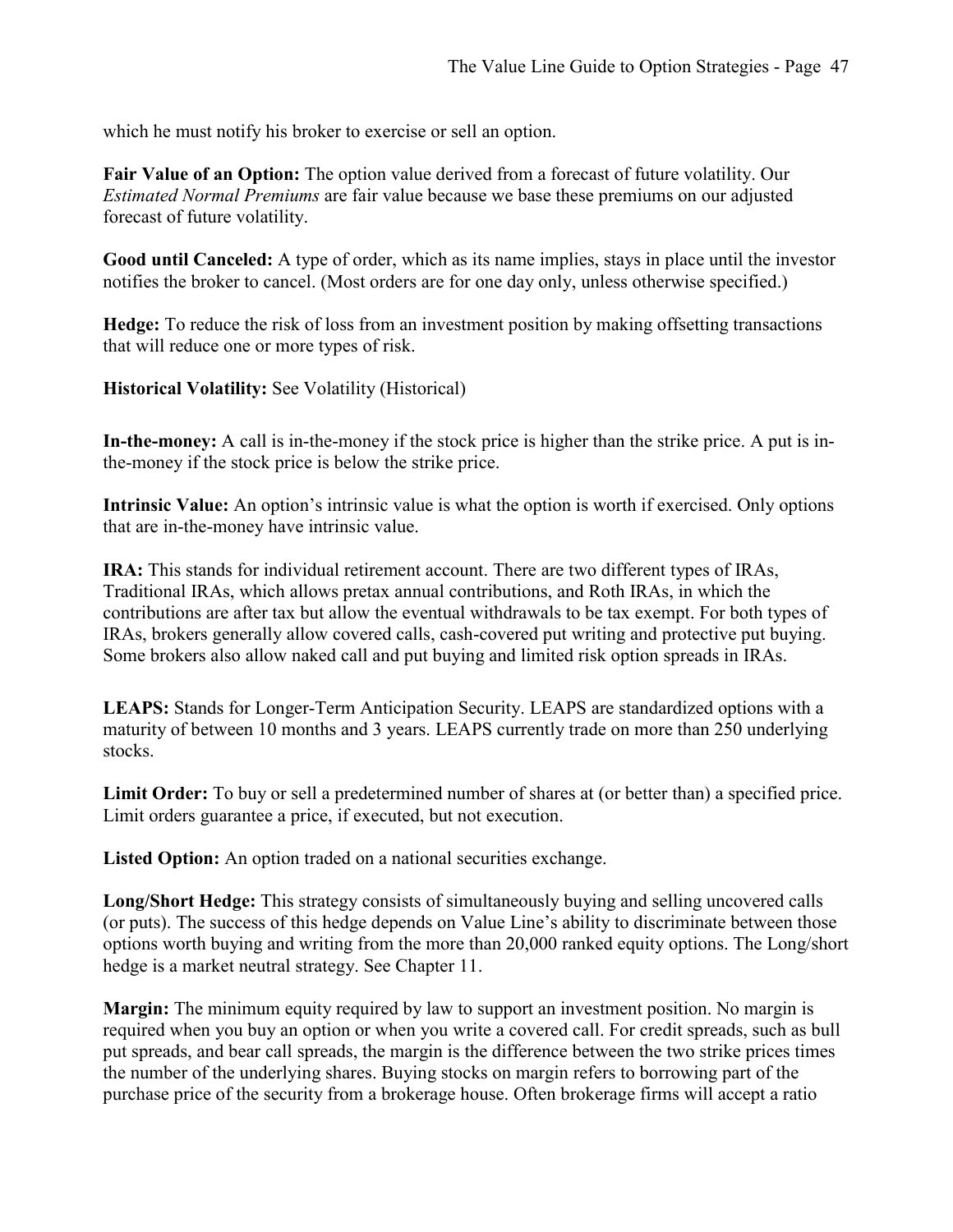greater then 1:1 ratio if bonds, mutual funds, or stock is used as collateral in place of cash. For uncovered or "naked" option writes, the margin is the premium taken in, plus the greater of  $(1)$ 20% of the underlying stock value, less the amount the option is out-of-the-money or (2) 10% of the underlying stock value.

**Market Maker:** A member of an options exchange, who trades on the floor with his or her own capital. Market makers are required to make a two-sided price (bid and offer) on all incoming orders. Market makers enjoy certain trading advantages, such as being able to buy options at the bid price and sell them at the offer price. They also enjoy very favorable margin rules. See "Meet the Market Maker," Op990215.Pdf in our *Options Reports* Archive.)

**Married Put:** The combination of owning the stock and a put on this stock. With a married put, your losses are covered but your potential gains (if the stock rises) are unlimited. See "Hedging Stocks with Married Puts," Ot010702.Pdf.

**National Best Bid or Offer (NBBO):** The SEC requires brokers show customers the best available bid price when they sell securities and the best available ask price when they buy them. The prices we collect for the Value Line Daily Options Survey are the NBBO prices selected from all the Exchanges.

**Open Interest:** The number of contracts, long or short, outstanding on a particular option series that have not been offset by a closing transaction. Note: since each option has both a buyer and a writer, open interest refers to both long and short positions.

**Opening Transaction:** This is a trade that creates a new position or adds to an existing one. The new position can consist of either short or long options on a stock. Usually, when entering a trade, you specify whether it is an opening or closing transaction.

**Option Class:** Refers to all the options on a particular stock or index, e.g. all the options on IBM.

**Option Clearing Corporation (OCC):** The guarantor of listed security option contracts. The OCC is owned jointly by each of the options exchanges that trade listed security option contracts in the United States. See www.optionsclearing.com.

**Option Contract:** In conventional options, the actual contract is in bearer form and sets forth the provisions of the contract. The buyer's evidence of ownership is his confirmation slip from the executing broker.

**Option Series:** A particular listed option e.g. the IBM January 100 calls.

**Option Type:** Refers to whether an option is a put or a call.

**Options Exchange:** One of the six exchanges, regulated by the SEC, which are authorized to trade listed stock options. These five exchanges are the American Stock Exchange, the Boston Options Exchange, the Chicago Board Options Exchange, the International Securities Exchange, the Pacific Stock Exchange and the Philadelphia Stock Exchange.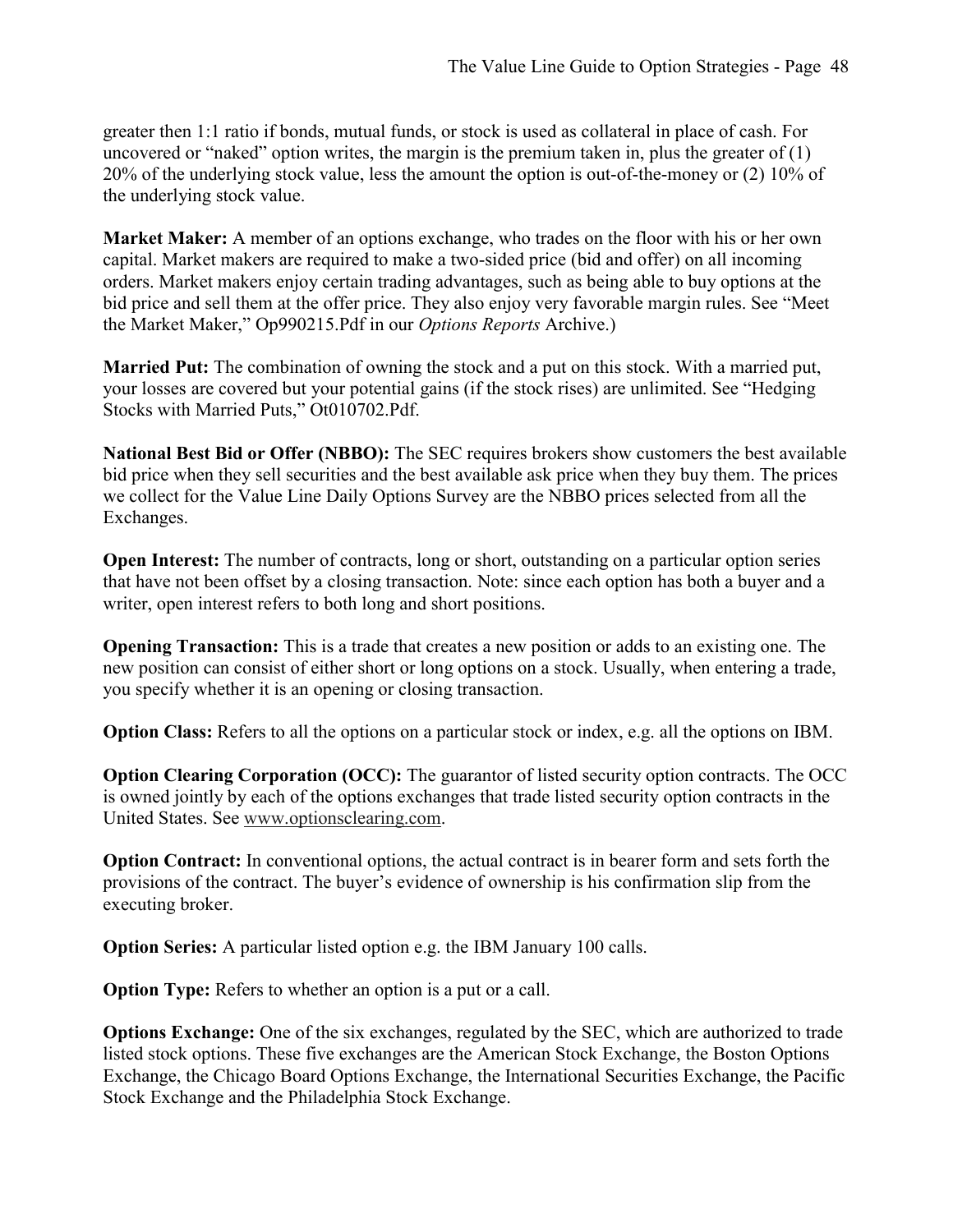**Out-of-the-Money:** A term referring to an option that has no intrinsic value because the current stock price is below the striking price of a call or above the striking price of a put. For example, a put struck at \$100 when the stock is selling at \$105 is said to be \$5 out-of-the-money. See At the Money, In-the-Money.

**Parity:** The circumstance in which option's premium is equal to its tangible value.

**Premium:** The amount of money an option buyer pays (or the writer receives) for a conventional put or call.

**Put Option:** A put option gives you the right but not the obligation to sell the stock at a particular strike price over a specified time period (American-Style) or on a specified date (European-Style).

**Put/Call Parity:** The relationship whereby the combination of a short call and a long put with the same expiration and strike prices fully offsets a long stock position. This relationship helps bring call and put time premiums in line with each other.

**Rank 1:** Top rank for Call buying (a bullish strategy), Put Buying (a bearish strategy), or covered call writing (a bullish strategy) or married put buying (a bullish strategy).

**Rank 5:** Top rank for Call writing (a bearish strategy), Put writing (a bullish strategy).

 **Relative Volatility (Covered Call):** This is based on the expected percentage changes in the covered call given certain moves and on the volatility of the stock itself. Because changes in the stock and call written against it partly offset each other, a covered call on a stock will have a lower Relative Volatility than the stock itself.

**Relative Volatility (Married Put):** A married put's relative volatility is the risk of the combined position (long put plus stock) relative to the median risk stock in The Value Line Investment Survey.

**Relative Volatility (Option):** An indicator of leverage and of the volatility (or breadth of dispersion) of the underlying stock price.

**Relative Volatility (Stock):** The volatility relative to the average of the over 1,700 stocks in the Value Line Investment Survey.

**Relative Volatility:** In our service, we calculate the risk of stocks, options, covered calls and married puts to the median risk stock in The Value Line Investment Survey.

**Securities and Exchange Commission (SEC):** The regulatory agency charged with regulation of securities and stock option markets in the United States.

**Series of Options:** All listed option contracts of the same class having the same exercise price and expiration date, e.g. all Cisco July \$100 calls.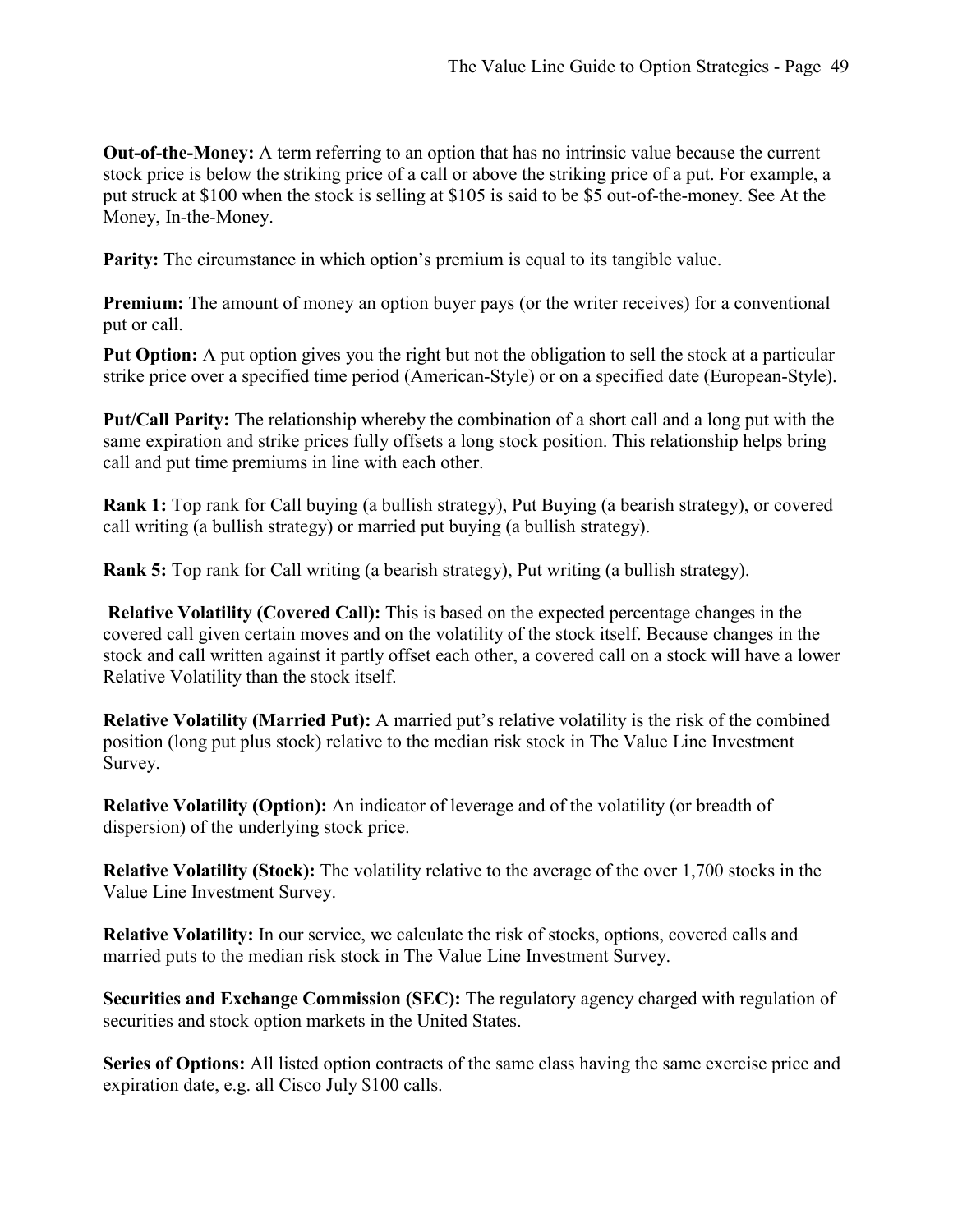**Short Option Position:** (Same as Write) The position of the writer or seller of a call or a put. A call writer must sell the stock at the strike price if the option is exercised. The writer of the put must buy the stock at the strike price if the option is exercised.

**Stop Order:** A contingency order to buy or sell the stock when the price reaches a particular level. When the price specified in the stop order is reached, the stop order becomes a market order and is executed at the best possible price.

**Strike Price:** The price at which the owner of the call (put) can purchase (sell) the stock.

**Synthetic Stock:** Most commonly, a combination of a long call and a short put or a short call and a long put on the same stock with the same expiration date. Other ways of approximating the riskreward characteristics of a long or short stock position are usually called stock equivalents.

**Tangible Value (Intrinsic Value):** The in-the-money portion of an option's price.

**Terms of Option Contact:** These terms include (1) the exercise or strike price, (2) expiration date, (3) underlying security, (4) dividend, if any, (5) provision for capital changes, and (6) quantity of the underlying security that makes up the unit of trading.

**Theoretical Value:** Another name for fair value. The term is occasionally used disparagingly to suggest a lack of substance. Disparagement may be appropriate if the assumptions are unsound.

**Theta:** An option's expected daily loss in premium if the stock remains unchanged, usually expressed in dollar terms.

**Time Value or Time Premium:** An option's time value is that portion of an options premium that is not intrinsic value. Time premium is mainly a function of time to expiration, stock price, strike price and volatility.

**Transaction Costs:** Transaction Costs associated with a trade include the purchase or sale commission charged by the brokerage firm executing the trade and the spread between the bid and asked price.

**Uncovered Writer:** An option writer who does not own the underlying stock. See Naked Option Writing

**VIX:** The CBOE's index of the 30-day implied volatility of S&P 100 (OEX) options.

**VLX:** The CBOE's index of the 30-day implied volatility of NASDAQ 100 (NDX) options

**Volatility (Historical):** An option's historical volatility is the standard deviation of log price changes over a particular time period, usually expressed as a per-annum rate.

**Volatility (Implied):** An option's implied volatility is the volatility that it would take to produce a particular premium level using a standard options model such as Black Scholes. (See "Forecasting